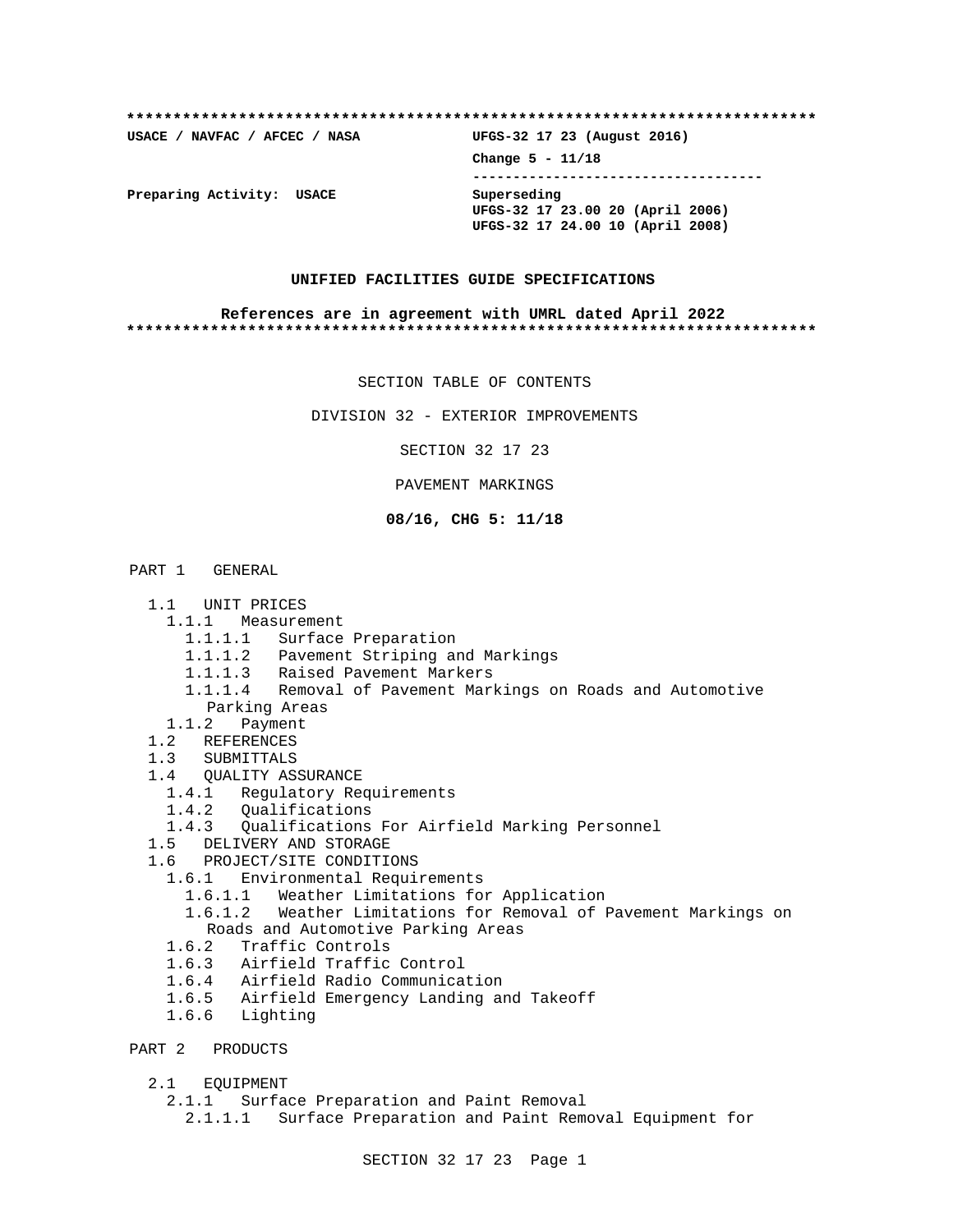Airfield Pavements 2.1.1.2 Surface Preparation Equipment for Roads and Automotive Parking Areas 2.1.1.2.1 Sandblasting Equipment 2.1.1.2.2 Waterblasting Equipment 2.1.1.2.3 Shotblasting Equipment 2.1.1.2.4 Grinding or Scarifying Equipment 2.1.1.2.5 Chemical Removal Equipment 2.1.2 Application Equipment 2.1.2.1 Paint Application Equipment 2.1.2.1.1 Hand-Operated, Push-Type Machines 2.1.2.1.2 Self-Propelled or Mobile-Drawn Spraying Machines 2.1.2.1.2.1 Road Marking 2.1.2.1.2.2 Airfield Marking 2.1.2.1.2.3 Hand Application 2.1.2.2 Thermoplastic Application Equipment 2.1.2.2.1 Thermoplastic Material 2.1.2.2.2 Application Equipment 2.1.2.2.3 Mobile Application Equipment 2.1.2.2.4 Portable Application Equipment 2.1.2.3 Reflective Media Dispenser 2.1.2.4 Preformed Tape Application Equipment 2.2 MATERIALS 2.2.1 Waterborne Paint 2.2.2 Solventborne Paint 2.2.3 Methacrylate Paint 2.2.4 Epoxy Paint 2.2.4.1 Formulation 2.2.4.2 Composition 2.2.4.3 Epoxide Value Total Amine Value 2.2.4.5 Toxicity 2.2.4.6 Daylight Directional Reflectance 2.2.4.7 Laboratory Drying Time 2.2.4.8 Curing 2.2.4.9 Adhesion to Concrete 2.2.4.10 Hardness 2.2.4.11 Abrasion Resistance 2.2.4.12 Tensile Strength 2.2.4.13 Compressive Strength 2.2.5 Thermoplastic Compound 2.2.5.1 Composition Requirements 2.2.5.2 Primer 2.2.6 High Build Acrylic Coating (HBAC) 2.2.7 Preformed Tape 2.2.8 Raised Pavement Markers Primers and Adhesives 2.2.9 Reflective Media 2.2.9.1 Reflective Media for Airfields 2.2.9.2 Reflective Media for Roads PART 3 EXECUTION 3.1 EXAMINATION

- 3.1.1 Testing for Moisture
- 3.1.2 Surface Preparation Demonstration
- Test Stripe Demonstration
- 3.1.4 Application Rate Demonstration
- 3.1.5 Retroreflective Value Demonstration
- 3.1.6 Level of Performance Demonstration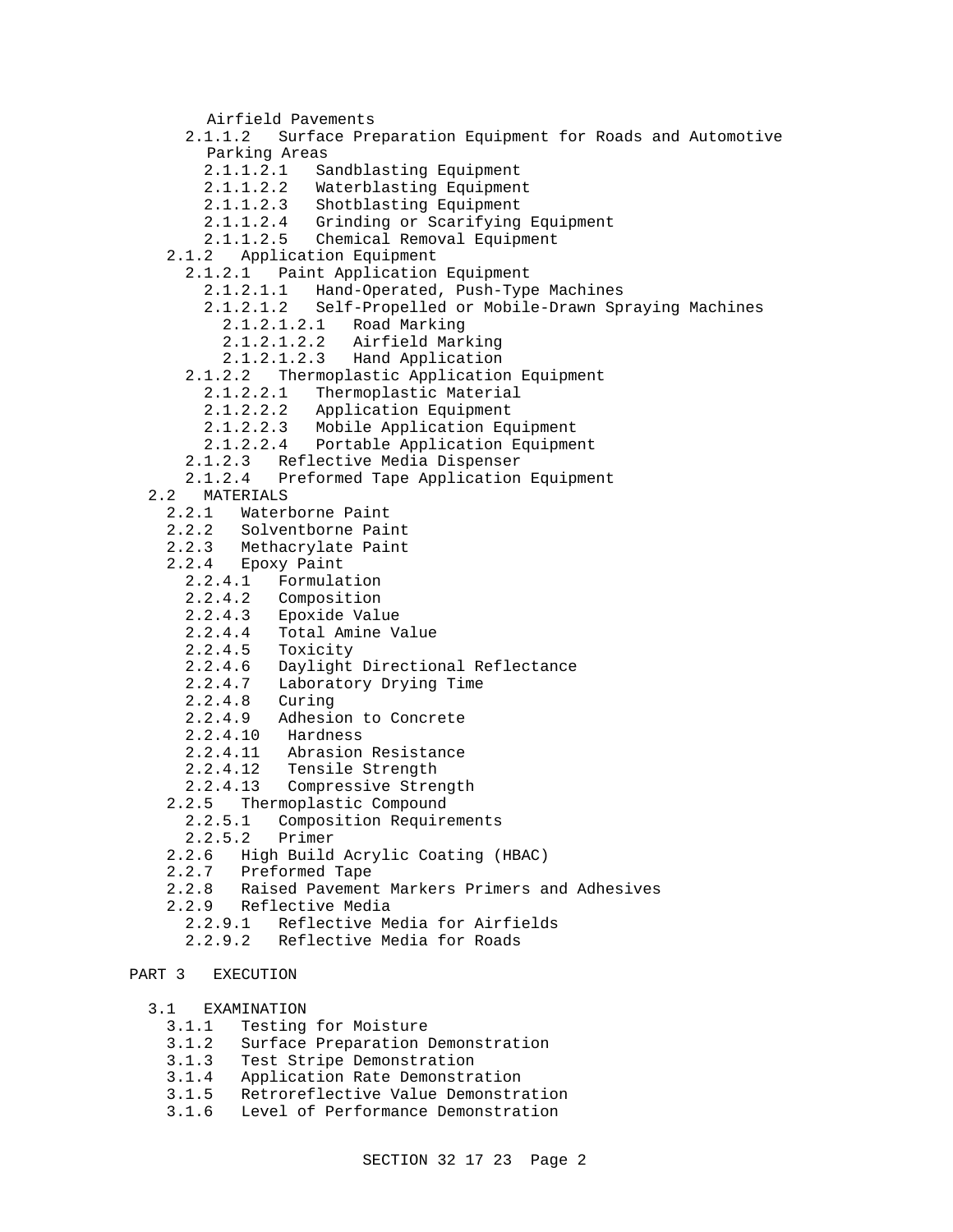- 3.2 EXTERIOR SURFACE PREPARATION
- 3.2.1 Early Painting of Rigid Pavements
- 3.2.2 Early Painting of Asphalt Pavements
- 3.3 APPLICATION
- 3.3.1 Paint
	- 3.3.1.1 Waterborne Paint
		- 3.3.1.1.1 Airfields
		- $3.3.1.1.2$
	- 3.3.1.2 Solventborne Paint
	- 3.3.1.3 Methacrylate Paint
	- 3.3.1.4 Epoxy Paint
	- 3.3.1.5 High Build Acrylic Coating
	- 3.3.2 Thermoplastic Compound
		-
	- 3.3.2.1 Primer 3.3.2.2 Reflective Media
	- 3.3.3 Raised Pavement Markers
	- 3.3.4 Preformed Tape
- 3.3.5 Cleanup and Waste Disposal
- 3.4 FIELD QUALITY CONTROL
	- 3.4.1 Sampling and Testing
	- 3.4.2 Material Inspection
	- 3.4.3 Dimensional Tolerances
	- 3.4.4 Bond Failure Verification
	- 3.4.5 Reflective Media and Coating Application Verification
	- 3.4.6 Retroreflective Markings
	- 3.4.7 Material Bond Verification and Operations Area Cleanup for Airfields
- -- End of Section Table of Contents --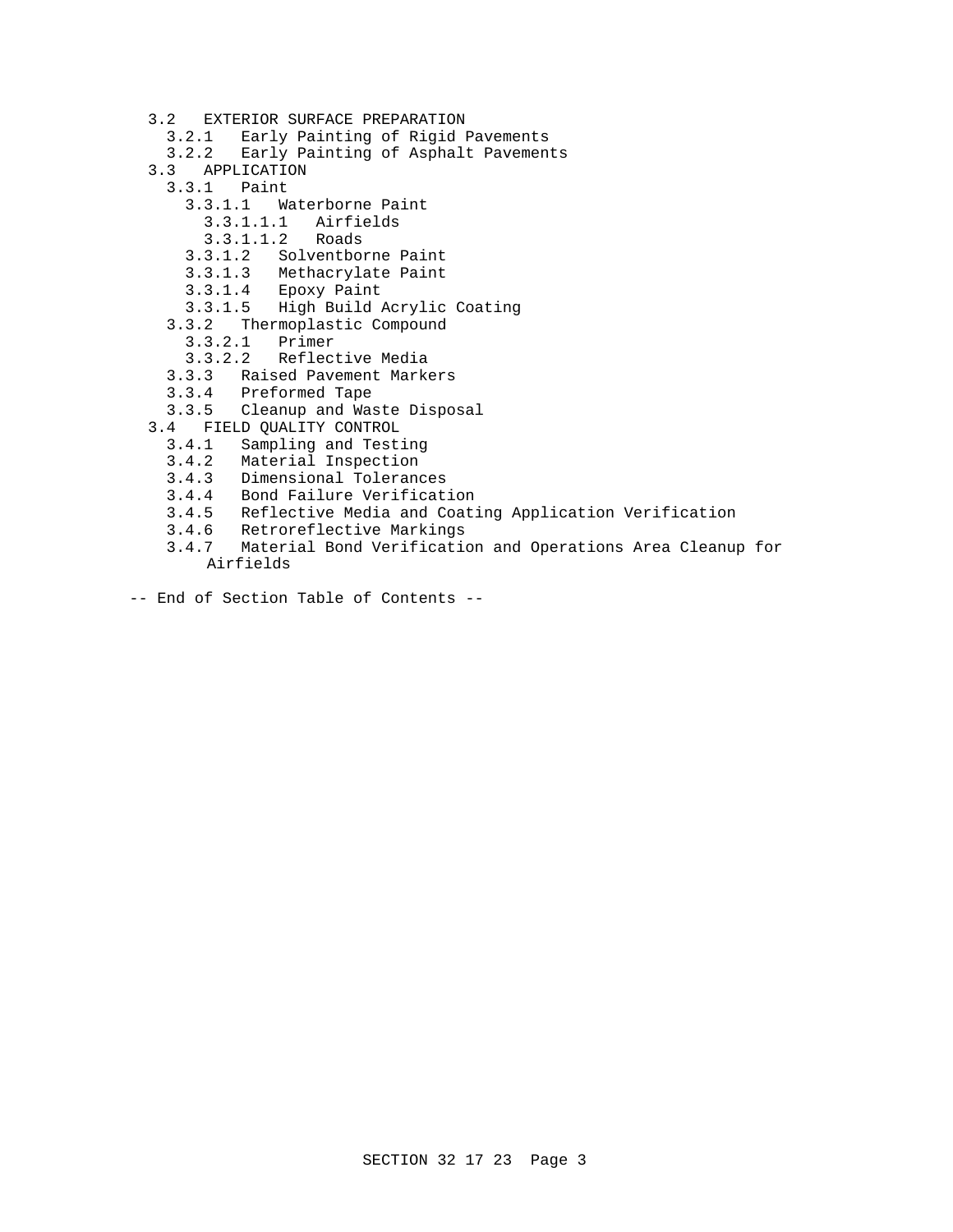UFGS-32 17 23 (August 2016) USACE / NAVFAC / AFCEC / NASA Change  $5 - 11/18$ --------------------------------------Preparing Activity: USACE Superseding UFGS-32 17 23.00 20 (April 2006) UFGS-32 17 24.00 10 (April 2008)

#### UNIFIED FACILITIES GUIDE SPECIFICATIONS

References are in agreement with UMRL dated April 2022 

SECTION 32 17 23

PAVEMENT MARKINGS 08/16, CHG 5: 11/18

NOTE: This guide specification covers pavement marking requirements for airfields, heliports, in hangars, roads and Automotive Parking areas by means of paint, raised pavement markers (RPM), preformed tapes or plastics. If curbs, obstructions, and other appurtenant structures are included in the work area, the same general requirements apply, but hand application with spray guns and manual bead dispensers may be required. This guide specification also covers removal of existing pavement markings on roads and Automotive Parking areas. UFGS 32 01 11.51 covers removal of rubber and pavement markings on airfield pavements. Removal of raised pavement markers or reflectors is not covered in this section.

Adhere to UFC 1-300-02 Unified Facilities Guide Specifications (UFGS) Format Standard when editing this guide specification or preparing new project specification sections. Edit this guide specification for project specific requirements by adding, deleting, or revising text. For bracketed items, choose applicable item(s) or insert appropriate information.

Remove information and requirements not required in respective project, whether or not brackets are present.

Comments, suggestions and recommended changes for this guide specification are welcome and should be submitted as a Criteria Change Request (CCR).

This guide specification includes tailoring options for AIR FORCE, NASA, NAVY and ARMY. Selection or deselection of a tailoring option will include or exclude that option in the section, but editing the resulting section to fit the project is still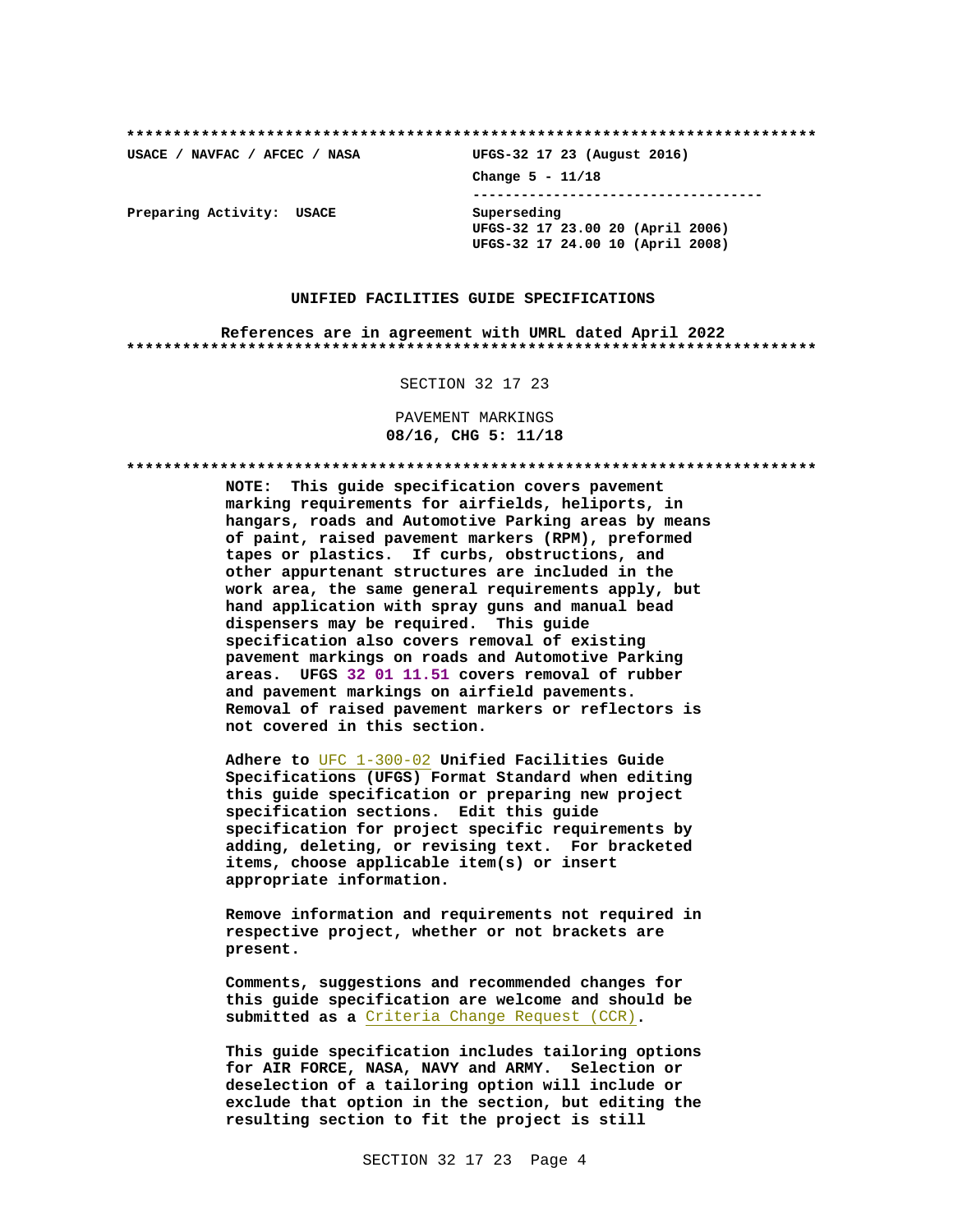| required.                                                                                                                                                                                                                                                                                                        |
|------------------------------------------------------------------------------------------------------------------------------------------------------------------------------------------------------------------------------------------------------------------------------------------------------------------|
| NOTE: On the project drawings, show location,<br>width, type, and color of the paint, epoxy,<br>thermoplastic, or preformed tape to be applied, and<br>raised pavement markers (RPM) to be used. Indicate<br>whether pavement marking must be reflectorized or<br>non-reflectorized.                             |
| On the project drawings, show the pavement markings<br>to be removed and the minimum percentage of removal<br>required.                                                                                                                                                                                          |
| NOTE: Pavement markings are usually removed by<br>hydro-blasting. Few chemical methods are effective,<br>except those specifically formulated for some<br>specialty paints.                                                                                                                                      |
| For Army and Air Force, sand or shot blasting may be<br>prohibited by higher headquarters due to the<br>potential for residual foreign object damage (FOD)<br>material being left behind, or due to local air<br>pollution regulations. Show on the drawings the<br>extent of pavement to have markings removed. |
| NOTE: For Air Force applications, coordinate other<br>deviations from this guide specification with the<br>AFIMSC prior to advertising a request for bids.                                                                                                                                                       |
| PART 1<br>GENERAL                                                                                                                                                                                                                                                                                                |
| 1.1<br>UNIT PRICES                                                                                                                                                                                                                                                                                               |
| NOTE: Delete this paragraph when pavement marking<br>is included in a lump sum project.                                                                                                                                                                                                                          |
| 1.1.1<br>Measurement                                                                                                                                                                                                                                                                                             |

Surface Preparation  $1.1.1.1$ 

The unit of measurement for surface preparation (cleaning) is the number of square meters feet of pavement surface prepared for marking and accepted by the Contracting Officer.

 $1.1.1.2$ Pavement Striping and Markings

The unit of measurement for pavement markings is the number of square meters feet of reflective and/or nonreflective striping or markings actually completed and accepted by the Contracting Officer.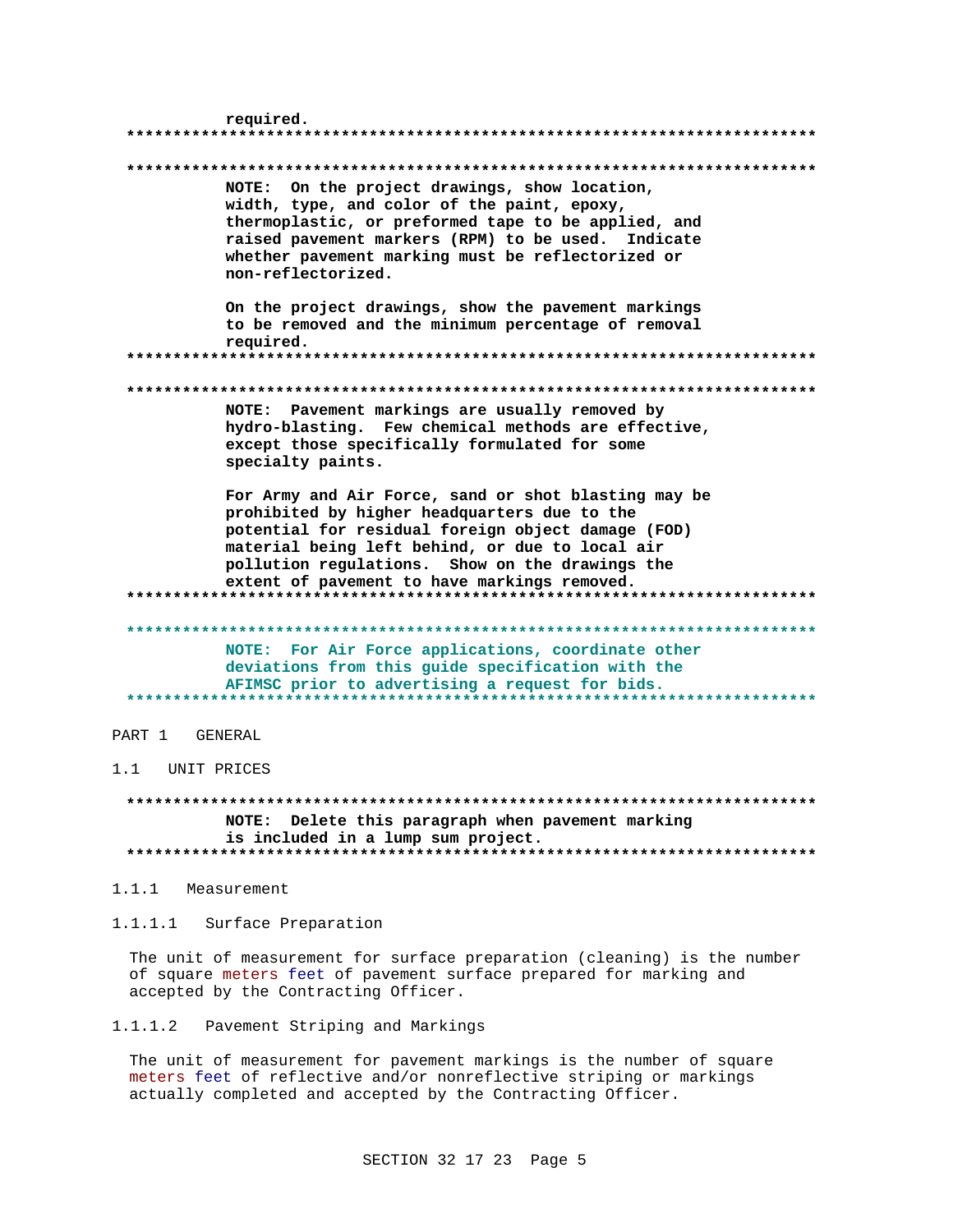### 1.1.1.3 Raised Pavement Markers

The unit of measurement for raised pavement markers is the number actually placed as specified and approved by the Contracting Officer.

1.1.1.4 Removal of Pavement Markings on Roads and Automotive Parking Areas

The unit of measurement for removal of pavement markings is the number of square meters feet of pavement markings removed as specified and accepted by the Contracting Officer.

### 1.1.2 Payment

The quantities of surface preparation, pavement striping or markings, raised pavement markers, and removal of pavement markings determined as specified in paragraph Measurement, will be paid for at the contract unit price. The payment constitutes full compensation for furnishing all labor, materials, tools, equipment, appliances, and doing all work involved in preparing and marking the pavements as shown on the drawings. Remove and replace any striping or markings which required reflective media, but are placed without it, do not meet the stated minimum retro-reflective requirements, or with other defects, at no cost to the Government. Remove and replace striping or markings which do not conform to the required physical characteristics, alignment or location required at no cost to the Government.

## 1.2 REFERENCES

#### **\*\*\*\*\*\*\*\*\*\*\*\*\*\*\*\*\*\*\*\*\*\*\*\*\*\*\*\*\*\*\*\*\*\*\*\*\*\*\*\*\*\*\*\*\*\*\*\*\*\*\*\*\*\*\*\*\*\*\*\*\*\*\*\*\*\*\*\*\*\*\*\*\*\***

**NOTE: This paragraph is used to list the publications cited in the text of the guide specification. The publications are referred to in the text by basic designation only and listed in this paragraph by organization, designation, date, and title.**

**Use the Reference Wizard's Check Reference feature when you add a Reference Identifier (RID) outside of the Section's Reference Article to automatically place the reference in the Reference Article. Also use the Reference Wizard's Check Reference feature to update the issue dates.**

**References not used in the text will automatically be deleted from this section of the project specification when you choose to reconcile references in the publish print process. \*\*\*\*\*\*\*\*\*\*\*\*\*\*\*\*\*\*\*\*\*\*\*\*\*\*\*\*\*\*\*\*\*\*\*\*\*\*\*\*\*\*\*\*\*\*\*\*\*\*\*\*\*\*\*\*\*\*\*\*\*\*\*\*\*\*\*\*\*\*\*\*\*\***

The publications listed below form a part of this specification to the extent referenced. The publications are referred to in the text by the basic designation only.

> AMERICAN ASSOCIATION OF STATE HIGHWAY AND TRANSPORTATION OFFICIALS (AASHTO)

| AASHTO M 247 | (2013) Standard Specification for Glass |  |
|--------------|-----------------------------------------|--|
|              | Beads Used in Pavement Markings         |  |

AASHTO M 248 (1991; R 2012) Standard Specification for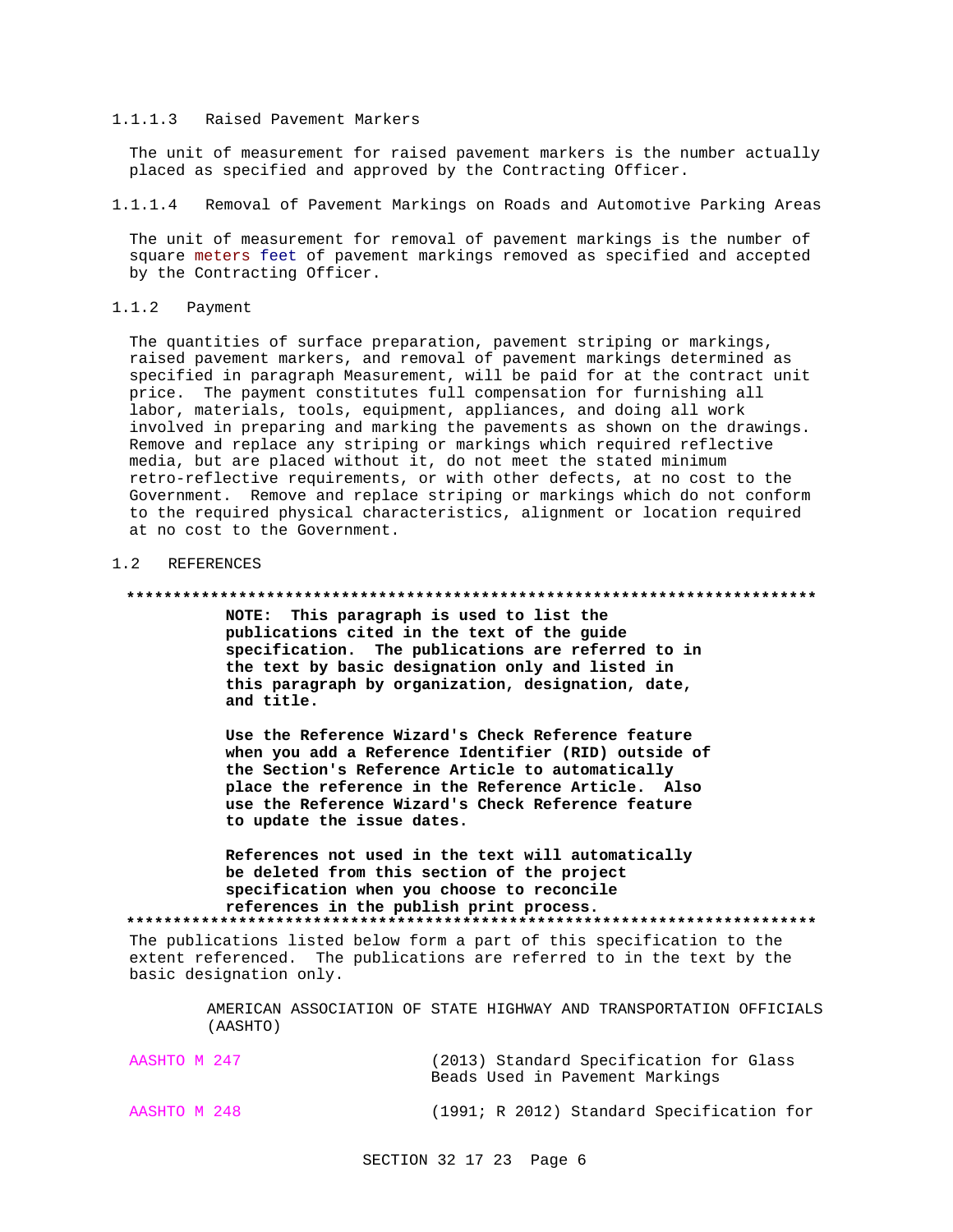Ready-Mixed White and Yellow Traffic Paints

AASHTO M 249 (2012; R2016) Standard Specification for White and Yellow Reflective Thermoplastic Striping Material (Solid Form)

# ASTM INTERNATIONAL (ASTM)

| ASTM D476<br>(2015) Dry Pigmentary Titanium Dioxide                                                                                                                 |  |
|---------------------------------------------------------------------------------------------------------------------------------------------------------------------|--|
| Pigments                                                                                                                                                            |  |
| (2017) Mandrel Bend Test of Attached<br><b>ASTM D522/D522M</b><br>Organic Coatings                                                                                  |  |
| ASTM D638<br>(2014) Standard Test Method for Tensile<br>Properties of Plastics                                                                                      |  |
| ASTM D695<br>(2010) Standard Test Method for<br>Compressive Properties of Rigid Plastics                                                                            |  |
| ASTM D711<br>(2010; R 2015) No-Pick-Up Time of Traffic<br>Paint                                                                                                     |  |
| ASTM D823<br>(2018) Standard Practices for Producing<br>Films of Uniform Thickness of Paint,<br>Coatings, and Related Products on Test<br>Panels                    |  |
| (2011; E 2012) Standard Test Method for<br>ASTM D1652<br>Epoxy Content of Epoxy Resins                                                                              |  |
| ASTM D2074<br>(2007; R2013) Standard Test Methods for<br>Total, Primary, Secondary, and Tertiary<br>Amine Values of Fatty Amines by<br>Alternative Indicator Method |  |
| ASTM D2240<br>(2015; E 2017) Standard Test Method for<br>Rubber Property - Durometer Hardness                                                                       |  |
| (1987; R 2016) Standard Test Method for<br>ASTM D2621<br>Infrared Identification of Vehicle Solids<br>from Solvent-Reducible Paints                                 |  |
| ASTM D2697<br>(2003; R 2014) Volume Nonvolatile Matter<br>in Clear or Pigmented Coatings                                                                            |  |
| (1985a; R 2020) Low Concentrations of<br>ASTM D3335<br>Lead, Cadmium, and Cobalt in Paint by<br>Atomic Absorption Spectroscopy                                      |  |
| (1985a; R 2015) Low Concentrations of<br>ASTM D3718<br>Chromium in Paint by Atomic Absorption<br>Spectroscopy                                                       |  |
| (2016) Standard Specification for<br>ASTM D3924<br>Environment for Conditioning and Testing                                                                         |  |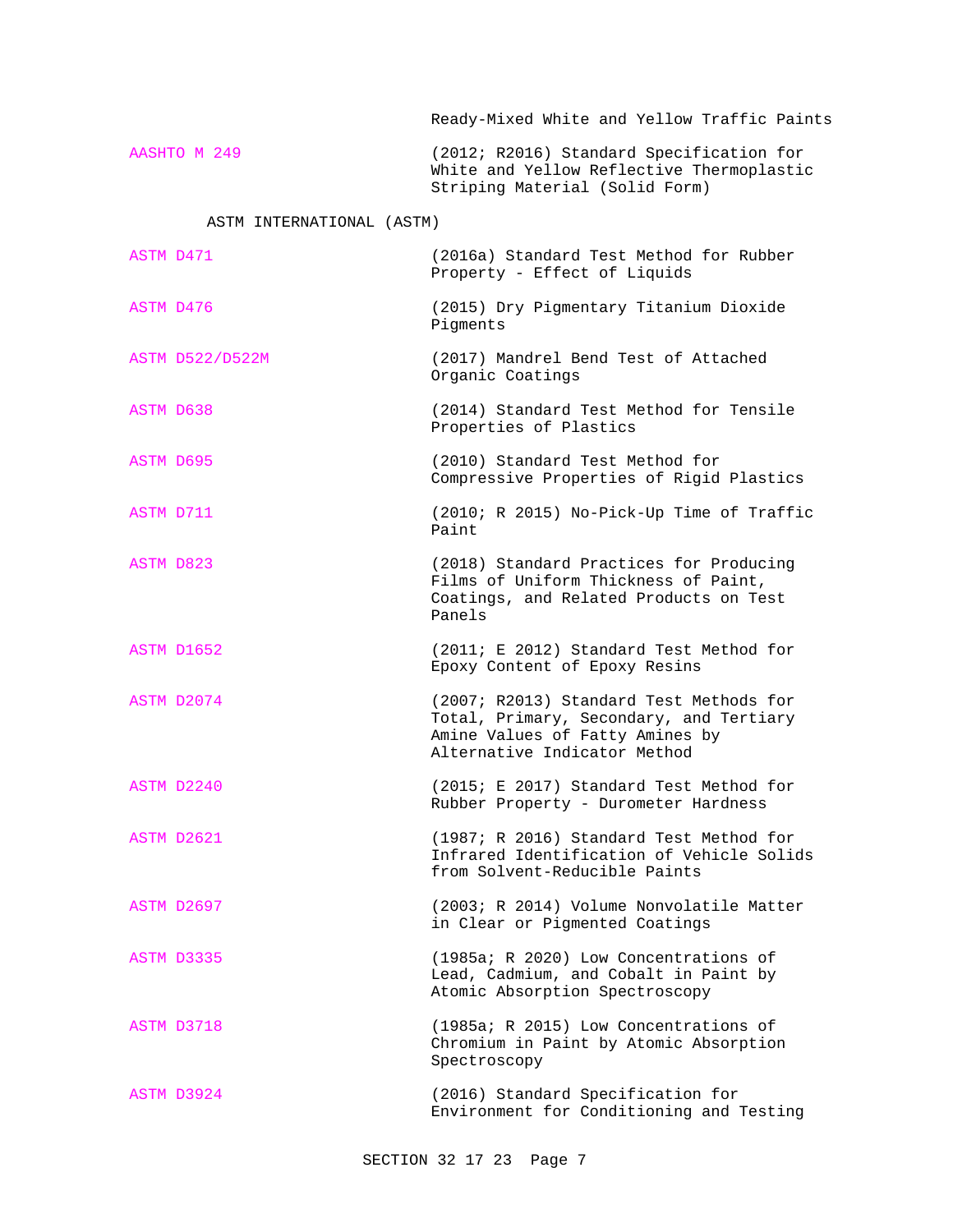|            | Paint, Varnish, Lacquer, and Related<br>Materials                                                                                                                                    |
|------------|--------------------------------------------------------------------------------------------------------------------------------------------------------------------------------------|
| ASTM D3960 | (2005; R 2013) Determining Volatile<br>Organic Compound (VOC) Content of Paints<br>and Related Coatings                                                                              |
| ASTM D4060 | (2019) Abrasion Resistance of Organic<br>Coatings by the Taber Abraser                                                                                                               |
| ASTM D4061 | (2013) Standard Test Method for<br>Retroreflectance of Horizontal Coatings                                                                                                           |
| ASTM D4280 | (2012) Extended Life Type, Nonplowable,<br>Raised, Retroreflective Pavement Markers                                                                                                  |
| ASTM D4383 | (2012) Standard Specification for<br>Plowable, Raised Retroreflective Pavement<br>Markers                                                                                            |
| ASTM D4505 | (2012; R 2017) Standard Specification for<br>Preformed Retroflective Pavement Marking<br>Tape for Extended Service Life                                                              |
| ASTM D4541 | (2017) Standard Test Method for Pull-Off<br>Strength of Coatings Using Portable<br>Adhesion Testers                                                                                  |
| ASTM D6628 | (2003; R 2015) Standard Specification for<br>Color of Pavement Marking Materials                                                                                                     |
| ASTM D7234 | (2012) Standard Test Method for Pull-Off<br>Adhesion Strength of Coatings on Concrete<br>Using Portable Pull-Off Adhesion Testers                                                    |
| ASTM E1347 | (2006; R 2020) Standard Test Method for<br>Color and Color Difference Measurement by<br>Tristimulus (Filter) Colorimetry                                                             |
| ASTM E1710 | (2011) Standard Test Method for<br>Measurement of Retroreflective Pavement<br>Marking Materials with CEN-Prescribed<br>Geometry Using a Portable<br>Retroreflectometer               |
| ASTM E2177 | (2011) Standard Test Method for Measuring<br>the Coefficient of Retroreflected<br>Luminance (RL) of Pavement Markings in a<br>Standard Condition of Wetness                          |
| ASTM E2302 | (2003; R 2016) Standard Test Method for<br>Measurement of the Luminance Coefficient<br>Under Diffuse Illumination of Pavement<br>Marking Materials Using a Portable<br>Reflectometer |
| ASTM G154  | (2016) Standard Practice for Operating<br>Fluorescent Light Apparatus for UV<br>Exposure of Nonmetallic Materials                                                                    |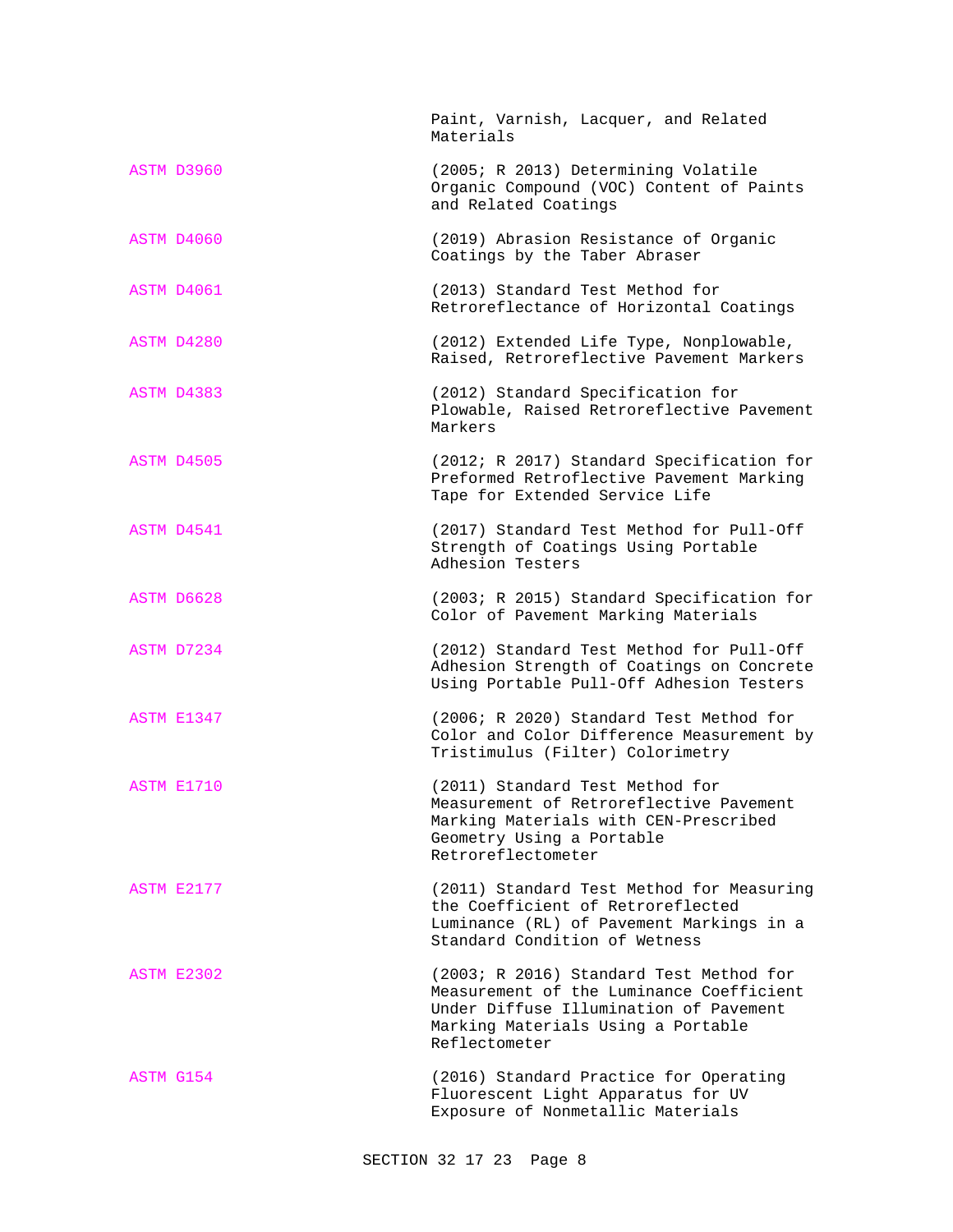INTERNATIONAL CONCRETE REPAIR INSTITUTE (ICRI) ICRI 03732 (1997) Selecting and Specifying Concrete Surface Preparation for Sealers, Coatings, and Polymer Overlays MASTER PAINTERS INSTITUTE (MPI) MPI 32 (2012) Traffic Marking Paint, S.B. MPI 97 (2012) Traffic Marking Paint, Latex SOCIETY OF AUTOMOTIVE ENGINEERS INTERNATIONAL (SAE) SAE AMS-STD-595A (2017) Colors used in Government Procurement U.S. FEDERAL AVIATION ADMINISTRATION (FAA) FAA AC 150/5370-10 (2018; Rev H; Errata 1 2019) Standard Specifications for Construction of Airports U.S. FEDERAL HIGHWAY ADMINISTRATION (FHWA) MUTCD (2009; Rev 2012) Manual on Uniform Traffic Control Devices U.S. GENERAL SERVICES ADMINISTRATION (GSA) FS TT-B-1325 (Rev D; Notice 1; Notice 2 2017) Beads (Glass Spheres) Retro-Reflective (Metric) FS TT-P-1952 (2015; Rev F; Notice 1) Paint, Traffic and

### 1.3 SUBMITTALS

#### **\*\*\*\*\*\*\*\*\*\*\*\*\*\*\*\*\*\*\*\*\*\*\*\*\*\*\*\*\*\*\*\*\*\*\*\*\*\*\*\*\*\*\*\*\*\*\*\*\*\*\*\*\*\*\*\*\*\*\*\*\*\*\*\*\*\*\*\*\*\*\*\*\*\***

Airfield Markings, Waterborne

**NOTE: Review submittal description (SD) definitions in Section 01 33 00 SUBMITTAL PROCEDURES and edit the following list, and corresponding submittal items in the text, to reflect only the submittals required for the project. The Guide Specification technical editors have classified those items that require Government approval, due to their complexity or criticality, with a "G." Generally, other submittal items can be reviewed by the Contractor's Quality Control System. Only add a "G" to an item, if the submittal is sufficiently important or complex in context of the project.**

**For Army projects, fill in the empty brackets following the "G" classification, with a code of up to three characters to indicate the approving authority. Codes for Army projects using the Resident Management System (RMS) are: "AE" for Architect-Engineer; "DO" for District Office (Engineering Division or other organization in the**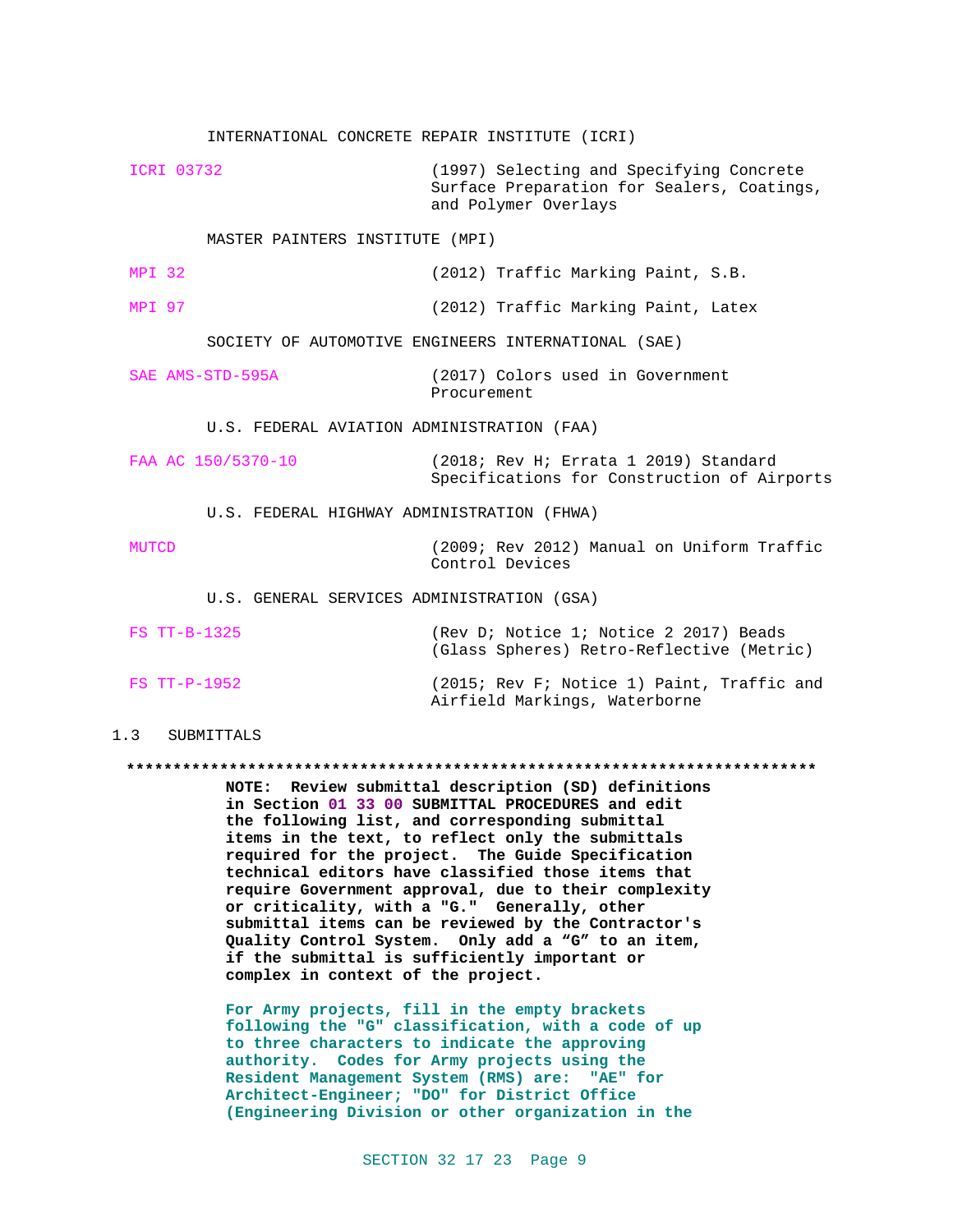**District Office); "AO" for Area Office; "RO" for Resident Office; and "PO" for Project Office. Codes following the "G" typically are not used for Navy, Air Force, and NASA projects.**

**The "S" classification indicates submittals required as proof of compliance for sustainability Guiding Principles Validation or Third Party Certification and as described in Section 01 33 00 SUBMITTAL PROCEDURES.**

**Choose the first bracketed item for Navy, Air Force and NASA projects, or choose the second bracketed item for Army projects. \*\*\*\*\*\*\*\*\*\*\*\*\*\*\*\*\*\*\*\*\*\*\*\*\*\*\*\*\*\*\*\*\*\*\*\*\*\*\*\*\*\*\*\*\*\*\*\*\*\*\*\*\*\*\*\*\*\*\*\*\*\*\*\*\*\*\*\*\*\*\*\*\*\***

Government approval is required for submittals with a "G" or "S" classification. Submittals not having a "G" or "S" classification are [for Contractor Quality Control approval.][for information only. When used, a code following the "G" classification identifies the office that will review the submittal for the Government.] Submit the following in accordance with Section 01 33 00 SUBMITTAL PROCEDURES:

SD-03 Product Data

```
Surface Preparation Equipment List; G[, [____]]
    Application Equipment List; G[, [_____]]
    Exterior Surface Preparation
    Safety Data Sheets; G[, [____]]
    Reflective media for airfields; G[, [____]]
    Reflective media for roads; G[, [____]]
    Waterborne Paint; G[, [____]]
    Solventborne Paint; G[, [____]]
    Thermoplastic compound; G[, [____]]
    Raised Pavement Markers Primers and Adhesives; G[, [_____]]
SD-06 Test Reports
    Reflective Media for Airfields; G[, [_____]]
    Reflective Media for Roads; G[, [____]]
    Waterborne Paint; G[, [____]]
    Solventborne Paint; G[, [____]]
    High Build Acrylic Coating (HBAC); G[, [_____]]
    Thermoplastic Compound; G[, [____]]
```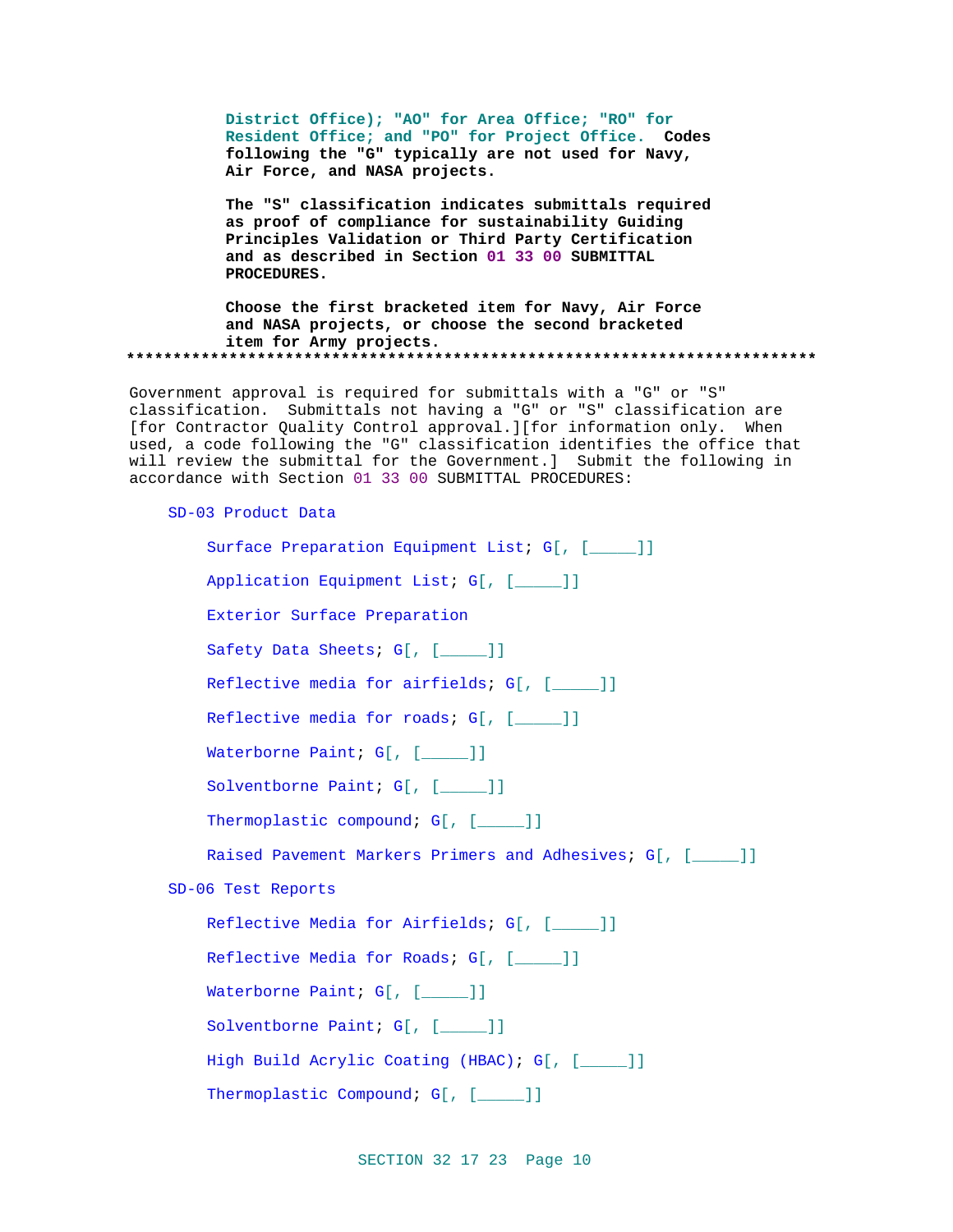Raised Pavement Markers Primers and Adhesives; G[, [\_\_\_\_\_]]

Test Reports

SD-07 Certificates

Qualifications; G[, [\_\_\_\_\_]]

Reflective Media for Airfields

Reflective Media for Roads

Waterborne Paint

Solventborne Paint

Volatile Organic Compound, (VOC); G[, [\_\_\_\_\_]]

Thermoplastic Compound

SD-08 Manufacturer's Instructions

Waterborne Paint; G[, [\_\_\_\_]]

Solventborne Paint; G[, [\_\_\_\_]]

Thermoplastic Compound; G[, [\_\_\_\_]]

# 1.4 QUALITY ASSURANCE

1.4.1 Regulatory Requirements

Submit certificate stating that the proposed pavement marking paint meets the Volatile Organic Compound, (VOC) regulations of the local Air Pollution Control District having jurisdiction over the geographical area in which the project is located. Submit Safety Data Sheets for each product.

# 1.4.2 Qualifications

Submit documentation certifying that pertinent personnel are qualified for equipment operation and handling of applicable chemicals. The documentation should include experience on five projects of similar size and scope with references for all personnel.

1.4.3 Qualifications For Airfield Marking Personnel

Submit documentation of qualifications in resume format a minimum of [14] [\_\_\_\_\_] days before pavement marking work is to be performed showing personnel who will be performing the work have experience working on airfields, operating mobile self-powered marking, cleaning, and paint removal equipment and performing these tasks. Include with resume a list of references complete with points of contact and telephone numbers. Provide certification for pavement marking machine operator and Foreman demonstrating experience successfully completing a minimum of two airfield pavement marking projects of similar size and scope. Provide documentation demonstrating personnel have a minimum of [two] [three] [four] years of experience operating similar equipment and performing the same or similar work in similar environments, similar in size and scope of the planned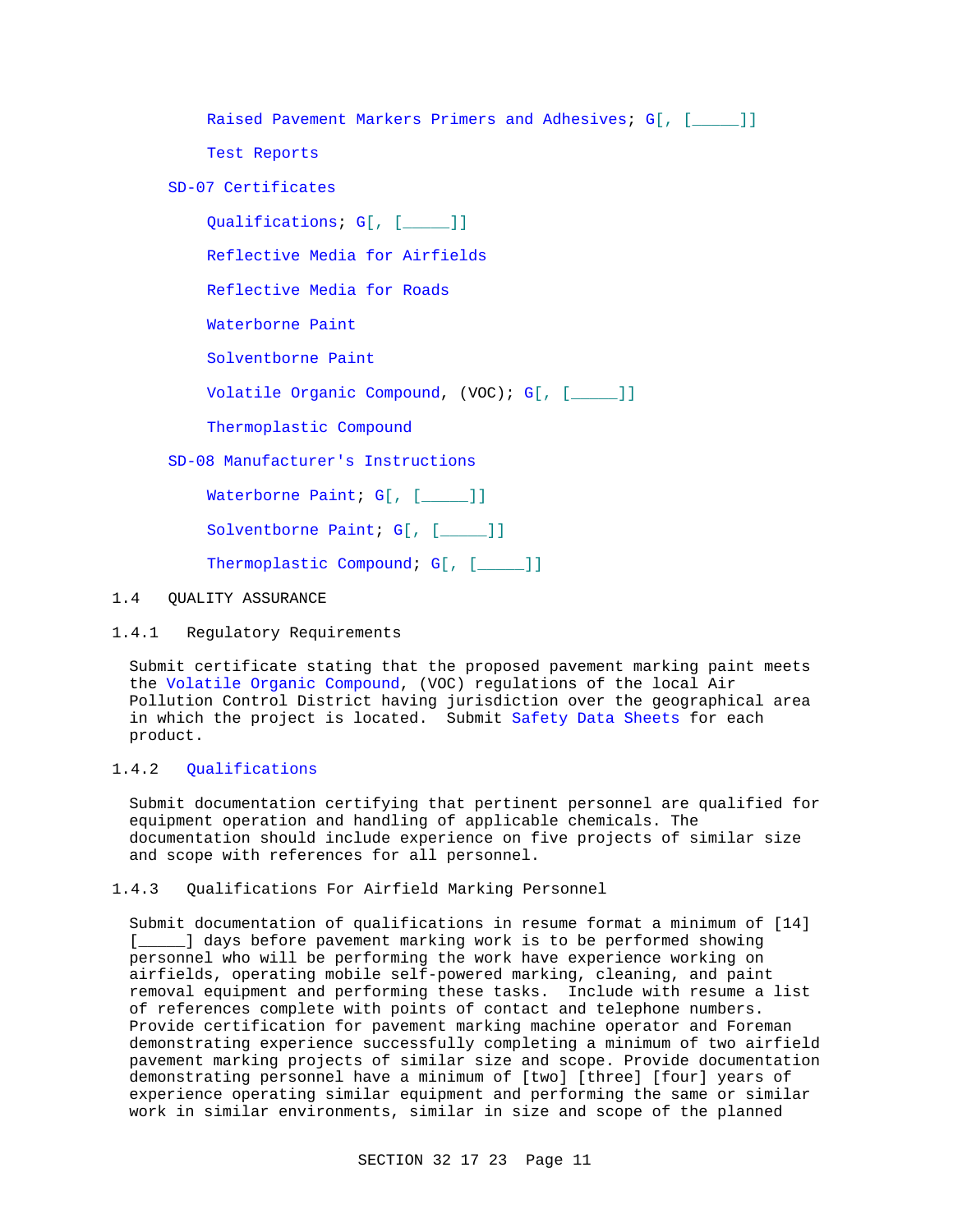project. The Contracting Officer reserves the right to require additional proof of competency or to reject proposed personnel.

#### $1.5$ DELIVERY AND STORAGE

Deliver paint materials, thermoplastic compound materials, and reflective media in original sealed containers that plainly show the designated name, specification number, batch number, color, date of manufacture, manufacturer's directions, and name of manufacturer.

Provide storage facilities at the job site[, only in areas approved by the Contracting Officer, ] for maintaining materials at temperatures recommended by the manufacturer. [Make available paint stored at the project site or segregated at the source for sampling not less than 30 days prior to date of required approval for use to allow sufficient time for testing. Notify the Contracting Officer when paint is available for sampling.]

#### $1.6$ PROJECT/SITE CONDITIONS

 $1.6.1$ Environmental Requirements

1.6.1.1 Weather Limitations for Application

## 

NOTE: If emergency marking at temperatures from minus 1 degrees C 30 degrees F to 5 degrees C 40 degrees F is required, follow the requirements of Air Force Engineering Technical Letter (ETL) 97-16 "Pavement Marking System for Low Temperature Applications."

## Allowable air and pavement temperature for application varies with type of pavement marking material and manufacturer.

Apply pavement markings to clean, dry surfaces, and unless otherwise approved, only when the air and pavement surface temperature is at least 3 degrees C 5 degrees F above the dew point and the air and pavement temperatures are within the limits recommended by the pavement marking manufacturer. Allow pavement surfaces to dry after water has been used for cleaning or rainfall has occurred prior to striping or marking. Test the pavement surface for moisture before beginning work each day and after cleaning. Do not commence marking until the pavement is sufficiently dry and the pavement condition has been approved by the Contracting Officer. Employ the "plastic wrap method" to test the pavement for moisture as specified in paragraph TESTING FOR MOISTURE.

Weather Limitations for Removal of Pavement Markings on Roads and  $1.6.1.2$ Automotive Parking Areas

Pavement surface must be free of snow, ice, or slush; with a surface temperature of at least 4 degrees C 40 degrees F and rising at the beginning of operations, except those involving shot or sand blasting or grinding. Cease operation during thunderstorms, or during rainfall, except for waterblasting and removal of previously applied chemicals. Cease waterblasting where surface water accumulation alters the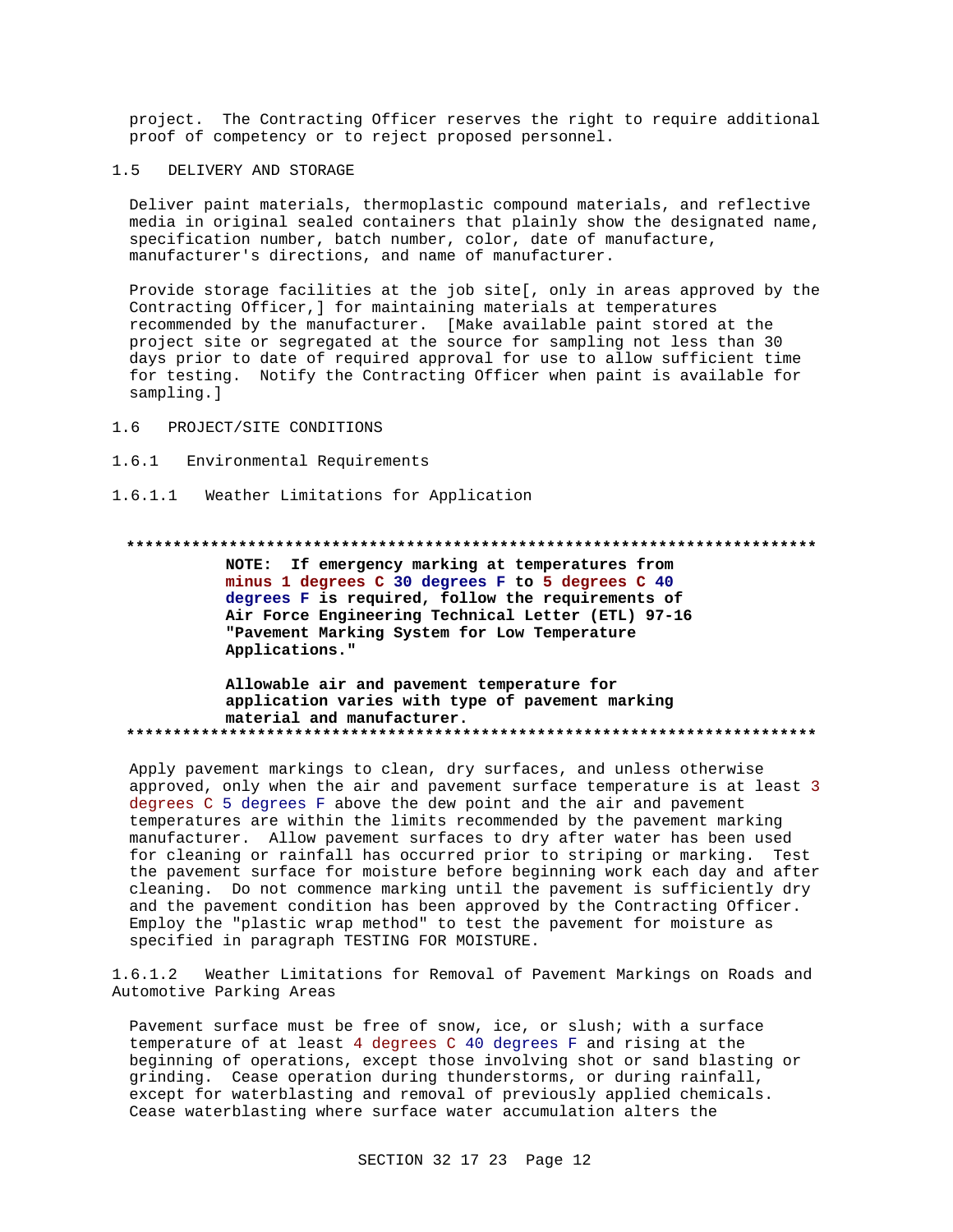effectiveness of material removal.

# 1.6.2 Traffic Controls

#### **\*\*\*\*\*\*\*\*\*\*\*\*\*\*\*\*\*\*\*\*\*\*\*\*\*\*\*\*\*\*\*\*\*\*\*\*\*\*\*\*\*\*\*\*\*\*\*\*\*\*\*\*\*\*\*\*\*\*\*\*\*\*\*\*\*\*\*\*\*\*\*\*\*\***

# **NOTE: Guidance for traffic control procedures can be obtained from the Manual on Uniform Traffic Control Devices (MUTCD) for Streets and Highways. \*\*\*\*\*\*\*\*\*\*\*\*\*\*\*\*\*\*\*\*\*\*\*\*\*\*\*\*\*\*\*\*\*\*\*\*\*\*\*\*\*\*\*\*\*\*\*\*\*\*\*\*\*\*\*\*\*\*\*\*\*\*\*\*\*\*\*\*\*\*\*\*\*\***

Place warning signs conforming to MUTCD near the beginning of the worksite and well ahead of the worksite for alerting approaching traffic from both directions. Place small markers along newly painted lines or freshly placed raised markers to control traffic and prevent damage to newly painted surfaces or displacement of raised pavement markers. Mark painting equipment with large warning signs indicating slow-moving painting equipment in operation.

When traffic must be rerouted or controlled to accomplish the work, provide necessary warning signs, flag persons, and related equipment for the safe passage of vehicles.

## 1.6.3 Airfield Traffic Control

Coordinate performance of all work in the controlled zones of the airfield with the Contracting Officer and with the [Flight Operations Officer or Airfield Manager] [control tower]. Neither equipment nor personnel can use any portion of the airfield without permission of these officers unless the runway is closed. Runways will be closed during the following times:

| Day or Date | Runway Closing Time Runway Opening Time | Important Notes |
|-------------|-----------------------------------------|-----------------|
|             |                                         |                 |
|             |                                         |                 |
|             |                                         |                 |

### 1.6.4 Airfield Radio Communication

No personnel or equipment will be allowed in the controlled zones of the airfield until radio contact has been made with the control tower and permission is granted by the control tower. A radio for this purpose [will be provided by the Government. The Contractor is responsible for the radio and must reimburse the Government for repair or replacement of the radio if it is lost, damaged, or destroyed] [is to be provided by the Contractor as approved by the Contracting Officer]. Maintain contact with the control tower at all times during work in vicinity of the airfield. Notify the control tower when work is completed and all personnel, equipment and materials have been removed from all aircraft operating surfaces.

# 1.6.5 Airfield Emergency Landing and Takeoff

Emergencies take precedence over all operations. Upon notification from the control tower of an emergency landing or imminent takeoff, stop all operations immediately and evacuate all personnel and equipment to an area not utilized for aircraft traffic which is at least 75 m 250 feet measured perpendicular to and away from the near edge of the runway unless otherwise authorized by the Contracting Officer. Equipment and chemicals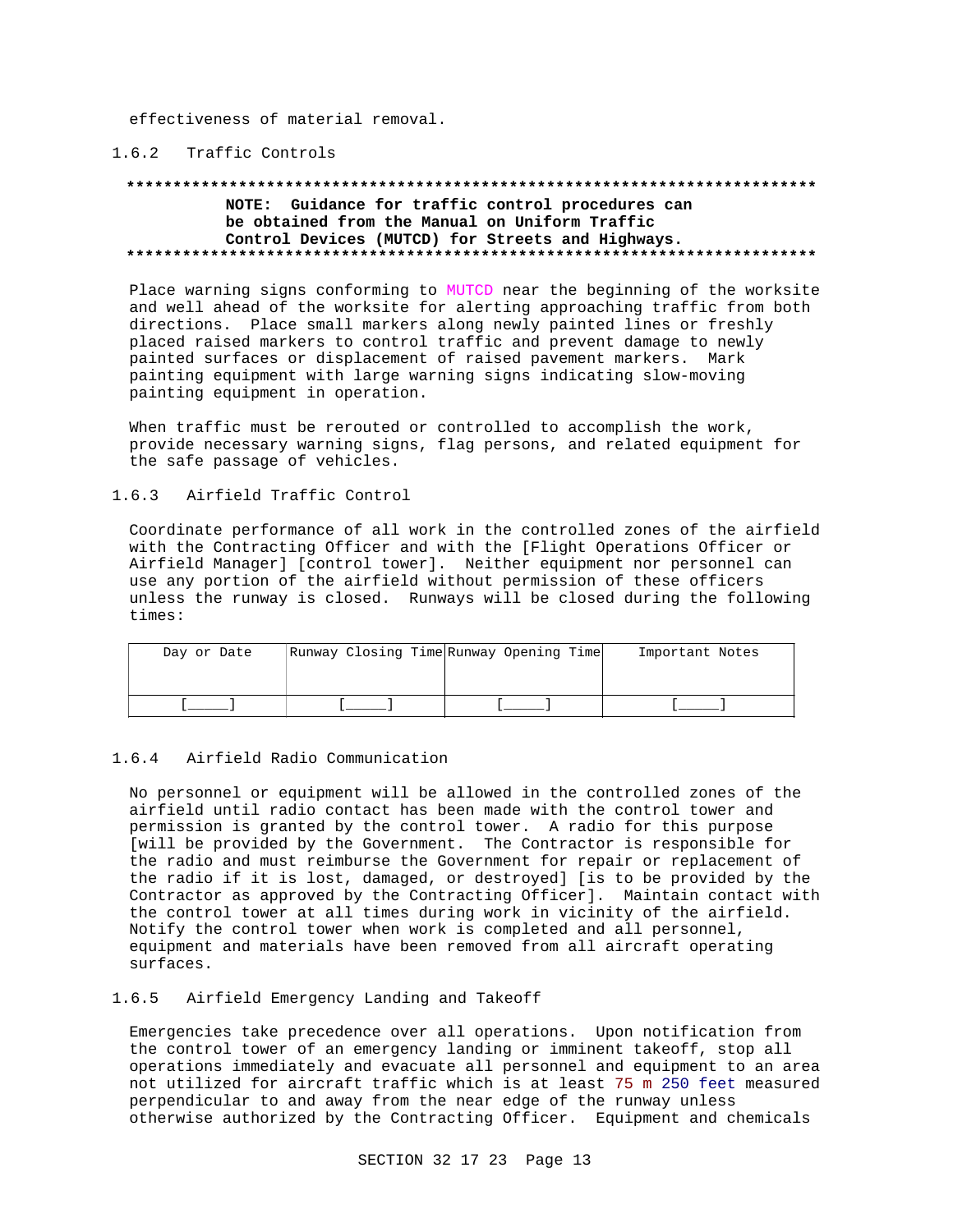or detergents as well as excess water must be able to be removed from the work area within 3 minutes.

1.6.6 Lighting

> When night operations are necessary, provide all necessary lighting and equipment. [Direct or shade lighting to prevent interference with aircraft, the air traffic control tower, and other base operations. Provide lighting and related equipment capable of being removed from the runway within 15 minutes of notification of an emergency. Night work must be coordinated with the Flight Operations Manager or Airfield Manager and approved in advance by the Contracting Officer.] The Government reserves the right to accept or reject night work on the day following night activities by the Contractor.

PRODUCTS PART 2

 $2.1$ EQUIPMENT

 $2.1.1$ Surface Preparation and Paint Removal

Surface Preparation and Paint Removal Equipment for Airfield  $2.1.1.1$ Pavements

Prepare all airfield surfaces and remove paint from airfield surfaces in accordance with UFGS 32 01 11.51 Rubber and Paint Removal From Airfield Pavements. Provide submittals in accordance with UFGS 32 01 11.51 Rubber and Paint Removal From Airfield Pavements.

 $2.1.1.2$ Surface Preparation Equipment for Roads and Automotive Parking Areas

Submit a surface preparation equipment list by serial number, type, model, and manufacturer. Include descriptive data indicating area of coverage per pass, pressure adjustment range, tank and flow capacities, and safety precautions required for the equipment operation. Mobile equipment must allow for removal of markings without damaging the pavement surface or joint sealant. Maintain machines, tools, and equipment used in the performance of the work in satisfactory operating condition.

 $2.1.1.2.1$ Sandblasting Equipment

# NOTE: Delete paragraph for Navy projects.

Use mobile sandblasting equipment capable of producing a pressurized stream of sand and air that effectively removes paint from the surface without filling voids with debris in asphalt or tar pavements or removing joint sealants in Portland cement concrete pavements. Include with the equipment and air compressor, hoses, and nozzles of adequate size and capacity for removing paint. Equip the compressor with traps and coalescing filters that maintain the compressed air free of oil and water.

2.1.1.2.2 Waterblasting Equipment

Use mobile waterblasting equipment capable of producing a pressurized stream of water that effectively removes paint from the pavement surface without significantly damaging the pavement. Provide equipment, tools,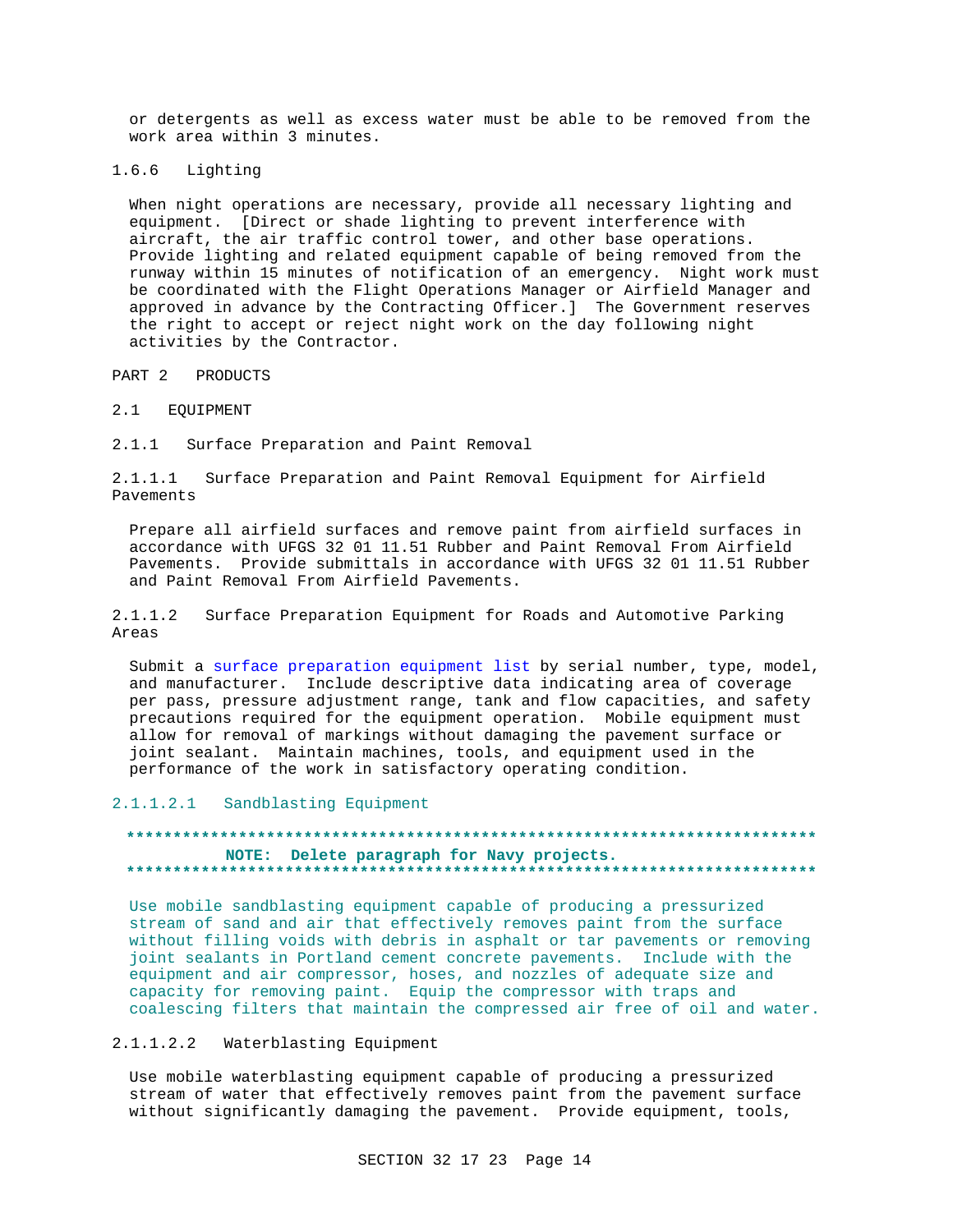and machinery which are safe and in good working order at all times.

# 2.1.1.2.3 Shotblasting Equipment

# **\*\*\*\*\*\*\*\*\*\*\*\*\*\*\*\*\*\*\*\*\*\*\*\*\*\*\*\*\*\*\*\*\*\*\*\*\*\*\*\*\*\*\*\*\*\*\*\*\*\*\*\*\*\*\*\*\*\*\*\*\*\*\*\*\*\*\*\*\*\*\*\*\*\* NOTE: Delete paragraph for Air Force, Army, and Navy airfield projects. \*\*\*\*\*\*\*\*\*\*\*\*\*\*\*\*\*\*\*\*\*\*\*\*\*\*\*\*\*\*\*\*\*\*\*\*\*\*\*\*\*\*\*\*\*\*\*\*\*\*\*\*\*\*\*\*\*\*\*\*\*\*\*\*\*\*\*\*\*\*\*\*\*\***

Use mobile self propelled shotblasting equipment capable of producing an adjustable depth of paint removal and of propelling abrasive particles at high velocities on the paint for effective removal. Ensure each unit is self cleaning and self contained. Use equipment able to confine the abrasive, any dust that is produced, and removed paint and is capable of recycling the abrasive for reuse.

2.1.1.2.4 Grinding or Scarifying Equipment

Use equipment capable of removing surface contaminates, paint build-up, or extraneous markings from the pavement surface without leaving any residue. Clean the surface by hydro blast to remove surface contaminates and ash after a weed torch is used to remove paint.

2.1.1.2.5 Chemical Removal Equipment

Use chemical equipment capable of applying and removing chemicals and paint from the pavement surface, leaving only non-toxic biodegradable residue without scarring or other damage to the pavement or joints and joint seals.

## 2.1.2 Application Equipment

Submit application equipment list appropriate for the material(s) to be used. Include manufacturer's descriptive data and certification for the planned use that indicates area of coverage per pass, pressure adjustment range, tank and flow capacities, and all safety precautions required for operating and maintaining the equipment. Provide and maintain machines, tools, and equipment used in the performance of the work in satisfactory operating condition, or remove them from the work site. Provide mobile and maneuverable application equipment to the extent that straight lines can be followed and normal curves can be made in a true arc.

- 2.1.2.1 Paint Application Equipment
- 2.1.2.1.1 Hand-Operated, Push-Type Machines

**\*\*\*\*\*\*\*\*\*\*\*\*\*\*\*\*\*\*\*\*\*\*\*\*\*\*\*\*\*\*\*\*\*\*\*\*\*\*\*\*\*\*\*\*\*\*\*\*\*\*\*\*\*\*\*\*\*\*\*\*\*\*\*\*\*\*\*\*\*\*\*\*\*\* NOTE: Where pavement marking is limited to small street legends and/or Automotive Parking areas, use the paragraph entitled "Hand-Operated, Push-Type Machines." \*\*\*\*\*\*\*\*\*\*\*\*\*\*\*\*\*\*\*\*\*\*\*\*\*\*\*\*\*\*\*\*\*\*\*\*\*\*\*\*\*\*\*\*\*\*\*\*\*\*\*\*\*\*\*\*\*\*\*\*\*\*\*\*\*\*\*\*\*\*\*\*\*\***

Provide hand-operated push-type applicator machine of a type commonly used for application of water based paint or two-component, chemically curing paint, thermoplastic, or preformed tape, to pavement surfaces for small marking projects, such as legends and cross-walks, automotive parking areas, or surface painted signs. Provide applicator machine equipped with the necessary tanks and spraying nozzles capable of applying paint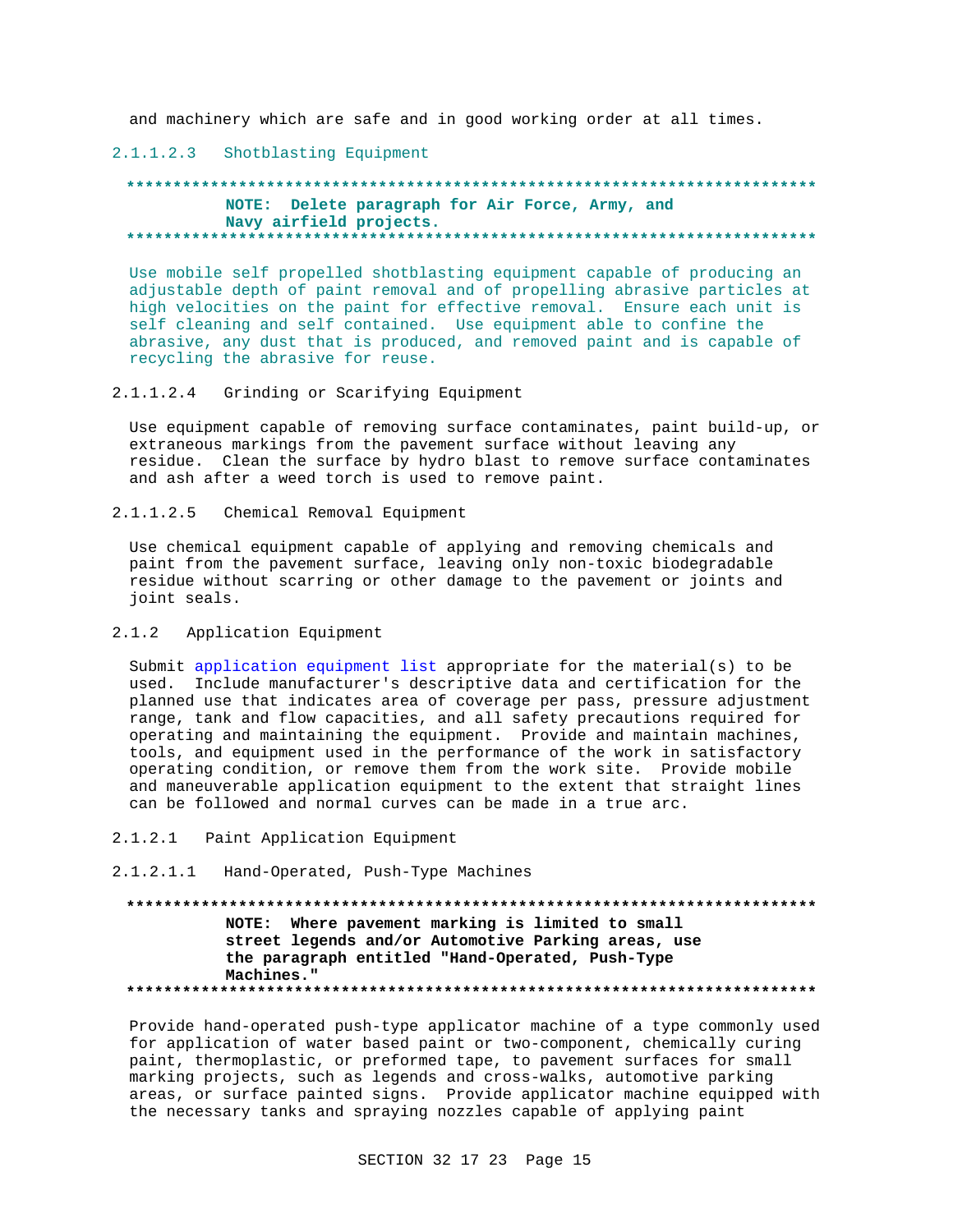uniformly at coverage specified. Hand operated spray guns may be used in areas where push-type machines cannot be used.

# 2.1.2.1.2 Self-Propelled or Mobile-Drawn Spraying Machines

Provide self-propelled or mobile-drawn spraying machine with suitable arrangements of atomizing nozzles and controls to obtain the specified results. Provide machine having a speed during application capable of applying the stripe widths indicated at the paint coverage rate specified herein and of even uniform thickness with clear-cut edges.

# 2.1.2.1.2.1 Road Marking

Provide equipment used for marking roads capable of placing the prescribed number of lines at a single pass as solid lines, intermittent lines, or a combination of solid and intermittent lines using a maximum of three different colors of paint as specified.

# 2.1.2.1.2.2 Airfield Marking

Provide self-propelled or mobile-drawn spraying machine for applying the paint for airfield pavements with an arrangement of atomizing nozzles capable of applying the specified line width in a single pass. Provide paint applicator with paint reservoirs or tanks of sufficient capacity and suitable gages to apply paint in accordance with requirements specified. Equip tanks with suitable mechanical agitators. Equip spray mechanism with quick-action valves conveniently located, and include necessary pressure regulators and gages in full view and reach of the operator. Install paint strainers in paint supply lines to ensure freedom from residue and foreign matter that may cause malfunction of the spray guns. The paint applicator must be readily adaptable for attachment of a dispenser for the reflective media approved for use.

# 2.1.2.1.2.3 Hand Application

Provide spray guns for hand application of paint in areas where the mobile paint applicator cannot be used.

- 2.1.2.2 Thermoplastic Application Equipment
- 2.1.2.2.1 Thermoplastic Material

Apply thermoplastic material with equipment that is capable of providing continuous uniformity in the dimensions and reflectorization of the marking.

# 2.1.2.2.2 Application Equipment

- a. Provide application equipment capable of continuous mixing and agitation of the material, with conveying parts which prevent accumulation and clogging between the main material reservoir and the extrusion shoe or spray gun. All parts of the equipment which come into contact with the material must be easily accessible and exposed for cleaning and maintenance. All mixing and conveying parts up to and including the extrusion shoes and spray guns must maintain the material at the required temperature with heat-transfer oil or electrical-element-controlled heat.
- b. Provide application equipment constructed to ensure continuous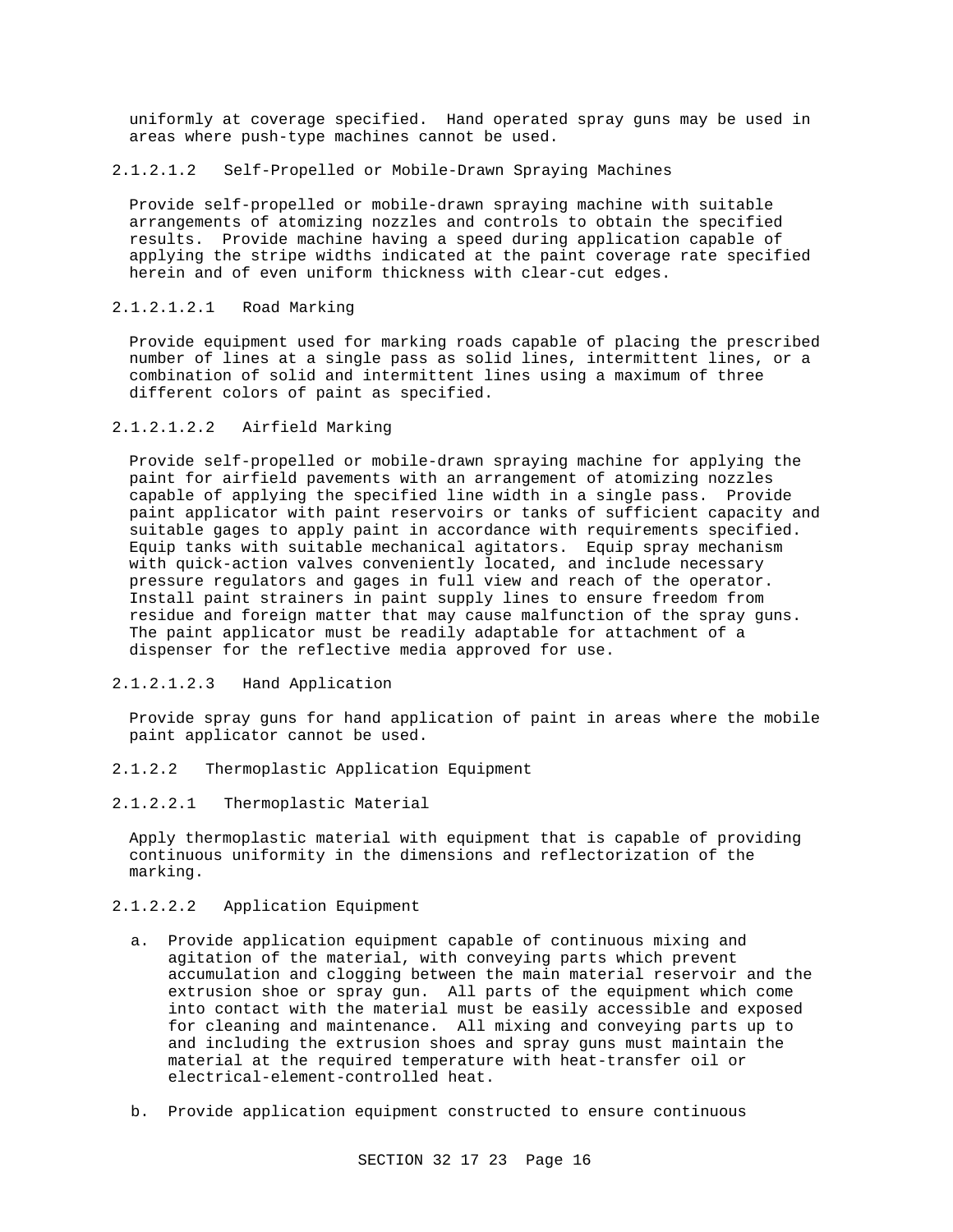uniformity in the dimensions of the stripe. Provide an applicator with a means for cleanly cutting off stripe ends squarely and providing a method of applying "skiplines." Provide equipment capable of applying varying widths of traffic markings.

- c. Provide mobile and maneuverable application equipment allowing straight lines to be followed and normal curves to be made in a true arc. Provide equipment used for the placement of thermoplastic pavement markings of two general types: mobile applicator and portable applicator.
- d. Equip the applicator with a pressurized or drop-on type bead dispenser capable of uniformly dispensing reflective glass spheres at controlled rates of flow. The bead dispenser must operate automatically to begin flow prior to the flow of binder to assure that the strip is fully reflectorized.
- 2.1.2.2.3 Mobile Application Equipment

Provide a truck-mounted, self-contained pavement marking machine that is capable of hot applying thermoplastic by either the extrusion or spray method.

- a. Equip the unit to apply the thermoplastic marking material at temperatures according to the manufacturer's instructions, at widths varying from 75 to 300 mm 3 to 12 inches, with an automatic pressurized or drop-on bead dispensing system, capable of operating continuously, and of installing a minimum of 6 lineal km 20,000 lineal feet of longitudinal markings in an 8-hour day.
- b. Equip the mobile unit with a melting kettle which holds a minimum of 2.7 metric tons 6000 pounds of molten thermoplastic material; capable of heating the thermoplastic composition to temperatures as recommended by the manufacturer. Use a thermostatically controlled heat transfer liquid. Heating of the composition by direct flame is not allowed. Oil and material temperature gauges must be visible at both ends of the kettle.
- c. Equip mobile units for application of extruded markings with a minimum of two extrusion shoes; located one on each side of the truck, capable of marking simultaneous edge line and centerline stripes; each being a closed, oil-jacketed unit; holding the molten thermoplastic at a temperature as recommended by the manufacturer; and capable of extruding a line of 75 to 200 mm 3 to 8 inches in width; and at a thickness of not less than 3 mm 0.120 inch nor more than 5.0 mm 0.190 inch, of generally uniform cross section.
- d. Equip mobile units for application of spray markings with a spray gun system capable of marking simultaneous edgeline and centerline stripes. Surround (jacket) the spray system with heating oil to maintain the molten thermoplastic at a temperature of 191 to 218 degrees C 375 to 425 degrees F, capable of spraying a stripe of 75 to 305 mm 3 to 12 inches in width, and in thicknesses varying from 1.52 mm 0.060 inch to 2.49 mm 0.098 inch, of generally uniform cross section.
- e. Equip the mobile unit with an electronic programmable line pattern control system, capable of applying skip or solid lines in any sequence, through any and all of the extrusion shoes, or the spray guns, and in programmable cycle lengths. In addition, equip the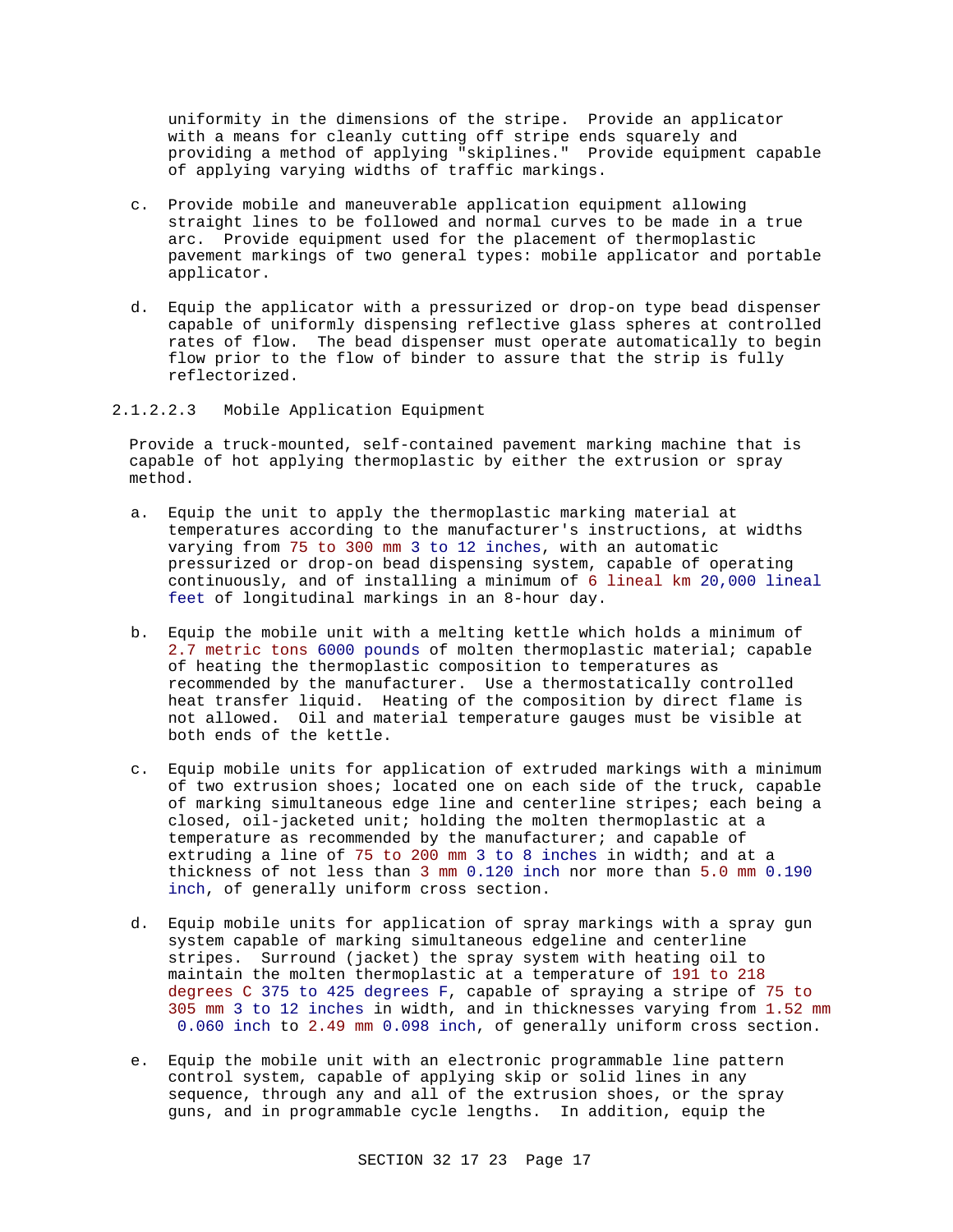mobile unit with an automatic counting mechanism capable of recording the number of lineal meters feet of thermoplastic markings applied to the pavement surface with an accuracy of 0.5 percent.

# 2.1.2.2.4 Portable Application Equipment

Provide portable hand-operated equipment, specifically designed for placing special markings such as crosswalks, stop bars, legends, arrows, and short lengths of lane, edge and centerlines; and capable of applying thermoplastic pavement markings by the extrusion method. Equip the portable applicator with all the necessary components, including a materials storage reservoir, bead dispenser, extrusion shoe, and heating accessories, capable of holding the molten thermoplastic at the temperature recommended by the manufacturer, and of extruding a line of 75 to 305 mm 3 to 12 inches in width, and in thickness of not less than 3 mm nor more than 5 mm 0.120 inch nor more than 0.190 inch and of generally uniform cross section.

# 2.1.2.3 Reflective Media Dispenser

Attach the dispenser for applying the reflective media to the [paint] [thermoplastic] dispenser and designed to operate automatically and simultaneously with the applicator through the same control mechanism. The bead applicator must be capable of adjustment and designed to provide uniform flow of reflective media over the full length and width of the stripe at the rate of coverage specified in paragraph APPLICATION.

## 2.1.2.4 Preformed Tape Application Equipment

Provide and use mechanical application equipment for the placement of preformed marking tape which is a mobile pavement marking machine specifically designed for use in applying pressure-sensitive pavement marking tape of varying widths. Equip the applicator with rollers, or other suitable compaction device to provide initial adhesion of the material with the pavement surface. Use additional tools and devices as needed to properly seat the applied material as recommended by the manufacturer.

# 2.2 MATERIALS

# **\*\*\*\*\*\*\*\*\*\*\*\*\*\*\*\*\*\*\*\*\*\*\*\*\*\*\*\*\*\*\*\*\*\*\*\*\*\*\*\*\*\*\*\*\*\*\*\*\*\*\*\*\*\*\*\*\*\*\*\*\*\*\*\*\*\*\*\*\*\*\*\*\*\***

**NOTE: For Navy and NASA projects, refer to the MPI Manual for recommendations on uses and application rates of paints and select paint systems for the project in accordance with the MPI Architectural Painting Decision Tree available on the Whole Building Design Guide. Use this interactive paint system for the project. The MPI Decision Tree identifies paint systems for each interior and exterior coated surface in "Normal" or "Aggressive environmental conditions and lists the applicable paint systems in descending order of performance. The paint system at the top of each substrate list indicates the highest performing acceptable coating system.**

**NOTE: Volatile Organic Content (VOC) of pavement markings used must conform to state and local regulations. The EPA's national volatile organic**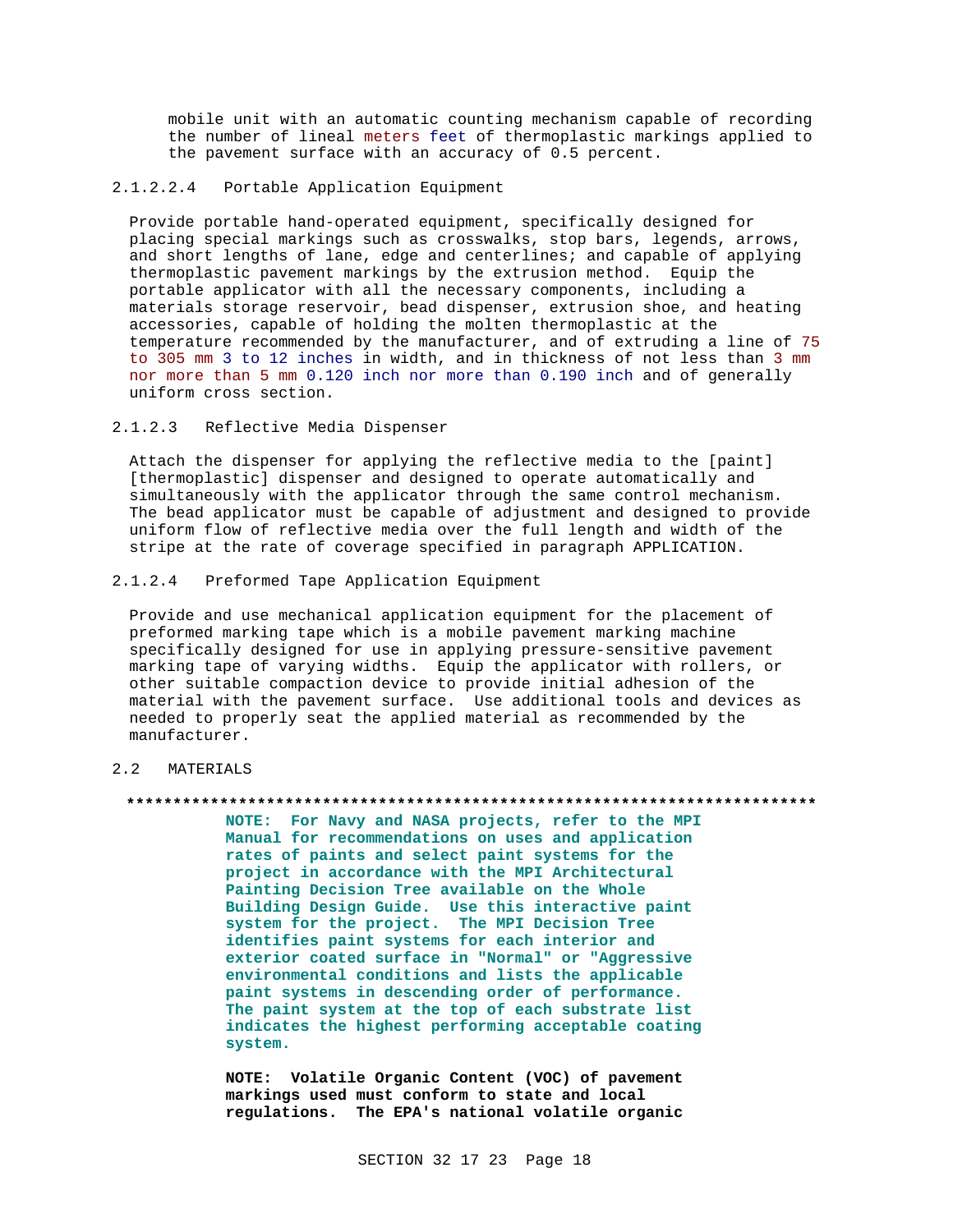**compound emission standards defines pavement markings as either "Traffic Marking Coating" or "Zone Marking Coating". VOC content of traffic marking coatings may not exceed 150 grams per liter. VOC content of zone marking coatings many not exceed 450 grams per liter. Zone marking coatings can only be sold in containers with a volume of five gallons or less. Most states follow the EPA requirements. Some states and localities have more stringent requirements. \*\*\*\*\*\*\*\*\*\*\*\*\*\*\*\*\*\*\*\*\*\*\*\*\*\*\*\*\*\*\*\*\*\*\*\*\*\*\*\*\*\*\*\*\*\*\*\*\*\*\*\*\*\*\*\*\*\*\*\*\*\*\*\*\*\*\*\*\*\*\*\*\*\***

[Use waterborne or methacrylate paint for airfield markings.] [Use [waterborne paint] [epoxy paint] [thermoplastic] [high build acrylic] [raised pavement markers] [preformed tape] for roads.] [Use non-reflectorized waterborne [or solventborne] paint for automotive parking areas.] The maximum allowable VOC content of pavement markings is [150] [\_\_\_\_] grams per liter. Color of markings are indicated on the drawings and must conform to ASTM D6628 for roads and automotive parking areas and SAE AMS-STD-595A for airfields. Provide materials conforming to the requirements specified herein.

#### **\*\*\*\*\*\*\*\*\*\*\*\*\*\*\*\*\*\*\*\*\*\*\*\*\*\*\*\*\*\*\*\*\*\*\*\*\*\*\*\*\*\*\*\*\*\*\*\*\*\*\*\*\*\*\*\*\*\*\*\*\*\*\*\*\*\*\*\*\*\*\*\*\*\***

**NOTE: For NAVFAC LANT projects only. When the use of pavement marking materials (epoxy, thermoplastic, and preformed) which perform better than paint is desired for new pavement in Virginia and North Carolina, contact NAVFAC LANT for sample section.**

**When applied to pavements with high daily vehicular traffic, High Build Acrylic Coating (HBAC) performs similar to epoxy, thermoplastic, and preformed. \*\*\*\*\*\*\*\*\*\*\*\*\*\*\*\*\*\*\*\*\*\*\*\*\*\*\*\*\*\*\*\*\*\*\*\*\*\*\*\*\*\*\*\*\*\*\*\*\*\*\*\*\*\*\*\*\*\*\*\*\*\*\*\*\*\*\*\*\*\*\*\*\*\***

#### 2.2.1 Waterborne Paint

#### **\*\*\*\*\*\*\*\*\*\*\*\*\*\*\*\*\*\*\*\*\*\*\*\*\*\*\*\*\*\*\*\*\*\*\*\*\*\*\*\*\*\*\*\*\*\*\*\*\*\*\*\*\*\*\*\*\*\*\*\*\*\*\*\*\*\*\*\*\*\*\*\*\*\***

**NOTE: Airfields, roads, and Automotive Parking areas should typically be marked using waterborne paint. On low volume roads, waterborne paints have been known to provide service lives of up to 2 years. On higher volume roads the service life may be reduced to 6 to 12 months. Waterborne paint can be used to restripe over existing waterborne, solventborne, methacrylate, epoxy paints, thermoplastic compounds, and high-build acrylic.**

**Specify TT-P-1952 for Air Force and Army projects. Specify MPI 97 for Navy and NASA projects.**

**TT-P-1952 covers three types of low VOC, ready-mixed, one-component, 100 percent acrylic waterborne airfield and traffic marking paints.**

**Type I - For normal weather conditions**

**Type II - For use under adverse conditions (faster drying for high humidity environments). Not for use at the greater thickness required for Type IV beads.**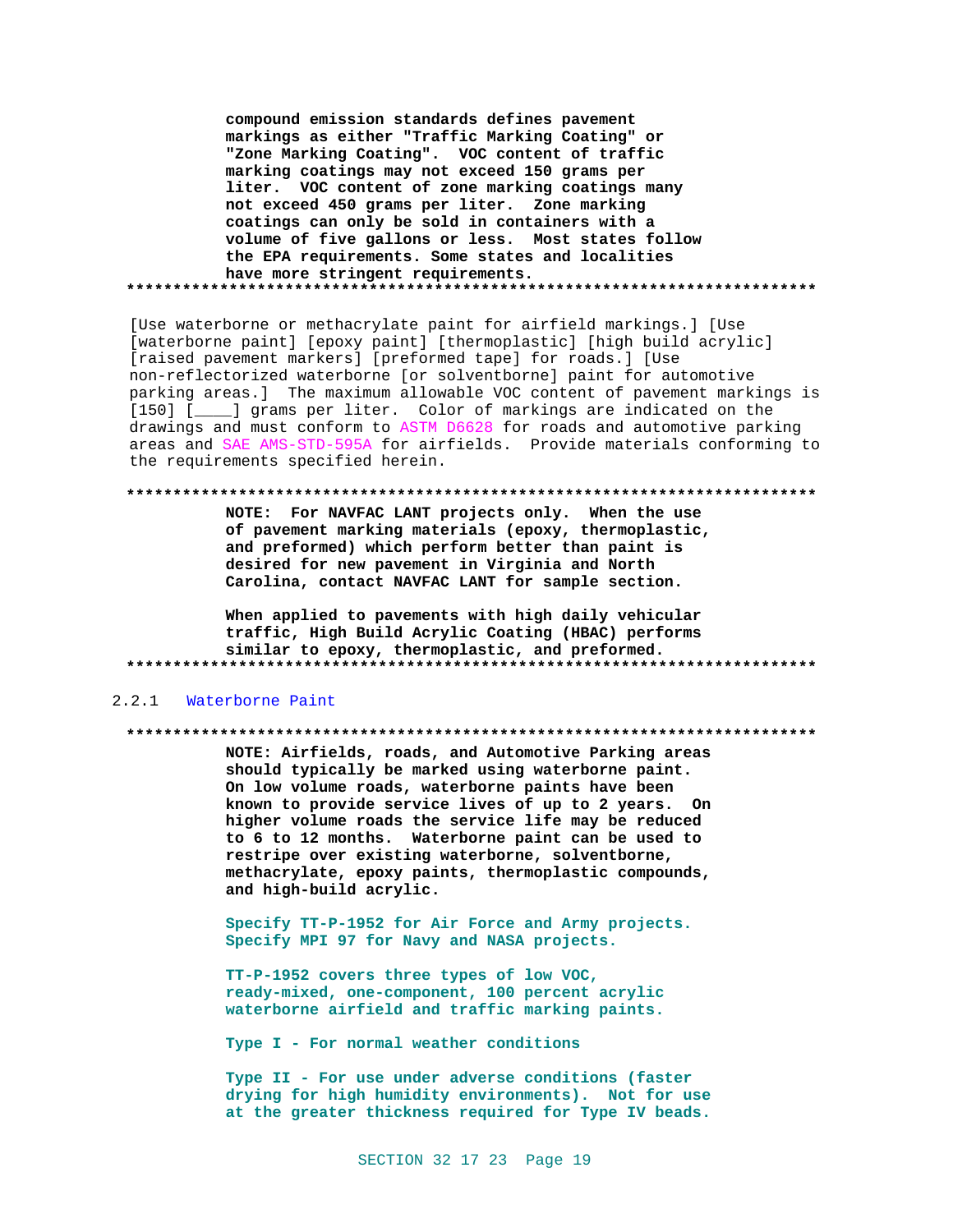Type III - For use under normal weather conditions where higher durability and greater adhesion to glass beads is desired. Applied at a thicker wet film thickness than Type I or II.

A list of approved products conforming to MPI 97 is located on the Master Painters Institute website.

Most waterborne paints can be applied at temperatures down to 10 degrees C 50 degrees F. However, waterborne paints formulated to be applied at temperatures down to approximately 2 degrees C 35 degrees F are available. 

[FS TT-P-1952, Type [I or II] [III]][MPI 97].

#### $2, 2, 2$ Solventborne Paint

#### 

NOTE: The use of solventborne paint may be warranted in cool, humid environments, because in such environments, application restrictions are not as critical as with waterborne paints. Solventborne paint is sold in small containers and should only be used for marking areas where hand-operated, push-type application equipment is used, such as Automotive Parking lots. Solventborne paint cannot be used to restripe over existing waterborne paint. Solventborne paint can be used to restripe over existing solventborne, methacrylate, epoxy paints, thermoplastic compounds, and high-build acrylic. Do not specify solventborne paint for Air Force projects.

This paint typically contains VOCs exceeding 150 grams/liter. However, low VOC solventborne paints are also available.

Solventborne paints can be applied at temperatures down to 3 degrees C 35 degrees F, but the solvents they contain will cause asphaltic pavements to bleed through the paint, especially in cases where the asphalt is less than 30 days old, or is otherwise not completely cured.

Specify AASHTO M 248 for Air Force and Army projects. Specify MPI 32 for Navy and NASA projects.

AASHTO M 248 covers three types of solventborne (alkyd resin) type traffic marking paint.

Type S - Slow drying paint (1 hr or more)

Type N - Intermediate drying paint (15 to 30 min)

Type F - Fast drying paint (3 to 6 min)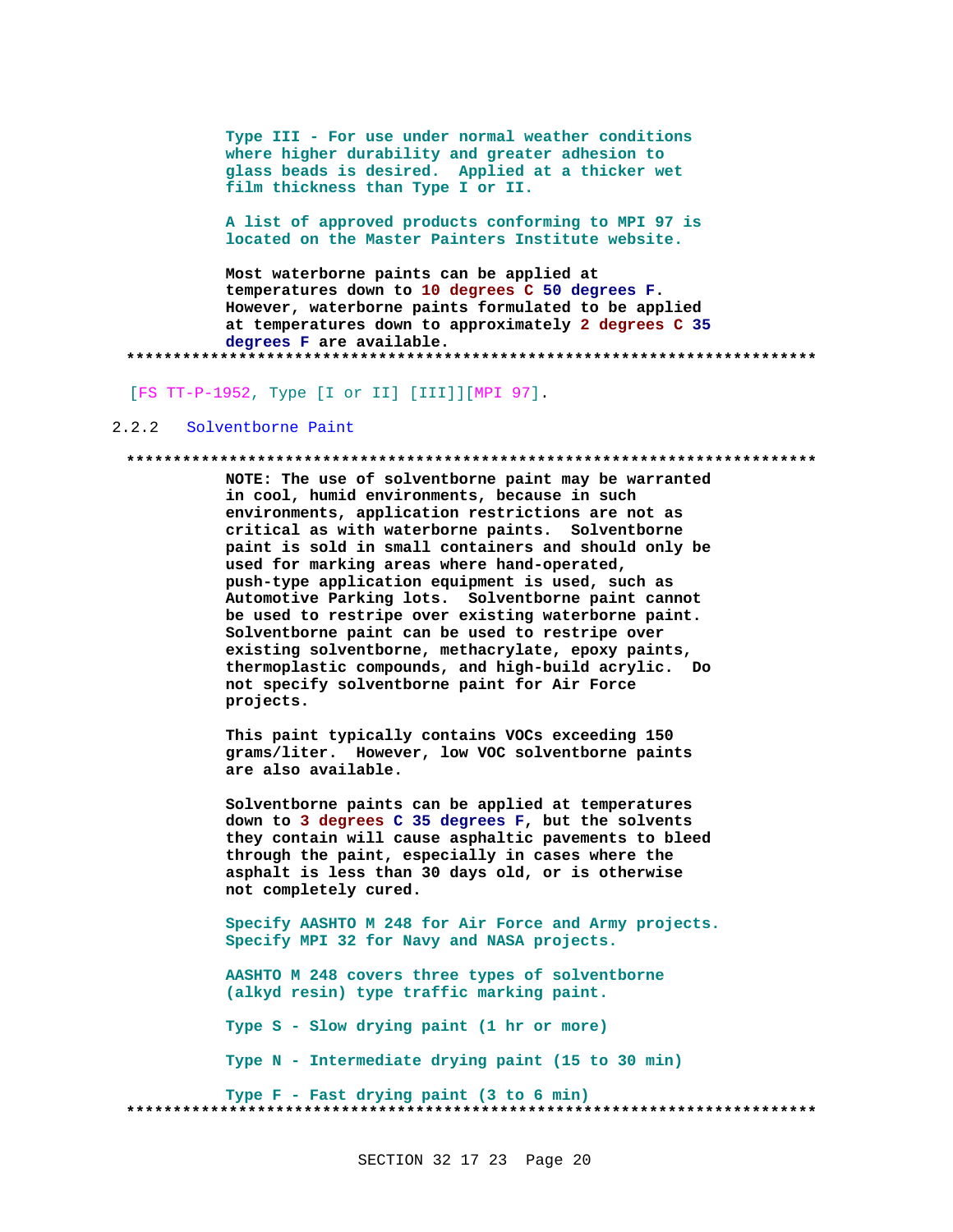[AASHTO M 248] [MPI 32].

# 2.2.3 Methacrylate Paint

#### 

NOTE: Methacrylate paint may potentially be used to mark airfields where cold weather may not allow the use of waterborne paint. Methacrylate paint cannot be placed over markings made from other materials.

FAA AC 150-5370-10, Item P-620.2, Methacrylate marking paint is a two-component, low volatile organic compound (VOC) airfield and roadway marking paint suitable for use on Portland Cement concrete, bituminous pavements, and plain or vitrified brick traffic-bearing surfaces at temperatures down to -1 degrees C 30 degrees F. 

Formulate methacrylate paint to meet the requirements of FAA AC 150/5370-10, Item P-620.2, Methacrylate.

#### Epoxy Paint  $2.2.4$

### 

NOTE: Epoxy pavement markings are a durable, two-component system with exceptional durability on asphalt and concrete surfaces alike. On low to medium volume highways, epoxies have been known to provide service lives in excess of four years. Epoxies often take much longer to dry than other materials. Epoxies also cannot be placed over markings made from other materials. Epoxy can be applied over existing epoxy markings once. After a second application, the old material must be removed. 

# 2.2.4.1 Formulation

Epoxy pavement marking material will be a two component, 100 percent solids, material formulated to provide simple volumetric mixing ratio of two volumes of component A and one volume of component B unless otherwise recommended by the manufacturer.

#### $2.2.4.2$ Composition

The component A of both white and yellow must be within the following limits: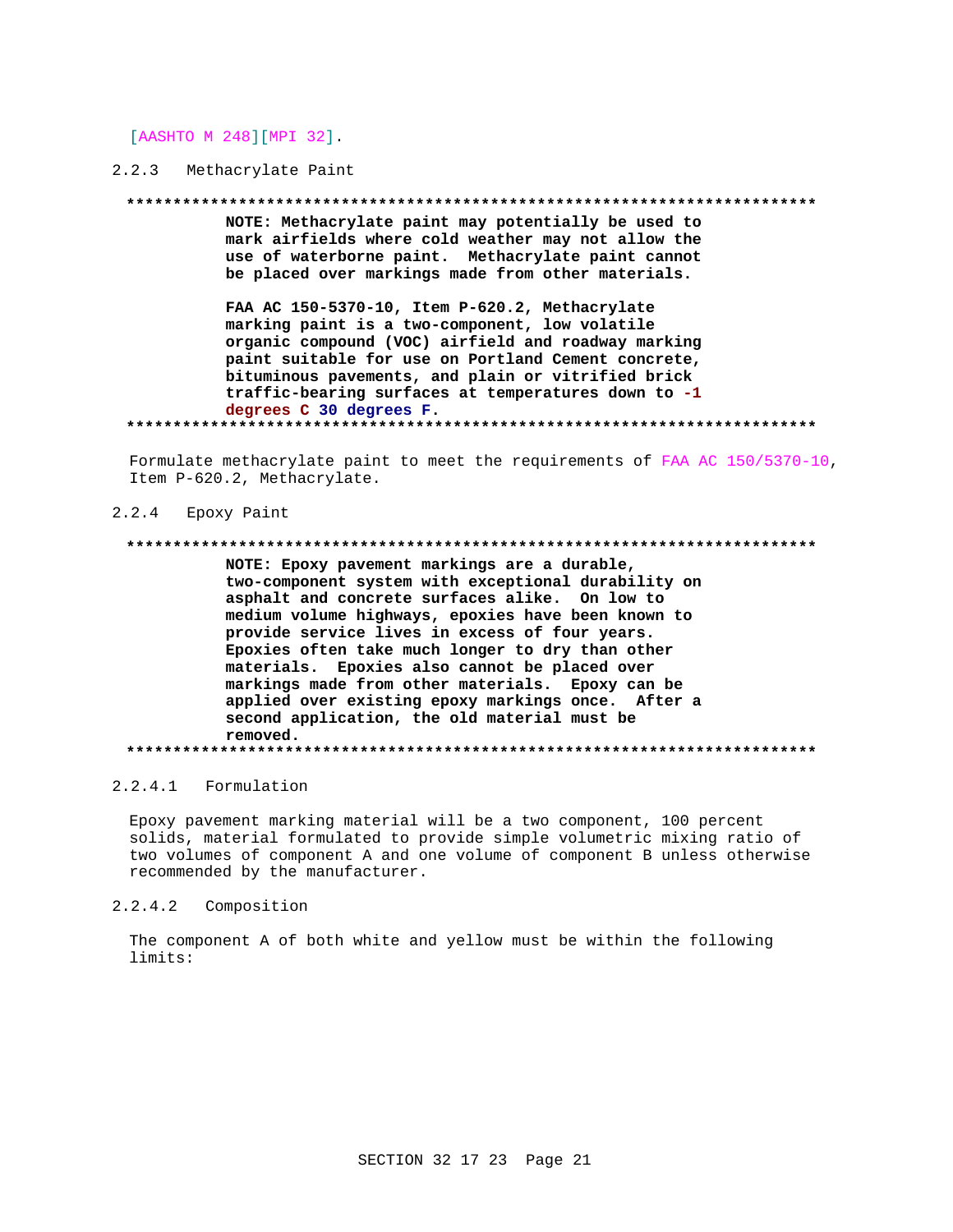| TABLE I     |                                                                          |                         |  |
|-------------|--------------------------------------------------------------------------|-------------------------|--|
|             | White                                                                    | Yellow                  |  |
| Pigments    | Minimum 18 percent by weight<br>Titanium Dioxide (ASTM D476, Type<br>II) | 21-27 percent by weight |  |
| Epoxy Resin | 75-82 percent                                                            | 73-79 percent           |  |

The epoxy resin must be free of lead, cadmium, mercury, hexavalent chromium and other toxic heavy metals as defined by the Environmental Protection Agency. Submit a manufacturer's certification of compliance with this requirement.

# 2.2.4.3 Epoxide Value

Determine epoxide epoxy number of the epoxy resin in accordance with ASTM D1652 for white and yellow component A on pigment free basis. The epoxide number must be within plus or minus 50 of the published manufacturer's standard.

# 2.2.4.4 Total Amine Value

Determine the amine number on the curing agent (component B) in accordance with ASTM D2074. The amine number must be within plus or minus 50 of the published manufacturer's standard.

#### 2.2.4.5 Toxicity

Upon heating to application temperature, the material must not produce fumes which are toxic or injurious to persons or property.

# 2.2.4.6 Daylight Directional Reflectance

Directional reflectance of white and yellow paint (without glass beads) in accordance with ASTM E1347: White 84 percent Yellow 55 percent.

# 2.2.4.7 Laboratory Drying Time

The epoxy pavement marking material must have a maximum no-pick-up time of 30 minutes when tested in accordance with ASTM D711.

# 2.2.4.8 Curing

The epoxy material must be capable of fully curing under a constant surface temperature of 7 Degrees C 45 Degrees F or above.

# 2.2.4.9 Adhesion to Concrete

The catalyzed epoxy pavement marking material must have a high degree of adhesion to the specified concrete surface (100 percent concrete failure) when tested according to ASTM D7234. The concrete substrate must have a minimum compressive strength of 27.5 MPa 4,000 psi. Condition prepared specimens at a temperature of 23.9 plus or minus 1.1 Degrees C 75 plus or minus 2 Degrees F for a minimum of 24 hours and a maximum of 72 hours prior to performance of the test.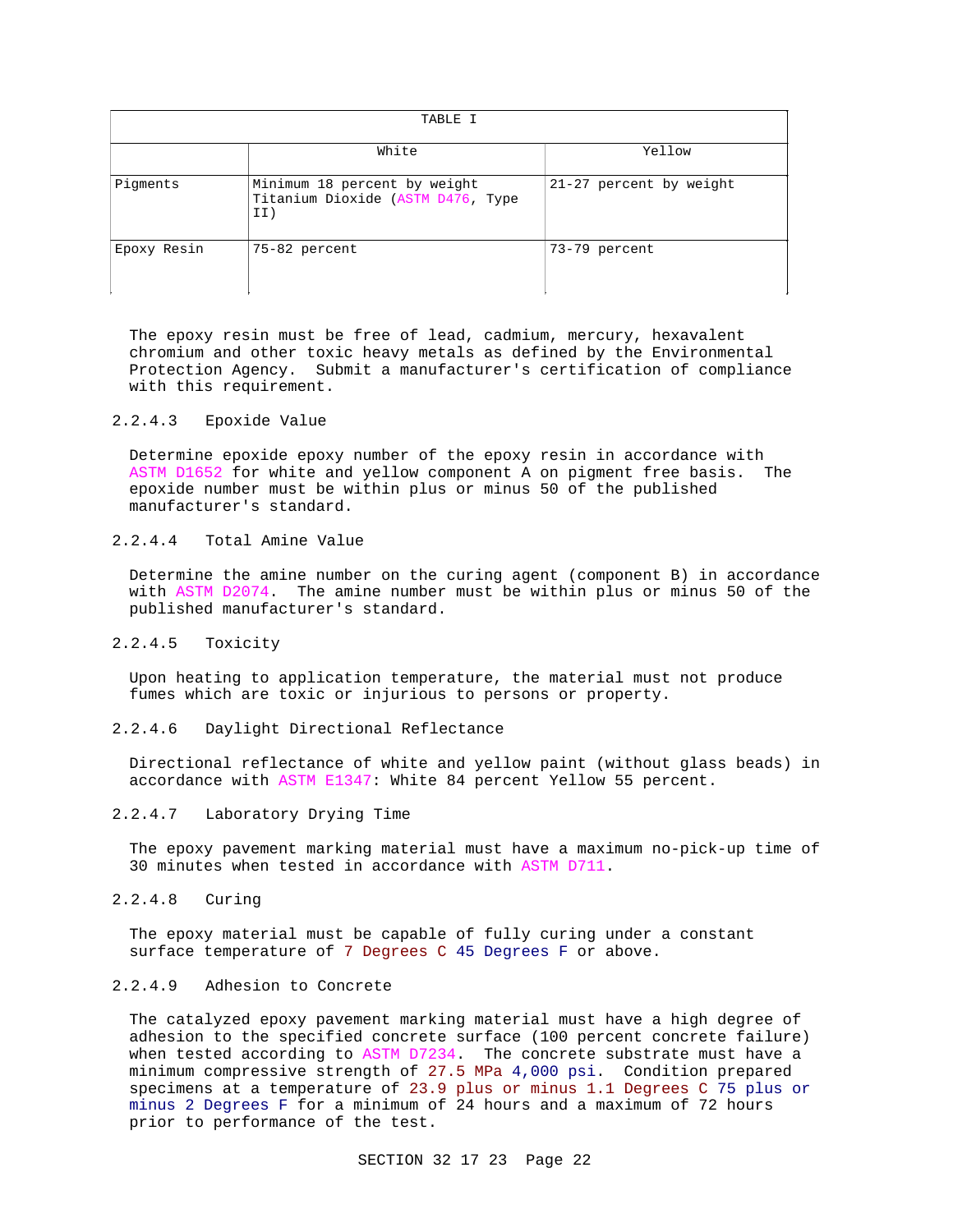## 2.2.4.10 Hardness

Epoxy pavement marking materials must have a Shore D Hardness between 75 and 100 when tested in accordance with ASTM D2240. Cure the samples at 23.9 plus or minus 1.1 Degrees C 75 plus or minus 2 Degrees F for a minimum of 72 hours and a maximum of 96 hours prior to performing the tests.

# 2.2.4.11 Abrasion Resistance

The wear index for a catalyzed sample must not exceed 82 when tested in accordance with ASTM D4060 using a 1000 gram load, CS-17 wheels and a test duration of 1000 cycles. Run the test on cured samples of material which have been applied at a film thickness of 15 plus or minus 0.5 mils to code S-16 stainless steel plates. Cure the samples at 23.9 plus or minus 1.1 Degrees C 75 plus or minus 2 Degrees F for a minimum of 48 hours prior to performing the tests.

# 2.2.4.12 Tensile Strength

Epoxy pavement marking materials must have a tensile strength of at least 41,370 kPA 6,000 psi when tested in accordance with ASTM D638. Cast the Type IV specimens in a suitable mold and pull at the rate of 6 mm 1/4 inch per minute using a suitable dynamic testing machine. Cure the samples at 23.9 plus or minus 1.1 Degrees C 75 plus or minus 2 Degrees F for a minimum of 12 hours and a maximum of 48 hours prior to performing the tests.

## 2.2.4.13 Compressive Strength

Catalyzed epoxy pavement marking materials must have a compressive strength of at least 82,700 kPA 12,000 psi when tested in accordance with ASTM D695. Condition the cast sample at 23.9 plus or minus 1.1 Degrees C 75 plus or minus 2 Degrees F for a minimum of 12 hours and a maximum of 48 hours prior to performing the tests. The rate of compression of these samples must not exceed 6 mm 1/4 inch per minute.

# 2.2.5 Thermoplastic Compound

**\*\*\*\*\*\*\*\*\*\*\*\*\*\*\*\*\*\*\*\*\*\*\*\*\*\*\*\*\*\*\*\*\*\*\*\*\*\*\*\*\*\*\*\*\*\*\*\*\*\*\*\*\*\*\*\*\*\*\*\*\*\*\*\*\*\*\*\*\*\*\*\*\*\* NOTE: Thermoplastic pavement markings are durable markings used for marking roadways. Thermoplastic pavement markings should not be used on airfield runways. Thermoplastic markings have intermixed beads in the material and a top dressing of beads is applied during placement. \*\*\*\*\*\*\*\*\*\*\*\*\*\*\*\*\*\*\*\*\*\*\*\*\*\*\*\*\*\*\*\*\*\*\*\*\*\*\*\*\*\*\*\*\*\*\*\*\*\*\*\*\*\*\*\*\*\*\*\*\*\*\*\*\*\*\*\*\*\*\*\*\*\***

# 2.2.5.1 Composition Requirements

Thermoplastic compound must conform to AASHTO M 249. Formulate the binder component as an alkyd resin.

## 2.2.5.2 Primer

**\*\*\*\*\*\*\*\*\*\*\*\*\*\*\*\*\*\*\*\*\*\*\*\*\*\*\*\*\*\*\*\*\*\*\*\*\*\*\*\*\*\*\*\*\*\*\*\*\*\*\*\*\*\*\*\*\*\*\*\*\*\*\*\*\*\*\*\*\*\*\*\*\*\***

**NOTE: A primer is not required for thermoplastic placed on new asphalt pavement. A primer should be**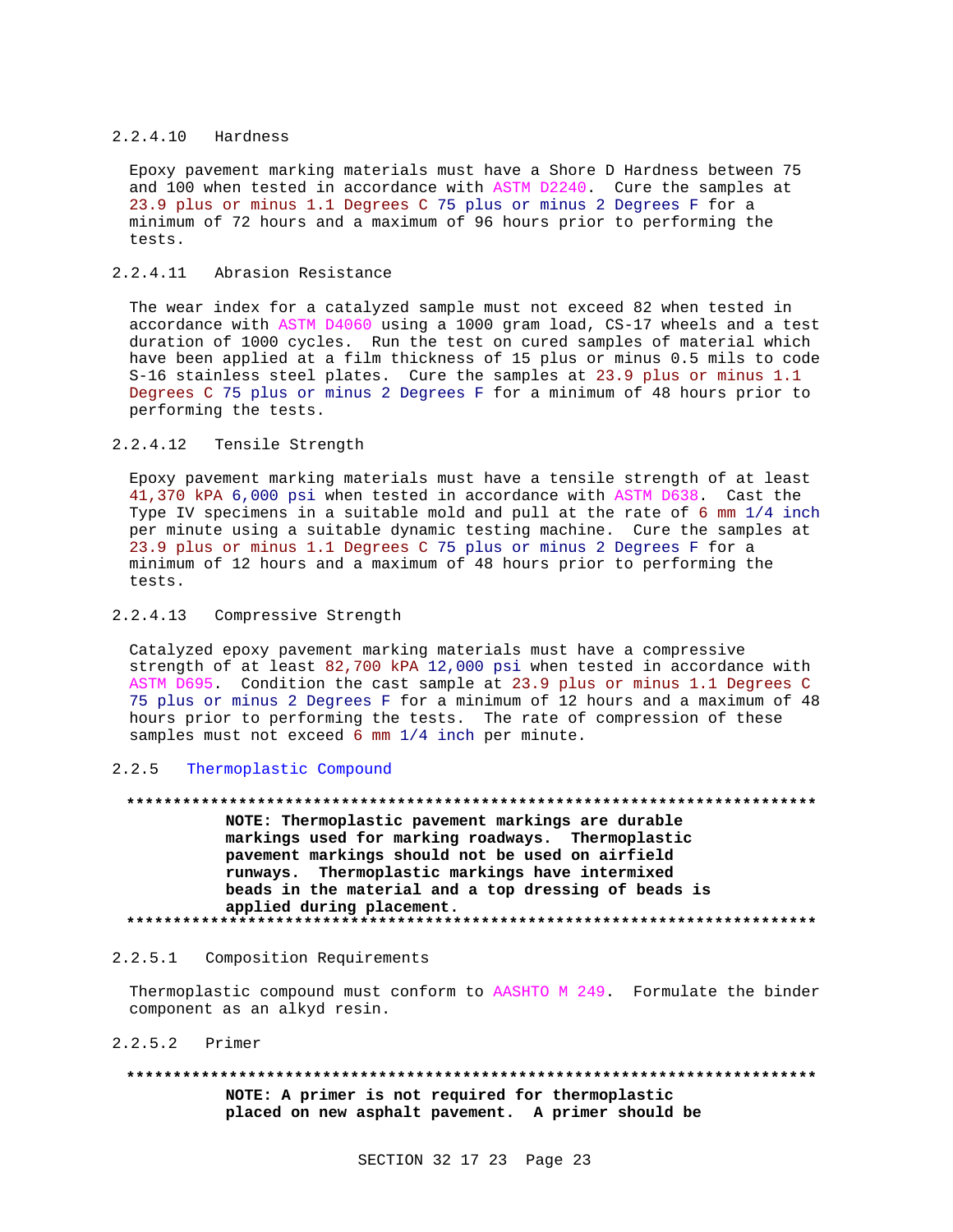## specified when thermoplastic will be applied to existing asphalt pavements or concrete pavements.

- a. Asphalt concrete primer: Provide thermosetting adhesive primer with a solids content of pigment reinforced synthetic rubber and synthetic plastic resin dissolved or dispersed in a volatile organic solvent for asphaltic concrete pavements. The solids content must not be less than 10 percent by weight at 21 degrees C 70 degrees F and 60 percent relative humidity. A wet film thickness of 0.13 mm 0.005 inch, plus or minus 0.03 mm 0.001 inch, must dry to a tack-free condition in less than 5 minutes.
- b. Portland cement concrete primer: Provide an epoxy resin primer for Portland cement concrete pavements, of the type recommended by the manufacturer of the thermoplastic composition.

#### $2.2.6$ High Build Acrylic Coating (HBAC)

#### 

NOTE: High Build Acrylic Coating (HBAC): When applied to pavements with high daily vehicular traffic counts, HBAC performs similar to epoxy, thermoplastic, and preformed materials.

HBAC is suitable for reflective and nonreflective use and can be applied at approximately twice the thickness of conventional marking paints. The paint produces upraised markings and is appropriate for use in marking crosswalks, stop legends, railroad crossings, lettering, centerlines, skip lines, and edge lines. HBAC at a thickness beyond that of conventional marking paints is not intended for use on pavements with snowplow use. However, application at standard thickness, per MPI, is acceptable on surfaces employing snowplows.

Consider either HBAC or thermoplastic markings to reduce maintenance costs in desert areas, where painted markings are susceptible to a "sandblasting" effect during high winds. 

Formulate High Build Acrylic Coating (HBAC) to meet the requirements of Table II.

| TABLE II - REOUIREMENTS FOR HIGH BUILD ACRYLIC COATINGS (HBAC) |                                                      |  |  |
|----------------------------------------------------------------|------------------------------------------------------|--|--|
| TEST                                                           | MINIMUM REQUIREMENT (AND MAXIMUM WHERE<br>INDICATED) |  |  |
| Resin System (ASTM D2621)                                      | Waterborne 100 percent Acrylic                       |  |  |
| Percent Volume Solids (ASTM D2697)                             | 58 percent                                           |  |  |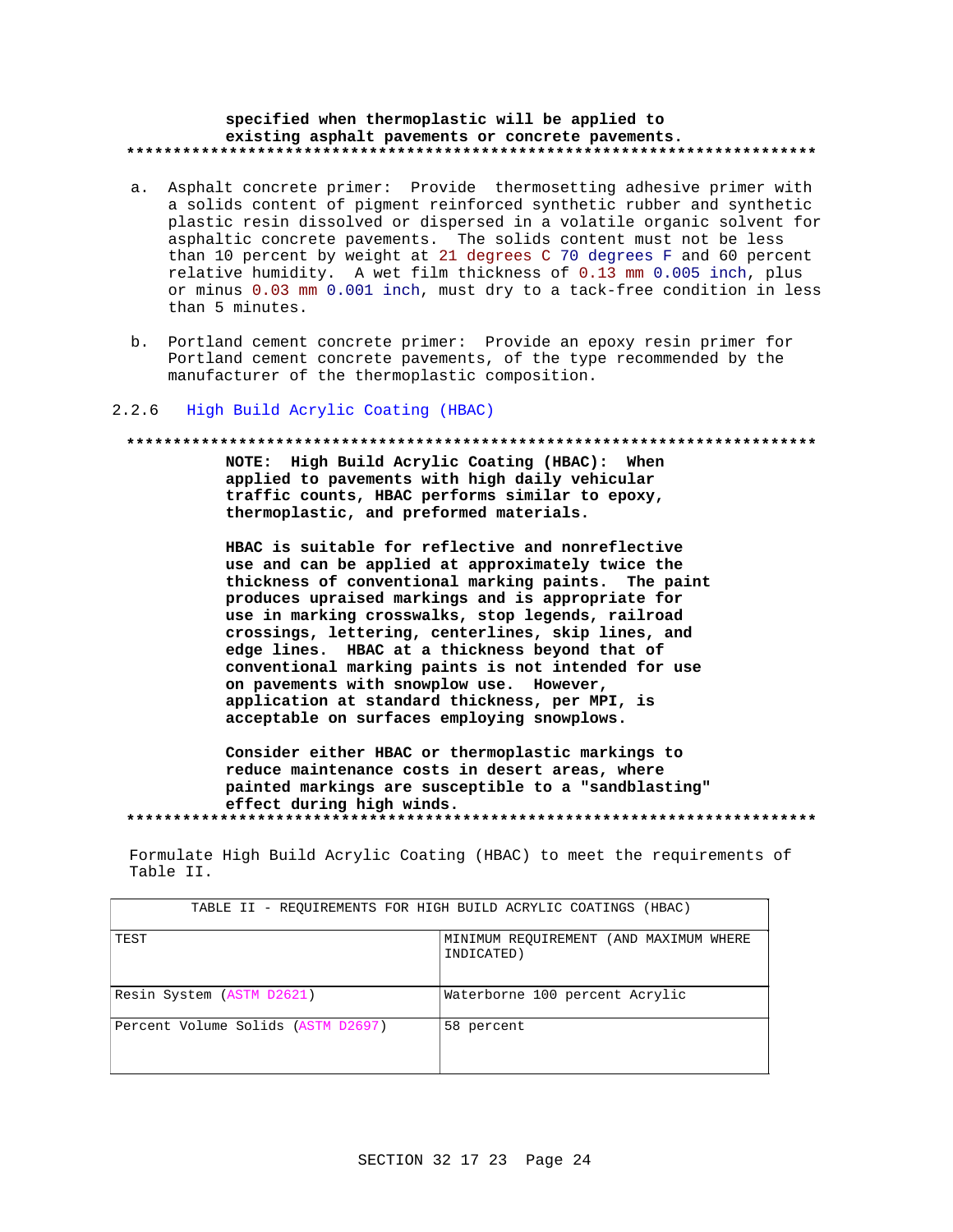| TABLE II - REQUIREMENTS FOR HIGH BUILD ACRYLIC COATINGS (HBAC)                                            |                                                                 |  |  |
|-----------------------------------------------------------------------------------------------------------|-----------------------------------------------------------------|--|--|
| TEST                                                                                                      | MINIMUM REQUIREMENT (AND MAXIMUM WHERE<br>INDICATED)            |  |  |
| Volatile Organic Compound, max. (<br><b>ASTM D3960)</b>                                                   | 150 $q/l$ 1.25 lbs/gal                                          |  |  |
| White (SAE AMS-STD-595A)                                                                                  | 37925                                                           |  |  |
| Yellow (SAE AMS-STD-595A)                                                                                 | 33538                                                           |  |  |
| Shore D Hardness (ASTM D2240)                                                                             | 45                                                              |  |  |
| 1/8 inch Mandrel Bend at 5 mils Dry<br>Film Thickness (DFT, one-week cure (<br>ASTM D522/D522M, Method B) | No visual defects at bend (Conditions<br>at ASTM D3924)         |  |  |
| Adhesion to Concrete and Asphaltic<br>Pavements (ASTM D4541)                                              | 0.97 MPa 140 psi or 100 percent<br>cohesive failure in pavement |  |  |
| Accelerated Weathering, Yellow, 2500<br>Hours UV Exposure (ASTM G154: see note<br>1)                      | Max. color loss to 33655 (<br>SAE AMS-STD-595A)                 |  |  |
| Water Absorption at 168 Hours Immersion<br>Tap Water (ASTM D471)                                          | 9.0 percent max. weight increase<br>(conditions at ASTM D3924)  |  |  |
| Application at 1650 microns 65 mils<br>Wet, One Coat, One-week Cure, (see note<br>2)                      | No visual cracking or curling<br>(conditions at ASTM D3924)     |  |  |
| No Pick-Up at 630 microns 25 mils (<br>ASTM D711)                                                         | Wet 10 minutes max.                                             |  |  |
| Lead (ASTM D3335)                                                                                         | 0.06 percent max.                                               |  |  |
| Cadmium (ASTM D3335)                                                                                      | 0.06 percent max.                                               |  |  |
| Chromium (ASTM D3718)                                                                                     | 0.00 percent                                                    |  |  |
| Notes:                                                                                                    |                                                                 |  |  |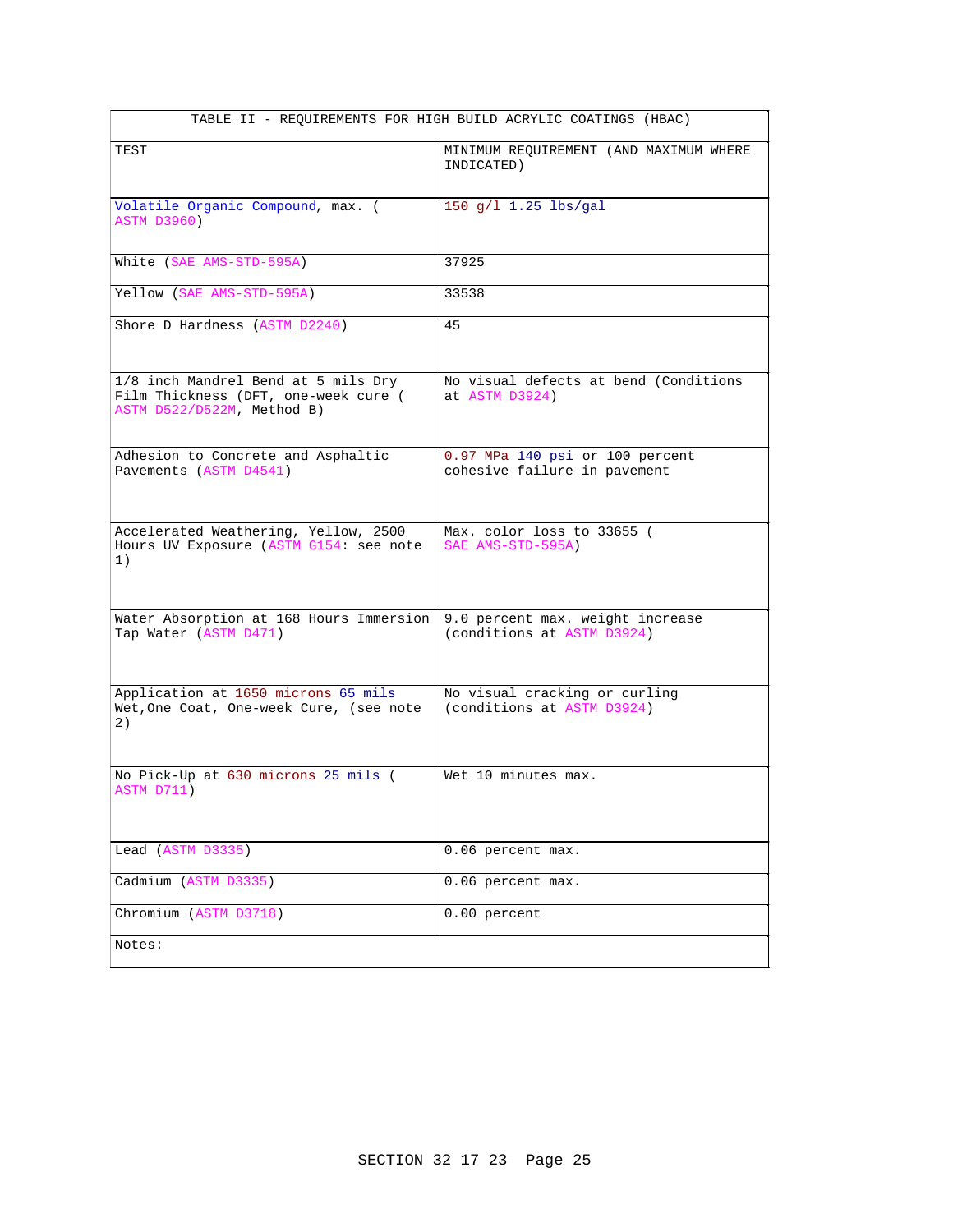| TABLE II - REQUIREMENTS FOR HIGH BUILD ACRYLIC COATINGS (HBAC)                                                                                                                                                                                                                                                                                                                                                                                                                                                                                                                                                                                                                                                                                                                                                                                                                                                                                                                                                                                             |                                                                                                                                                            |  |  |
|------------------------------------------------------------------------------------------------------------------------------------------------------------------------------------------------------------------------------------------------------------------------------------------------------------------------------------------------------------------------------------------------------------------------------------------------------------------------------------------------------------------------------------------------------------------------------------------------------------------------------------------------------------------------------------------------------------------------------------------------------------------------------------------------------------------------------------------------------------------------------------------------------------------------------------------------------------------------------------------------------------------------------------------------------------|------------------------------------------------------------------------------------------------------------------------------------------------------------|--|--|
| TEST                                                                                                                                                                                                                                                                                                                                                                                                                                                                                                                                                                                                                                                                                                                                                                                                                                                                                                                                                                                                                                                       | MINIMUM REQUIREMENT (AND MAXIMUM WHERE<br>INDICATED)                                                                                                       |  |  |
|                                                                                                                                                                                                                                                                                                                                                                                                                                                                                                                                                                                                                                                                                                                                                                                                                                                                                                                                                                                                                                                            |                                                                                                                                                            |  |  |
| (1) Properly mix and apply yellow paint at 250 microns plus or minus 50<br>microns 10 mils plus or minus 2 mils DFT over a suitably sized, clean aluminum<br>substrate (ASTM D823), and cure for a minimum of 48 hours: prepare four<br>individual yellow samples. Expose three samples to continuous Ultraviolet (UV)<br>light for 2500 hours, without cycles condensation, in accordance to ASTM G154:<br>use UVA-340 lamps in the testing apparatus. Following exposure, compare the<br>three exposed samples to the "one" non-exposed sample using SAE AMS-STD-595A<br>of visual color loss. Yellow paint is rated as passing if each exposed sample<br>appears equivalent to the non-exposed sample, and in addition, displays color<br>loss no greater than SAE AMS-STD-595A color 33655.                                                                                                                                                                                                                                                            | colors 33538 and 33655 as visual references: evaluate exposed samples for degree                                                                           |  |  |
|                                                                                                                                                                                                                                                                                                                                                                                                                                                                                                                                                                                                                                                                                                                                                                                                                                                                                                                                                                                                                                                            |                                                                                                                                                            |  |  |
| (2)<br>thickness of 1625 microns 65 mils, apply a rectangular mold with inner<br>dimensions of 7.6 cm by 25.5 cm 3 in by 10 in to a clean aluminum sample<br>approximately sized at 15 cm by 30 cm by 0.30 cm 6 in by 12 in by 1/8 in.<br>not remove the tape's plastic backing. Mix and apply excess paint into mold.<br>Remove excess paint, by squeeqee or other appropriate draw down technique, to a<br>down within a period of no more than 60 seconds. Approximately one to two<br>minutes following the draw down, remove tape from sample and allow coating to<br>cure for a minimum period of one week ASTM D3924. Using a micrometer or other<br>appropriate device, measure cured coating thickness (less sample thickness) to<br>confirm resulting coating application was at or above 950 microns 38 mils DFT.<br>Inspect coating for visual signs of cracking and curling. Following a one week<br>cure, the coating is rated as passing if applied greater than 950 microns 38<br>mils DFT and visually free of both cracking and curling. | Using double-stick, foam mounting tape (or equal) with a nominal<br>Do<br>uniform thickness equal to the tape's height. Perform paint application and draw |  |  |
|                                                                                                                                                                                                                                                                                                                                                                                                                                                                                                                                                                                                                                                                                                                                                                                                                                                                                                                                                                                                                                                            |                                                                                                                                                            |  |  |

# 2.2.7 Preformed Tape

Provide adherent reflectorized strip preformed tape in accordance with ASTM D4505 Retroreflectivity Level II, Class 1, 2 or 3, Skid Resistance Level B.

# 2.2.8 Raised Pavement Markers Primers and Adhesives

**\*\*\*\*\*\*\*\*\*\*\*\*\*\*\*\*\*\*\*\*\*\*\*\*\*\*\*\*\*\*\*\*\*\*\*\*\*\*\*\*\*\*\*\*\*\*\*\*\*\*\*\*\*\*\*\*\*\*\*\*\*\*\*\*\*\*\*\*\*\*\*\*\*\* NOTE: Line marker segments having a 1 to 3 ratio of stripe to gap are standard. Line segments of 3 m 10 feet with gaps of 9 m 30 feet are recommended. When raised pavement markers are used in lieu of striping, make the line marker segments a 3 to 5 ratio of stripe to gap with line segments of 5 m 15 feet with gaps of 8 m 25 feet recommended.**

**Nonplowable, raised retroreflective pavement markers**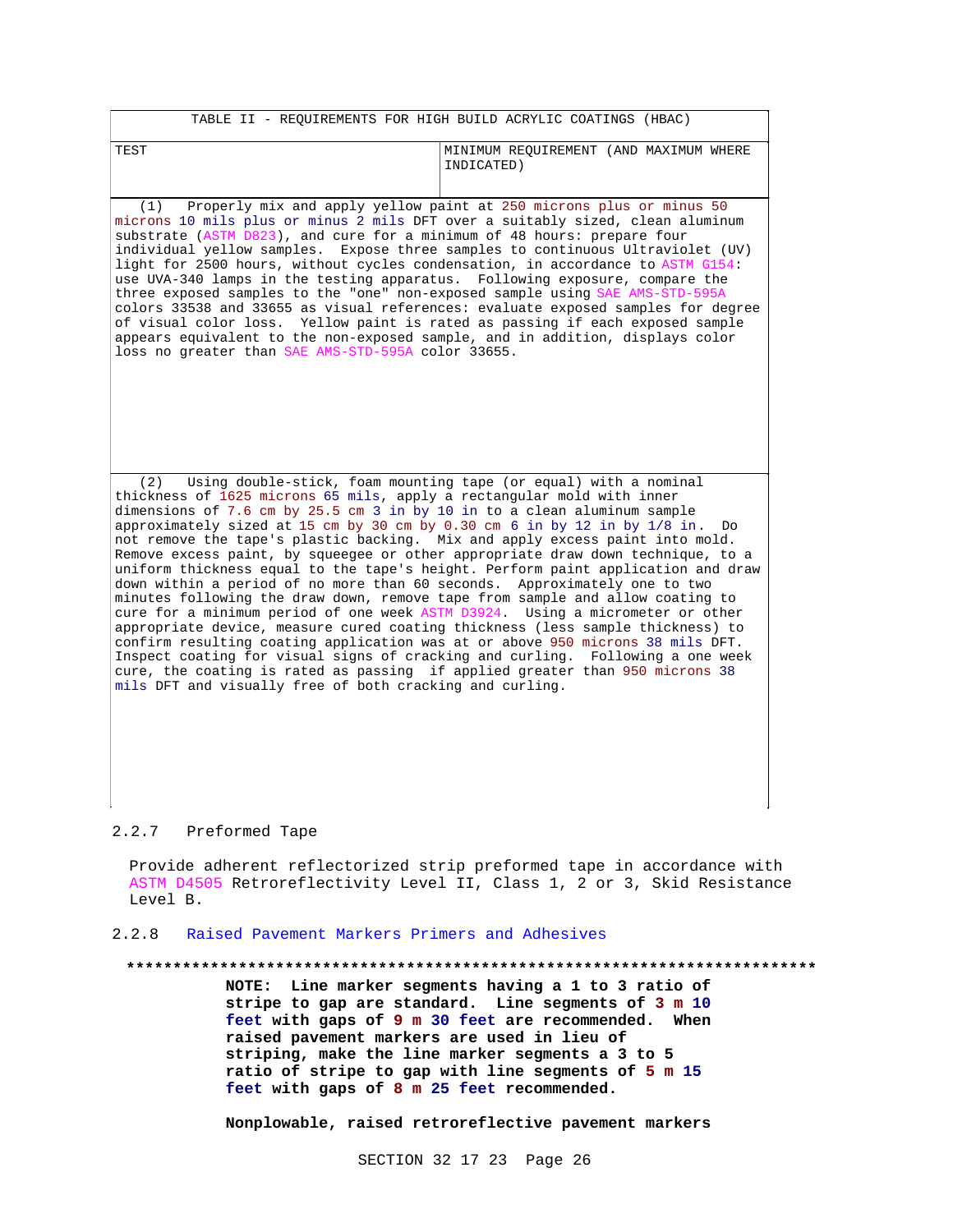### **are specified in ASTM D4280. Plowable, raised retroreflective pavement markers are specified in ASTM D4383. \*\*\*\*\*\*\*\*\*\*\*\*\*\*\*\*\*\*\*\*\*\*\*\*\*\*\*\*\*\*\*\*\*\*\*\*\*\*\*\*\*\*\*\*\*\*\*\*\*\*\*\*\*\*\*\*\*\*\*\*\*\*\*\*\*\*\*\*\*\*\*\*\*\***

Use either metallic or nonmetallic markers of the button or prismatic reflector type. Provide permanent color markers as specified for pavement marking, which retain the color and brightness under the action of traffic. Provide button markers with a diameter of not less than 100 mm 4 inches, spaced not more than 12 m 40 feet apart on solid longitudinal lines. Make broken centerline marker spacing in segments [of [\_\_\_\_ [indicated] with gaps [of [\_\_\_\_\_]] [indicated] between segments. Provide button markers with rounded surfaces presenting a smooth contour to traffic and not projecting more than 19 mm 3/4 inch above level of pavement. Provide [nonplowable] [plowable] pavement markers and adhesive epoxy conforming to [ASTM D4280] [ASTM D4383].

## 2.2.9 Reflective Media

#### **\*\*\*\*\*\*\*\*\*\*\*\*\*\*\*\*\*\*\*\*\*\*\*\*\*\*\*\*\*\*\*\*\*\*\*\*\*\*\*\*\*\*\*\*\*\*\*\*\*\*\*\*\*\*\*\*\*\*\*\*\*\*\*\*\*\*\*\*\*\*\*\*\*\***

**For Airfields Only: In accordance with Section 2872 (b) of the 2018 National Defense Authorization Act the Secretary of the Air Force has submitted a certification to the congressional defense committees that states whenever a proposed contract for airfield pavement markings includes the use of Type I and Type III glass beads, the assessment of the life-cycle costs associated with the use of such beads appropriately considers the local site conditions, life-cycle cost maintenance, environmental impact, operational requirements, and the safety of flight; therefore Type I glass beads or any glass beads with a 1.6 refractive index or less may be used on the airfield provided the life cycle costs are assessed as stated above.**

**NOTE: When selecting retro-reflective media using TT-B-1325, refer to the following for the intended uses.**

**TT-B-1325, Beads (Glass Spheres) Retroreflective:**

**Type I, Gradation A, coarse - low-index recycled glass beads for drop-on applications are intended for marking highways and any airfield markings. In accordance with Section 2872 of the 2018 National Defense Authorization Act and the Secretary of the Air Force certification to the congressional defense committees, this type of bead can be utilized on airfield markings provided assessment of the life-cycle costs associated with the use of such beads appropriately considers the local site conditions, life-cycle cost maintenance, environmental impact, operational requirements, and the safety of flight has been performed.**

**Type I, Gradation B, fine - low-index glass beads for premixed paint are intended for marking highways, or for use in applying temporary airport**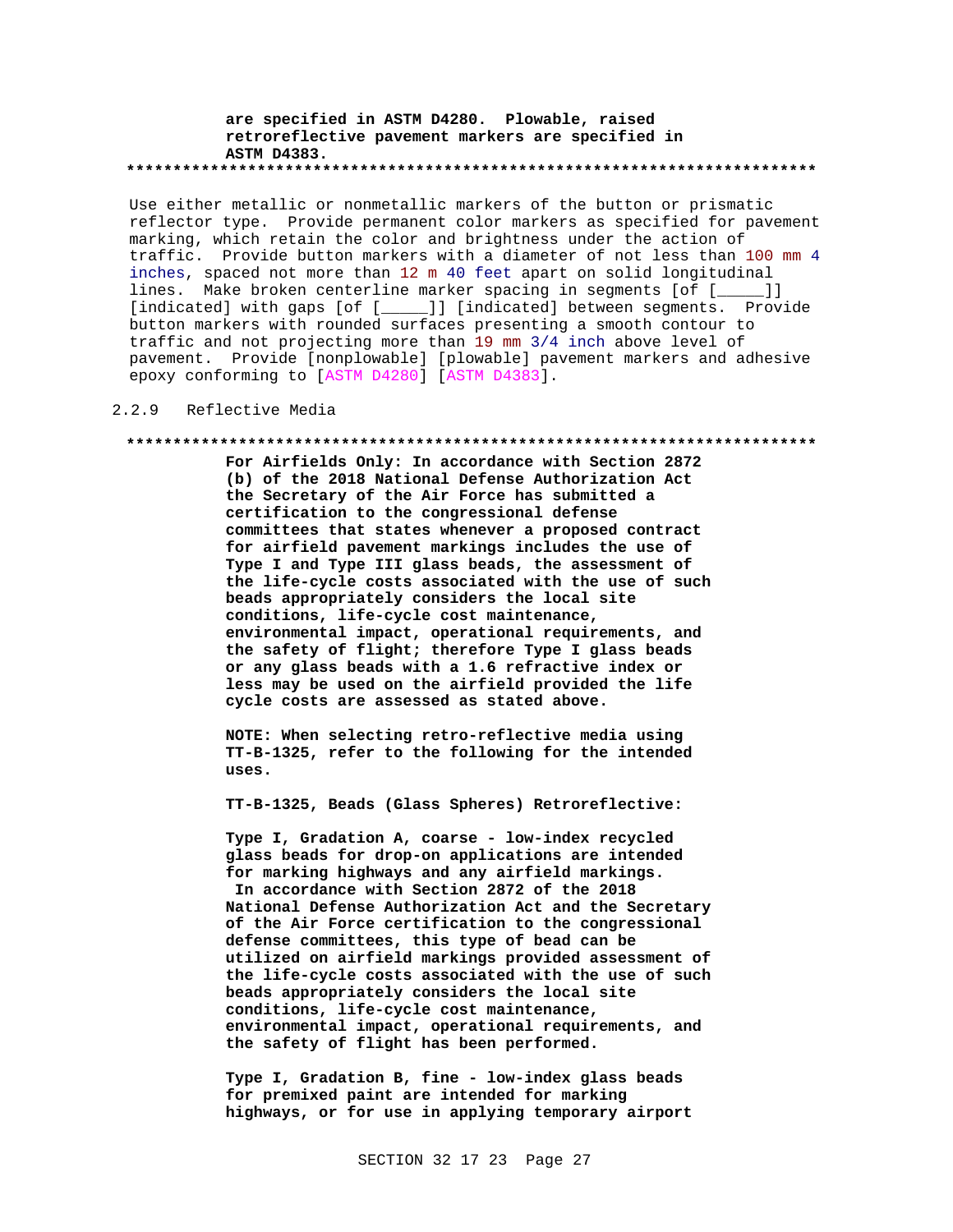**of airfield markings. In accordance with Section 2872 of the 2018 National Defense Authorization Act and the Secretary of the Air Force certification to the congressional defense committees, this type of bead can be utilized on airfield markings provided assessment of the life-cycle costs associated with the use of such beads appropriately considers the local site conditions, life-cycle cost maintenance, environmental impact, operational requirements, and the safety of flight has been performed.**

**Type II - NOT USED.**

**Type III - High index glass beads for drop-on applications are intended for applications where increased retroreflectivity is needed or where life-cycle costs are less than other bead types.**

**Type IV Gradation A - Large coarse, direct-melt, low-index glass beads for drop-on applications are intended for highways and all airfield markings (the wet film thickness of paint must be increased to properly bind these beads to the pavement). In accordance with Section 2872 of the 2018 National Defense Authorization Act and the Secretary of the Air Force certification to the congressional defense committees, this type of bead can be utilized on airfield markings provided assessment of the life-cycle costs associated with the use of such beads appropriately considers the local site conditions, life-cycle cost maintenance, environmental impact, operational requirements, and the safety of flight has been performed.**

**Type IV Gradation B - Medium coarse, direct-melt, low index glass beads for drop-on applications are intended for highways and all airfield markings (the wet film thickness of paint must be increased to properly bind these beads to the pavement). In accordance with Section 2872 of the 2018 National Defense Authorization Act and the Secretary of the Air Force certification to the congressional defense committees, this type of bead can be utilized on airfield markings provided assessment of the life-cycle costs associated with the use of such beads appropriately considers the local site conditions, life-cycle cost maintenance, environmental impact, operational requirements, and the safety of flight has been performed.**

**NOTE: Type I or III glass beads can be used with Type I, Type II, or Type III paint. Type IV glass beads can only be used with Type III paint. \*\*\*\*\*\*\*\*\*\*\*\*\*\*\*\*\*\*\*\*\*\*\*\*\*\*\*\*\*\*\*\*\*\*\*\*\*\*\*\*\*\*\*\*\*\*\*\*\*\*\*\*\*\*\*\*\*\*\*\*\*\*\*\*\*\*\*\*\*\*\*\*\*\***

### 2.2.9.1 Reflective Media for Airfields

**\*\*\*\*\*\*\*\*\*\*\*\*\*\*\*\*\*\*\*\*\*\*\*\*\*\*\*\*\*\*\*\*\*\*\*\*\*\*\*\*\*\*\*\*\*\*\*\*\*\*\*\*\*\*\*\*\*\*\*\*\*\*\*\*\*\*\*\*\*\*\*\*\*\* NOTE: The installation facility management group**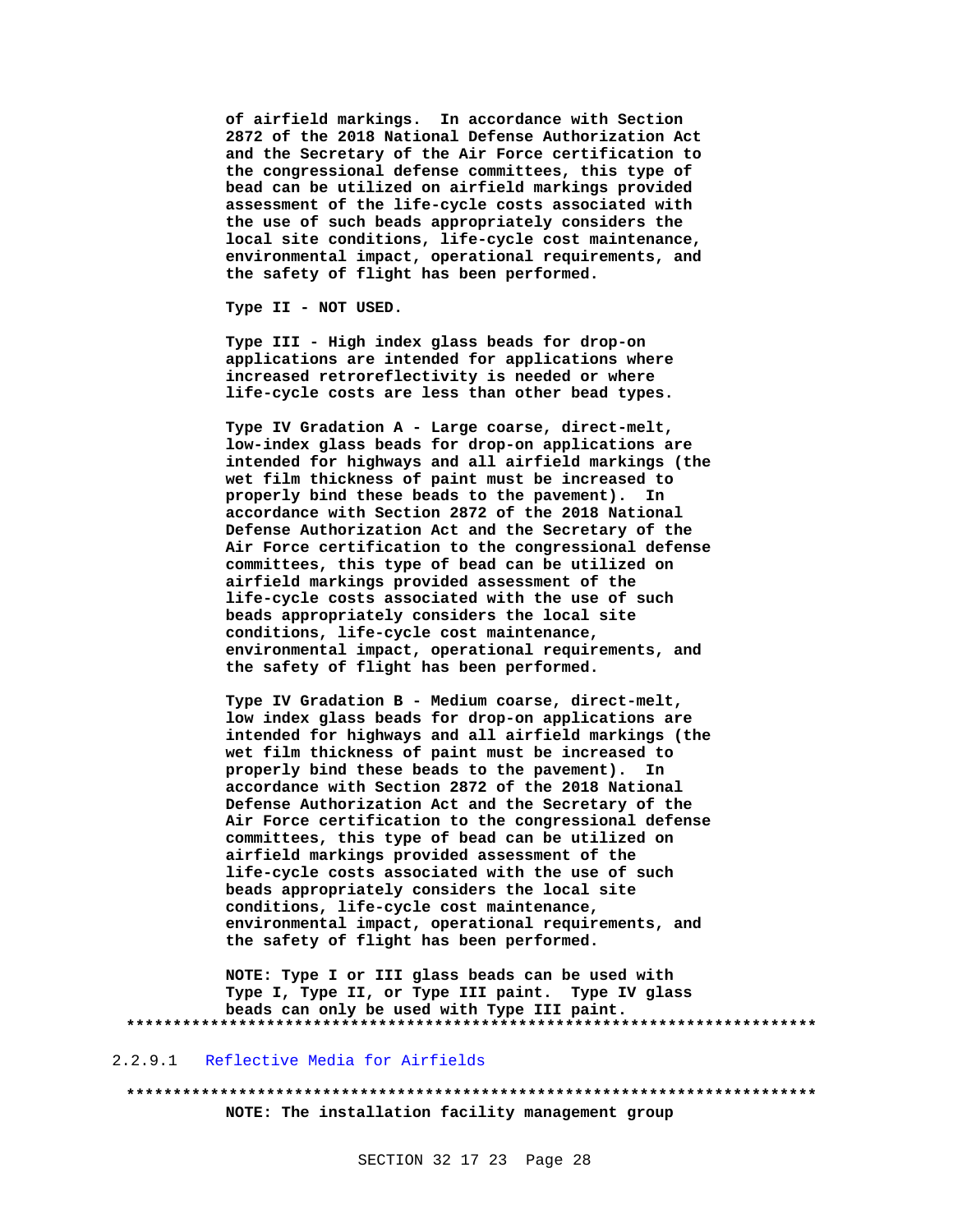(i.e. Director of Public Works, Base Civil Engineer, etc.) determines the type of beads used on DOD airfields taking into consideration local conditions, life-cycle cost maintenance, environmental impact, operational requirements, and the safety of flight in the life cycle cost analysis of the pavement markings. 

FS TT-B-1325, [Type I, [Gradation A, ] Type III, ] [or] [Type IV, Gradation A or B].

2.2.9.2 Reflective Media for Roads

NOTE: Reflective media for Air Force and Army projects must conform to TT-B-1325. Reflective media for Navy and NASA projects must conform to AASHTO M 247.

Coordinate type of beads with pavement markings being used.

Type I or III glass beads can be used with Type I, Type II, or Type III paint. Type IV glass beads can only be used with Type III paint. 

[FS TT-B-1325, [Type I, Gradation A] [or] [Type IV, Gradation A or B]] [ AASHTO M 247, Type 1].

#### PART 3 EXECUTION

#### 3.1 EXAMINATION

 $3.1.1$ Testing for Moisture

Test the pavement surface for moisture before beginning pavement marking after each period of rainfall, fog, high humidity, or cleaning, or when the ambient temperature has fallen below the dew point. Do not commence marking until the pavement is sufficiently dry and the pavement condition has been approved by the Contracting Officer or authorized representative.

Employ the "plastic wrap method" to test the pavement for moisture as follows: Cover the pavement with a 300 mm by 300 mm 12 inch by 12 inch section of clear plastic wrap and seal the edges with tape. After 15 minutes, examine the plastic wrap for any visible moisture accumulation inside the plastic. Do not begin marking operations until the test can be performed with no visible moisture accumulation inside the plastic wrap. Re-test surfaces when work has been stopped due to rain.

#### $3.1.2$ Surface Preparation Demonstration

Prior to surface preparation, demonstrate the proposed procedures and equipment. Prepare areas large enough to determine [cleanliness][, adhesion of remaining coating] and rate of cleaning. [Perform a demonstration removal of pavement marking in an area designated by the Contracting Officer.] [Approved demonstration area establishes the standard for the remainder of the work.]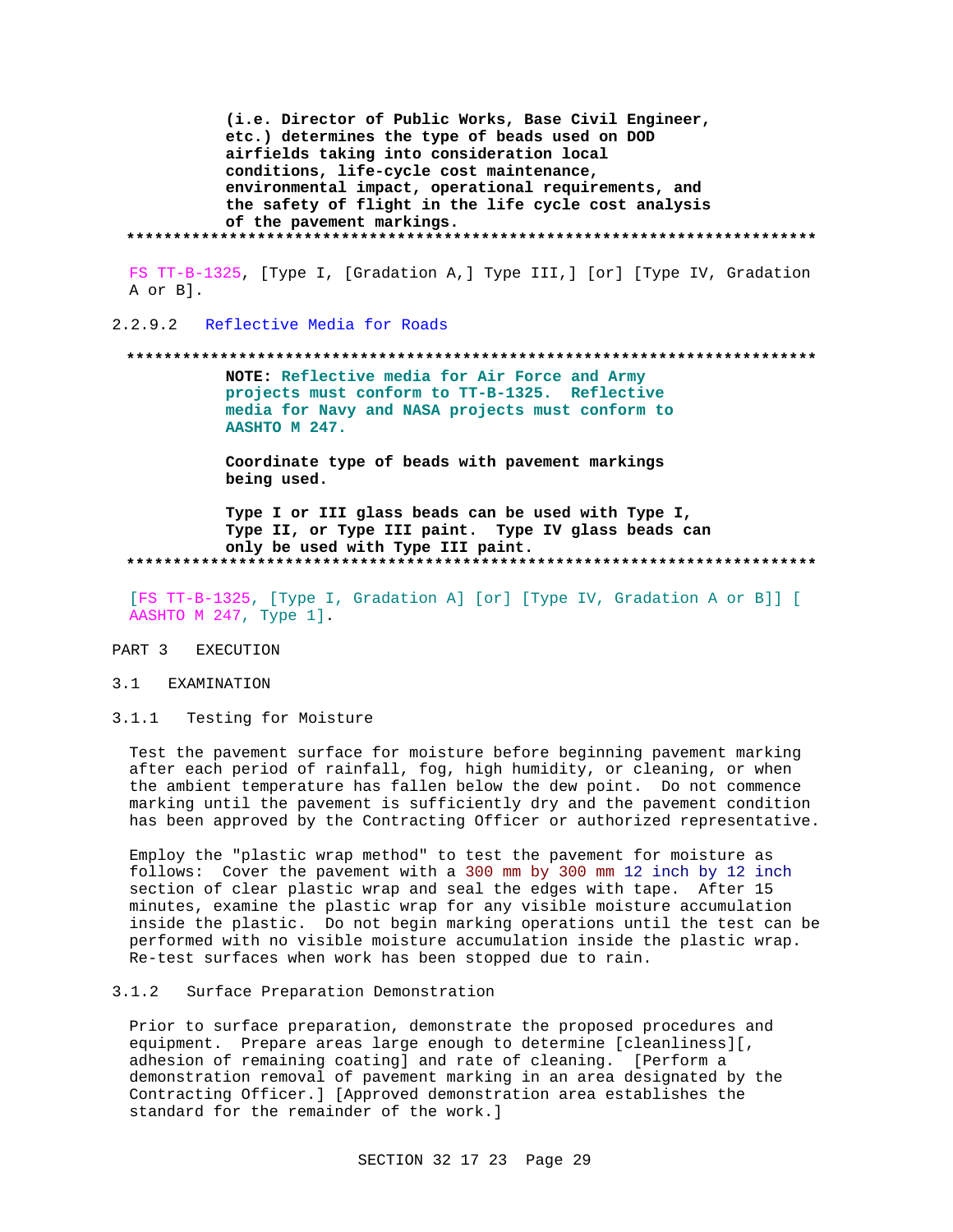## 3.1.3 Test Stripe Demonstration

Prior to paint application, demonstrate test stripe application within the work area using the proposed materials and equipment. Apply separate test stripes in each of the line widths and configurations required herein using the proposed equipment. Make the test stripes long enough to determine the proper speed and operating pressures for the vehicle(s) and machinery, but not less than 15 m 50 feet long.

# 3.1.4 Application Rate Demonstration

During the Test Stripe Demonstration, demonstrate compliance with the application rates specified herein. Document the equipment speed and operating pressures required to meet the specified rates in each configuration of the equipment and provide a copy of the documentation to the Contracting Officer prior to proceeding with the work.

# 3.1.5 Retroreflective Value Demonstration

# **\*\*\*\*\*\*\*\*\*\*\*\*\*\*\*\*\*\*\*\*\*\*\*\*\*\*\*\*\*\*\*\*\*\*\*\*\*\*\*\*\*\*\*\*\*\*\*\*\*\*\*\*\*\*\*\*\*\*\*\*\*\*\*\*\*\*\*\*\*\*\*\*\*\* NOTE: Delete paragraph if reflective markings are not specified. \*\*\*\*\*\*\*\*\*\*\*\*\*\*\*\*\*\*\*\*\*\*\*\*\*\*\*\*\*\*\*\*\*\*\*\*\*\*\*\*\*\*\*\*\*\*\*\*\*\*\*\*\*\*\*\*\*\*\*\*\*\*\*\*\*\*\*\*\*\*\*\*\*\***

After the test stripes have cured to a "no-track" condition, demonstrate compliance with the average retroreflective values specified herein. Take a minimum of ten readings on each test stripe with a Retroreflectometer with a direct readout in millicandelas per square meter per lux (mcd/m2/lx). Perform testing in accordance with ASTM D4061, ASTM E1710, ASTM E2177, and ASTM E2302.

# 3.1.6 Level of Performance Demonstration

The Contracting Officer will be present at the application demonstrations to observe the results obtained and to validate the operating parameters of the vehicle(s) and equipment. If accepted by the Contracting Officer, the test stripe is the measure of performance required for this project. Do not proceed with the work until the demonstration results are satisfactory to the Contracting Officer.

# 3.2 EXTERIOR SURFACE PREPARATION

#### **\*\*\*\*\*\*\*\*\*\*\*\*\*\*\*\*\*\*\*\*\*\*\*\*\*\*\*\*\*\*\*\*\*\*\*\*\*\*\*\*\*\*\*\*\*\*\*\*\*\*\*\*\*\*\*\*\*\*\*\*\*\*\*\*\*\*\*\*\*\*\*\*\*\***

**NOTE: Newly placed flexible and rigid pavements require aging prior to painting in order to obtain satisfactory paint performance. If practicable, all new pavement surfaces should be at least 30 days old. All curing materials should be completely removed before application of marking materials. When earlier application of paint is necessary because of operations requirements, the maximum period practicable should be specified, and the initial application should be applied at half the normal rate, with a follow-up application after the pavements has completed curing.**

**Rubber and paint removal from airfield pavements should be specified in Section 32 01 11.51 RUBBER**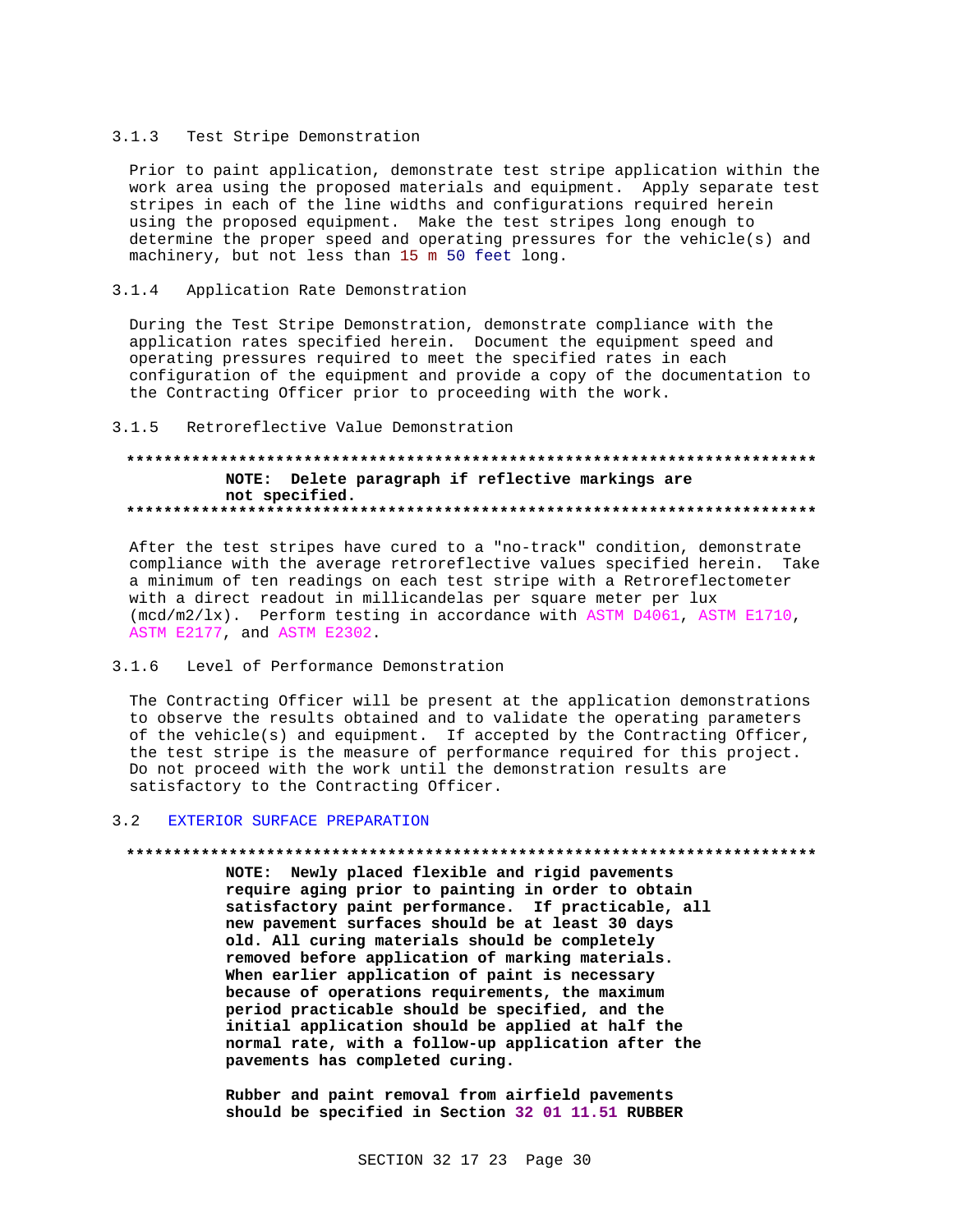## **AND PAINT REMOVAL FROM AIRFIELD PAVEMENTS.**

# **When tested for adhesion (ASTM D4541), a sound marking paint must exhibit greater than 0.97 MPa 140 psi adhesion and/or produce 100 percent cohesive failures within the pavement. \*\*\*\*\*\*\*\*\*\*\*\*\*\*\*\*\*\*\*\*\*\*\*\*\*\*\*\*\*\*\*\*\*\*\*\*\*\*\*\*\*\*\*\*\*\*\*\*\*\*\*\*\*\*\*\*\*\*\*\*\*\*\*\*\*\*\*\*\*\*\*\*\*\***

Allow new pavement surfaces to cure for a period of not less than [30] [\_\_\_\_\_] days before application of marking materials. Thoroughly clean surfaces to be marked before application of the paint. Remove dust, dirt, and other granular surface deposits by sweeping, blowing with compressed air, rinsing with water, or a combination of these methods as required. Remove [rubber deposits,] [existing paint markings,] [residual curing compounds,] and other coatings adhering to the pavement by [water blasting][approved chemical removal method][ according to the removal requirements and procedures outlined in Section 32 01 11.51].

- a. For Portland Cement Concrete pavement, grinding, light shot blasting, or light scarification, to a resulting profile equal to ICRI 03732 CSP 2, CSP 3, and CSP 4, respectively, can be used in addition to water blasting on most pavements, to either remove existing coatings, or for surface preparation.
- b. Do not use shot blasting on airfield pavements due to the potential of Foreign Object Damage (FOD) to aircraft. Scrub affected areas, where oil or grease is present on old pavements to be marked, with several applications of trisodium phosphate solution or other approved detergent or degreaser and rinse thoroughly after each application. After cleaning oil-soaked areas, seal with shellac or primer recommended by the manufacturer to prevent bleeding through the new paint. Do not commence painting in any area until pavement surfaces are dry and clean.
- 3.2.1 Early Painting of Rigid Pavements

Pretreat rigid pavements that require early painting with an aqueous solution containing 3 percent phosphoric acid and 2 percent zinc chloride. Apply the solution to the areas to be marked.

3.2.2 Early Painting of Asphalt Pavements

For asphalt pavement systems requiring painting application at less than 30 days, apply the paint and beads at half the normal application rate, followed by a second application at the normal rate after 30 days.

3.3 APPLICATION

Apply pavement markings to dry pavements only.

3.3.1 Paint

Apply paint with approved equipment at rate of coverage specified herein. Provide guidelines and templates as necessary to control paint application. Take special precautions in marking numbers, letters, and symbols. Manually paint numbers, letters, and symbols. Sharply outline all edges of markings. The maximum drying time requirements of the paint specifications will be strictly enforced, to prevent undue softening of bitumen, and pickup, displacement, or discoloration by tires of traffic.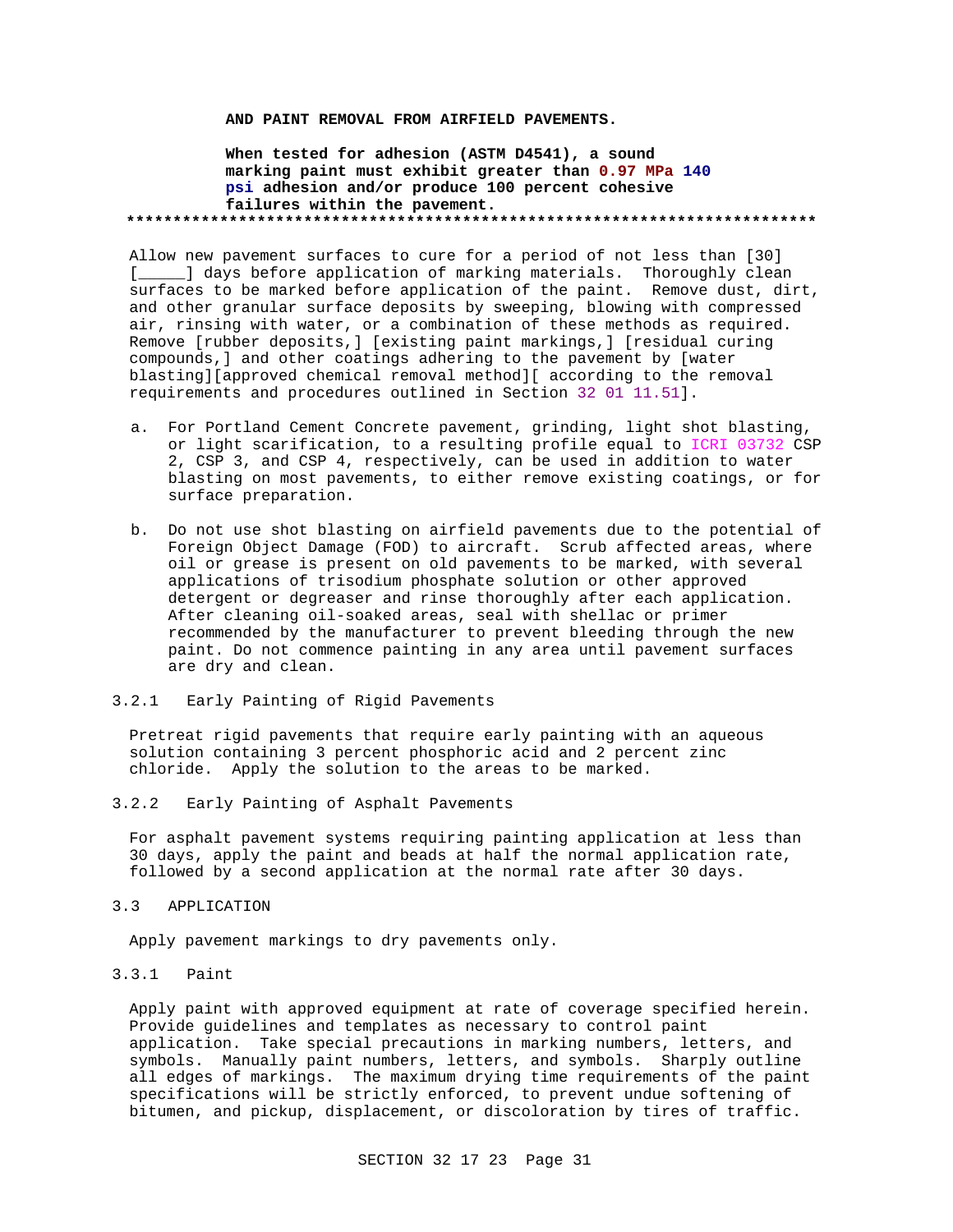If there is a deficiency in drying of the markings, painting operations must cease until the cause of the slow drying is determined and corrected.

# 3.3.1.1 Waterborne Paint

# 3.3.1.1.1 Airfields

#### **\*\*\*\*\*\*\*\*\*\*\*\*\*\*\*\*\*\*\*\*\*\*\*\*\*\*\*\*\*\*\*\*\*\*\*\*\*\*\*\*\*\*\*\*\*\*\*\*\*\*\*\*\*\*\*\*\*\*\*\*\*\*\*\*\*\*\*\*\*\*\*\*\*\***

**NOTE: For Army and Air Force projects, specify paint conforming to TT-P-1952 and glass beads conforming to TT-B-1325. Edit and retain Table IV for reflectorized markings. Delete reference to MPI 97.**

**TT-P-1952 Type I or II paint should be applied at a rate of 3.0 plus or minus 0.15 square meter per liter 121 plus or minus 6 square feet per gallon for reflectorized and non-reflectorized markings. For reflectorized markings, the application rate for Type I (Gradation A) beads should be 960 plus or minus 120 grams of glass spheres per liter 8 plus or minus 1 pounds of glass spheres per gallon. In accordance with Section 2872 of the 2018 National Defense Authorization Act and the Secretary of the Air Force certification to the congressional defense committees, Type I beads can be utilized on airfield markings provided assessment of the life-cycle costs associated with the use of such beads appropriately considers the local site conditions, life-cycle cost maintenance, environmental impact, operational requirements, and the safety of flight has been performed. The application rate for Type III beads should be 1,200 plus or minus 120 grams of glass spheres per liter 10 plus or minus 1 pounds of glass spheres per gallon.**

**TT-P-1952 Type III paint should be applied at a rate of 2.7 plus or minus 0.20 square meter per liter 108 plus or minus 8 square feet per gallon for non-reflectorized markings. For reflectorized markings, Type III paint should be applied at a rate of 3 plus or minus 0.15 square meter per liter 121 plus or minus 6 square feet per gallon for Type I (Gradation A) or Type III beads, 1.9 plus or minus 0.30 square meter per liter 76 plus or minus 12 square feet per gallon for Type IV (Gradation A) beads and 2.4 plus or minus 0.23 square meter per liter 98 plus or minus 9 square feet per gallon for Type IV (Gradation B) beads. In accordance with Section 2872 of the 2018 National Defense Authorization Act and the Secretary of the Air Force certification to the congressional defense committees, Type I or IV beads can be utilized on airfield markings provided assessment of the life-cycle costs associated with the use of such beads appropriately considers the local site conditions, life-cycle cost maintenance, environmental impact, operational requirements, and the safety of flight has been performed.**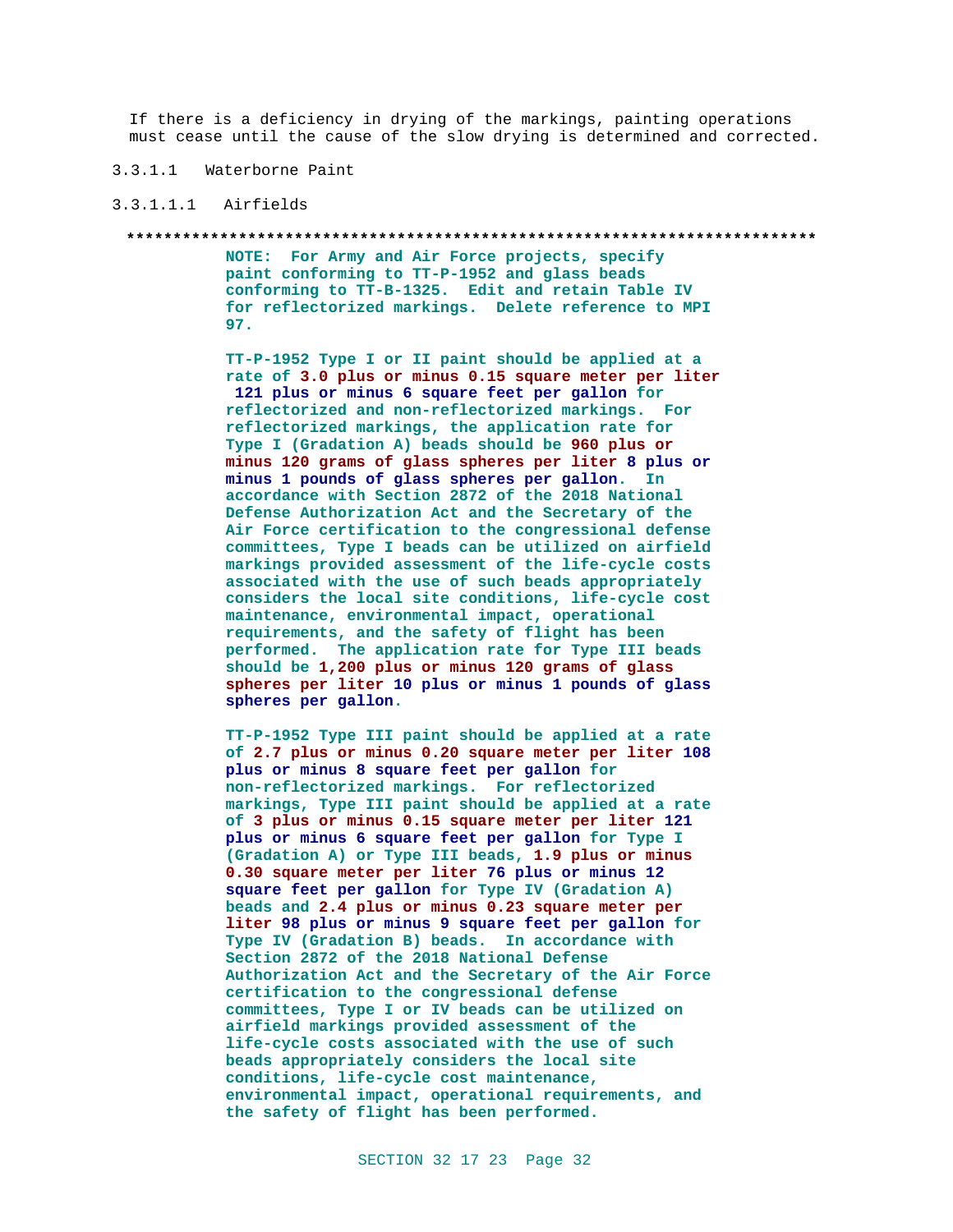Type I or III glass beads can be used with Type I, Type II, or Type III paint. Type IV glass beads can only be used with Type III paint. NOTE: For Navy and NASA projects, specify paint

conforming to MPI 97 and glass beads conforming to TT-B-1325 and delete Table III.

MPI 97 paint should be applied at a rate of 2.5 plus or minus 0.10 square meter per liter 105 plus or minus 5 square feet per gallon for reflectorized and non-reflectorized markings. 

For non-reflectorized [and reflectorized] markings, apply paint conforming to [FS TT-P-1952 [Type I or II at a rate of 3.0 plus or minus 0.15 square meter per liter 121 plus or minus 6 square feet per gallon] [Type III at a rate of 2.7 plus or minus 0.20 square meter per liter 108 plus or minus 8 square feet per gallon]] [MPI 97 at a rate of 2.5 plus or minus 0.10 square meter per liter 105 plus or minus 5 square feet per gallon].

# NOTE: Delete first sentence in brackets for Air Force and Army projects. Delete second sentence in brackets and Table III for Navy and NASA projects.

[For reflectorized markings, apply FS TT-B-1325 beads at a rate of 834 plus or minus 60 grams of glass spheres per liter 7 plus or minus 0.5 pounds of glass spheres per gallon. ] [For reflectorized markings, apply paint and glass spheres at the following rates: ]

| Bead Type          | Paint Type      | Paint Application<br>Rate          | Bead Application<br>Rate               |
|--------------------|-----------------|------------------------------------|----------------------------------------|
| Type I (Gradation  | Type I, II, III | 3 plus or minus 0.15               | 960 plus or minus                      |
| A)                 |                 | Sq M/Liter                         | $120$ q/Liter                          |
| Type III           | Type I, II, III | 3 plus or minus 0.15<br>Sq M/Liter | $1,200$ plus or<br>minus $120 q/Liter$ |
| Type IV (Gradation | Type III        | 1.9 plus or minus                  | 960 plus or minus                      |
| A)                 |                 | $0.30$ Sq M/Liter                  | $120$ q/Liter                          |
| Type IV (Gradation | Type III        | 2.4 plus or minus                  | 960 plus or minus                      |
| B)                 |                 | $0.23$ Sq M/Liter                  | $120$ q/Liter                          |

## TABLE III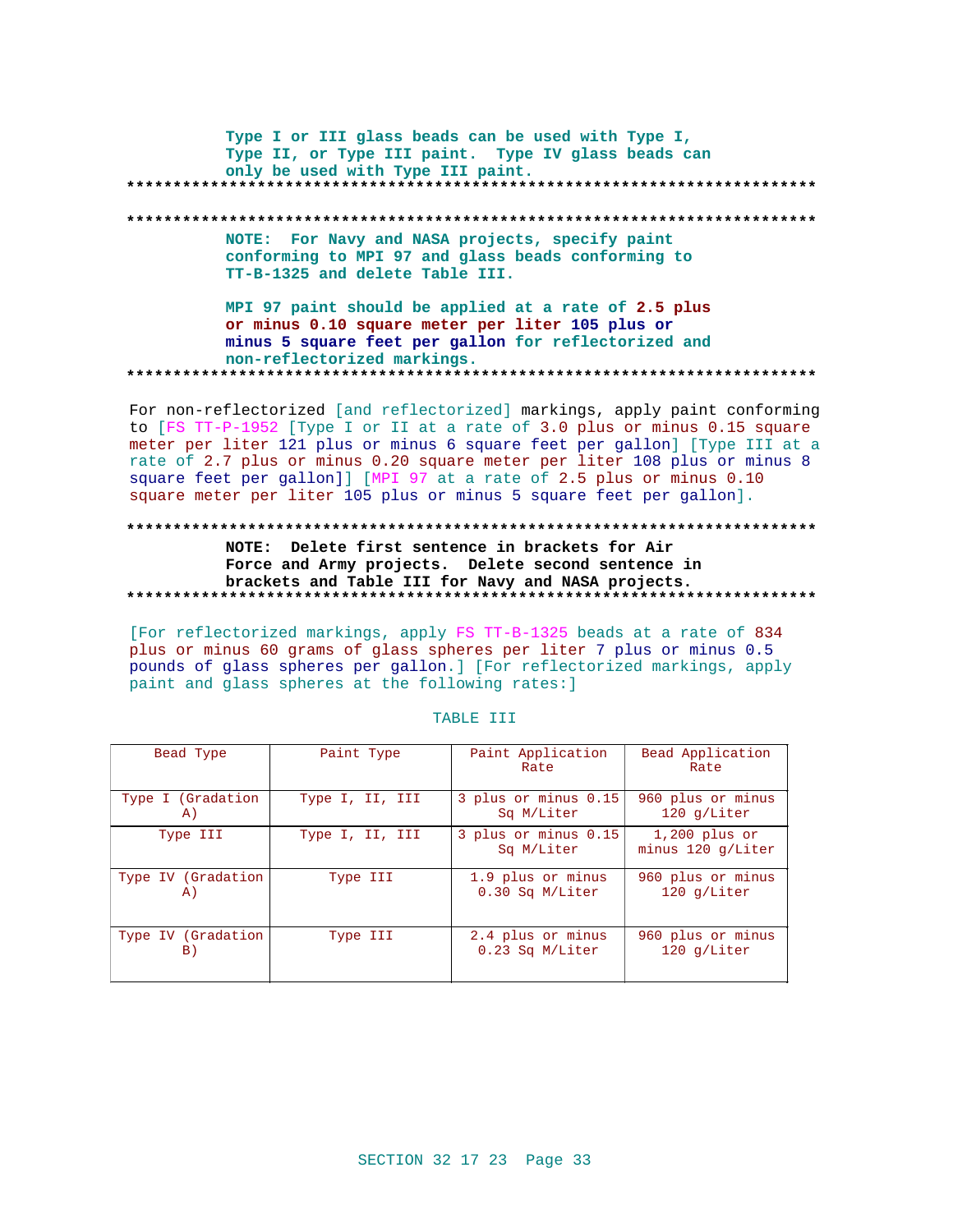| Bead Type         | Paint Type      | Paint Application Rate Bead Application Rate |                                 |
|-------------------|-----------------|----------------------------------------------|---------------------------------|
| Type I (Gradation | Type I, II, III | 121 plus or minus 6                          | 8 plus or minus 1               |
| A)                |                 | Sq Ft/Gallon                                 | lb/gallon                       |
| Type III          | Type I, II, III | 121 plus or minus 6<br>Sq Ft/Gallon          | 10 plus or minus 1<br>lb/gallon |
| Type IV           | Type III        | 76 plus or minus 12                          | 8 plus or minus 1               |
| (Gradation A)     |                 | Sq Ft/Gallon                                 | lb/gallon                       |
| Type IV           | Type III        | 98 plus or minus 9 Sq                        | 8 plus or minus 1               |
| (Gradation B)     |                 | Ft/Gallon                                    | lb/gallon                       |

### 3.3.1.1.2 Roads

# NOTE: Use TT-B-1325 Type I (Gradation A) beads for Air Force and Army projects. Use AASHTO M 247 Type 1 beads for Navy and NASA projects.

Apply paint at a rate of 2.6 plus or minus 0.1 square meter per liter 105 plus or minus 5 square feet per gallon. Apply [FS TT-B-1325 Type I (Gradation A)] [AASHTO M 247 Type 1] beads at a rate of 834 plus or minus 60 grams of glass spheres per liter 7 plus or minus 0.5 pounds of glass spheres per gallon.

# 3.3.1.2 Solventborne Paint

#### \*\*\*\*\*\*\*\*\*\*

NOTE: Use TT-B-1325 Type I (Gradation A) beads for Air Force and Army projects road or automotive parking areas. Use AASHTO M 247 Type 1 beads for Navy and NASA projects on road or automotive parking areas. In accordance with Section 2872 of the 2018 National Defense Authorization Act and the Secretary of the Air Force certification to the congressional defense committees, Type I beads can be utilized on airfield markings provided assessment of the life-cycle costs associated with the use of such beads appropriately considers the local site conditions, life-cycle cost maintenance, environmental impact, operational requirements, and the safety of flight has been performed.

Apply paint at a minimum wet film thickness of 0.381 mm 15 mils. Apply [ FS TT-B-1325 Type I (Gradation A)] [AASHTO M 247 Type 1] beads at a minimum rate of 715 grams of glass spheres per liter 6 pounds of glass spheres per gallon.

 $3.3.1.3$ Methacrylate Paint

####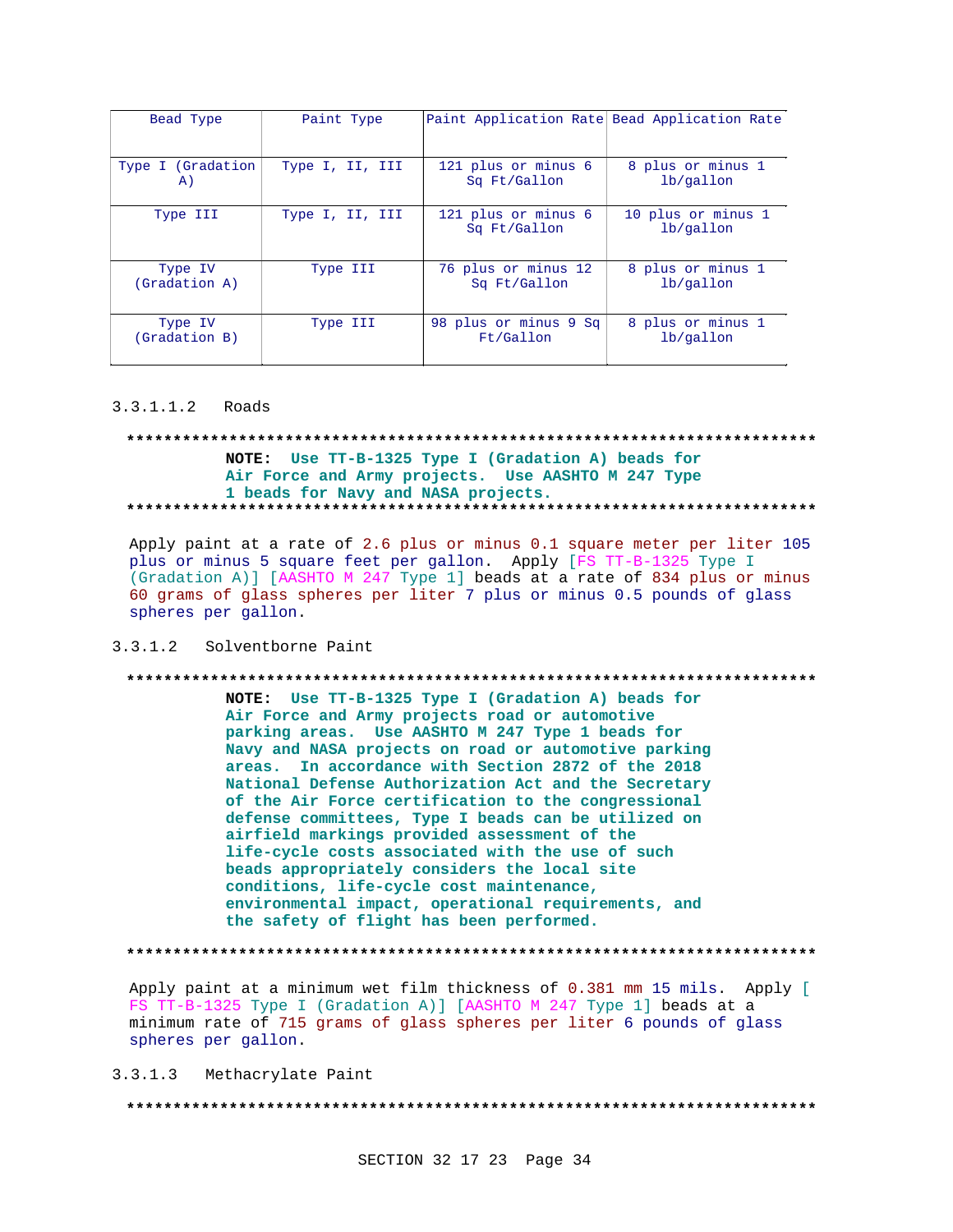**NOTE: In accordance with Section 2872 of the 2018 National Defense Authorization Act and the Secretary of the Air Force certification to the congressional defense committees, Type I or Type IV beads can be utilized on airfield markings provided assessment of the life-cycle costs associated with the use of such beads appropriately considers the local site conditions, life-cycle cost maintenance, environmental impact, operational requirements, and the safety of flight has been performed. \*\*\*\*\*\*\*\*\*\*\*\*\*\*\*\*\*\*\*\*\*\*\*\*\*\*\*\*\*\*\*\*\*\*\*\*\*\*\*\*\*\*\*\*\*\*\*\*\*\*\*\*\*\*\*\*\*\*\*\*\*\*\*\*\*\*\*\*\*\*\*\*\*\***

Apply paint evenly to the pavement surface at a maximum rate of 1.1 square meters per liter 45 square feet per gallon. Apply glass spheres conforming to FS TT-B-1325 uniformly to the wet paint on airfield pavement. Use either Type I (Gradation A), Type III, or Type IV (Gradation A or B) beads. Apply Type I (Gradation A) beads at a minimum rate of 1.8 kilograms of glass spheres per liter 15 pounds of glass spheres per gallon. Apply Type III beads at a minimum rate of 2.4 kilograms of glass spheres per liter 20 pounds of glass spheres per gallon. Apply Type IV (Gradation A or B) beads at a minimum rate of 1.8 kilograms of glass spheres per liter 16 pounds of glass spheres per gallon.

# 3.3.1.4 Epoxy Paint

#### **\*\*\*\*\*\*\*\*\*\*\*\*\*\*\*\*\*\*\*\*\*\*\*\*\*\*\*\*\*\*\*\*\*\*\*\*\*\*\*\*\*\*\*\*\*\*\*\*\*\*\*\*\*\*\*\*\*\*\*\*\*\*\*\*\*\*\*\*\*\*\*\*\*\***

**NOTE: In accordance with Section 2872 of the 2018 National Defense Authorization Act and the Secretary of the Air Force certification to the congressional defense committees, Type I or Type IV beads can be utilized on airfield markings provided assessment of the life-cycle costs associated with the use of such beads appropriately considers the local site conditions, life-cycle cost maintenance, environmental impact, operational requirements, and the safety of flight has been performed. \*\*\*\*\*\*\*\*\*\*\*\*\*\*\*\*\*\*\*\*\*\*\*\*\*\*\*\*\*\*\*\*\*\*\*\*\*\*\*\*\*\*\*\*\*\*\*\*\*\*\*\*\*\*\*\*\*\*\*\*\*\*\*\*\*\*\*\*\*\*\*\*\*\***

Apply paint evenly to the pavement surface at a wet film thickness of 0.508 mm plus or minus 0.025 mm 20 mils plus or minus 1 mil to cover 2.0 plus or minus 0.1 square meters per liter 80 plus or minus 4 square feet per gallon. Apply glass spheres uniformly to the wet paint on road and street pavement at a rate of 834 plus or minus 60 grams of glass spheres per liter 7 plus or minus 0.5 pounds of glass spheres per gallon.

### 3.3.1.5 High Build Acrylic Coating

#### **\*\*\*\*\*\*\*\*\*\*\*\*\*\*\*\*\*\*\*\*\*\*\*\*\*\*\*\*\*\*\*\*\*\*\*\*\*\*\*\*\*\*\*\*\*\*\*\*\*\*\*\*\*\*\*\*\*\*\*\*\*\*\*\*\*\*\*\*\*\*\*\*\*\***

**NOTE: TT-B-1325 Type IV beads must be used with HBAC paint due to the increased thickness to provide initial retroreflectivity.**

**NOTE: The High Build Acrylic Coating (HBAC) can require two or more consecutive coats to meet the specified rate of application when using an airless spray gun. In accordance with Section 2872 of the 2018 National Defense Authorization Act and the Secretary of the Air Force certification to the**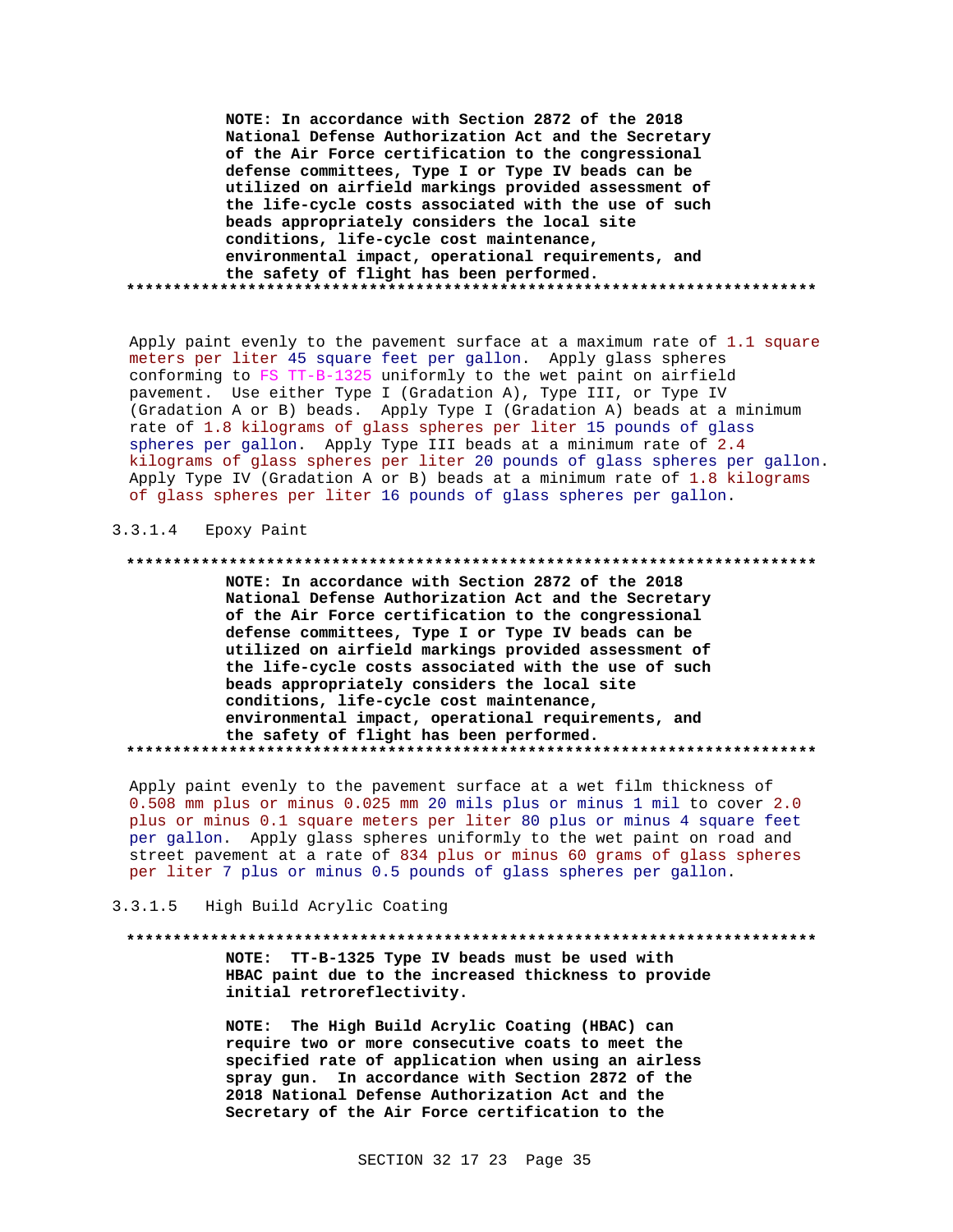**congressional defense committees, Type I or Type IV beads can be utilized on airfield markings provided assessment of the life-cycle costs associated with the use of such beads appropriately considers the local site conditions, life-cycle cost maintenance, environmental impact, operational requirements, and the safety of flight has been performed. \*\*\*\*\*\*\*\*\*\*\*\*\*\*\*\*\*\*\*\*\*\*\*\*\*\*\*\*\*\*\*\*\*\*\*\*\*\*\*\*\*\*\*\*\*\*\*\*\*\*\*\*\*\*\*\*\*\*\*\*\*\*\*\*\*\*\*\*\*\*\*\*\*\***

Apply High Build Acrylic Coating (HBAC) at a rate of 1.3 square meters per liter 50 square feet per gallon. Apply Type IV (Gradation A) beads at a minimum rate of 1.8 kilograms of glass spheres per liter 16 pounds of glass spheres per gallon.

## 3.3.2 Thermoplastic Compound

Place thermoplastic pavement markings, free from dirt or tint, upon dry pavement. The temperature must be a minimum of 4.4 degrees C 40 degrees F and rising at the time of installation. Apply all centerline, skipline, edgeline, and other longitudinal type markings with a mobile applicator. Place all special markings, crosswalks, stop bars, legends, arrows, and similar patterns with a portable applicator, using the extrusion method.

## 3.3.2.1 Primer

### **\*\*\*\*\*\*\*\*\*\*\*\*\*\*\*\*\*\*\*\*\*\*\*\*\*\*\*\*\*\*\*\*\*\*\*\*\*\*\*\*\*\*\*\*\*\*\*\*\*\*\*\*\*\*\*\*\*\*\*\*\*\*\*\*\*\*\*\*\*\*\*\*\*\***

**NOTE: Use the first two paragraphs (tailored Air Force, Navy, Army) for Air Force, Navy, and Army projects, and delete (deselect tailoring for NASA )the third paragraph. Use the third paragraph for NASA projects.**

**A primer is not required for thermoplastic placed on new asphalt pavement. A primer should be specified when thermoplastic will be applied to existing asphalt pavements or concrete pavements. \*\*\*\*\*\*\*\*\*\*\*\*\*\*\*\*\*\*\*\*\*\*\*\*\*\*\*\*\*\*\*\*\*\*\*\*\*\*\*\*\*\*\*\*\*\*\*\*\*\*\*\*\*\*\*\*\*\*\*\*\*\*\*\*\*\*\*\*\*\*\*\*\*\***

After surface preparation has been completed, prime the asphalt or concrete pavement surface with spray equipment. Allow primer materials to "set-up" prior to applying the thermoplastic composition. [Allow the asphalt concrete primer to dry to a tack-free condition, usually occurring in less than 10 minutes.] [Allow the Portland cement concrete primer to dry in accordance with the thermoplastic manufacturer recommendations. To shorten the curing time of the epoxy resins, an infrared heating device may be used on the concrete primer.] [Apply asphalt concrete primer to all asphalt concrete pavements at a wet film thickness of 0.13 mm 0.005 inch, plus or minus 0.03 mm 0.001 inch (6.5 to 9.82 square meters per liter) (265 to 400 square feet per gallon).] [Apply Portland cement concrete primer to all concrete pavements (including concrete bridge decks) at a wet film thickness of between 1.0 to 1.3 mm 0.04 to 0.05 inch 7.85 to 9.82 square meters per liter 320 to 400 square feet per gallon.]

After the primer has "set-up", apply the thermoplastic at temperatures no lower than 191 degrees C 375 degrees F nor higher than 218 degrees C 425 degrees F at the point of deposition. Apply all extruded thermoplastic markings at the specified width and at a thickness of not less than 3 mm 0.125 inch nor more than 5 mm 0.190 inch. Apply all sprayed thermoplastic markings at the specified width and the thickness designated in the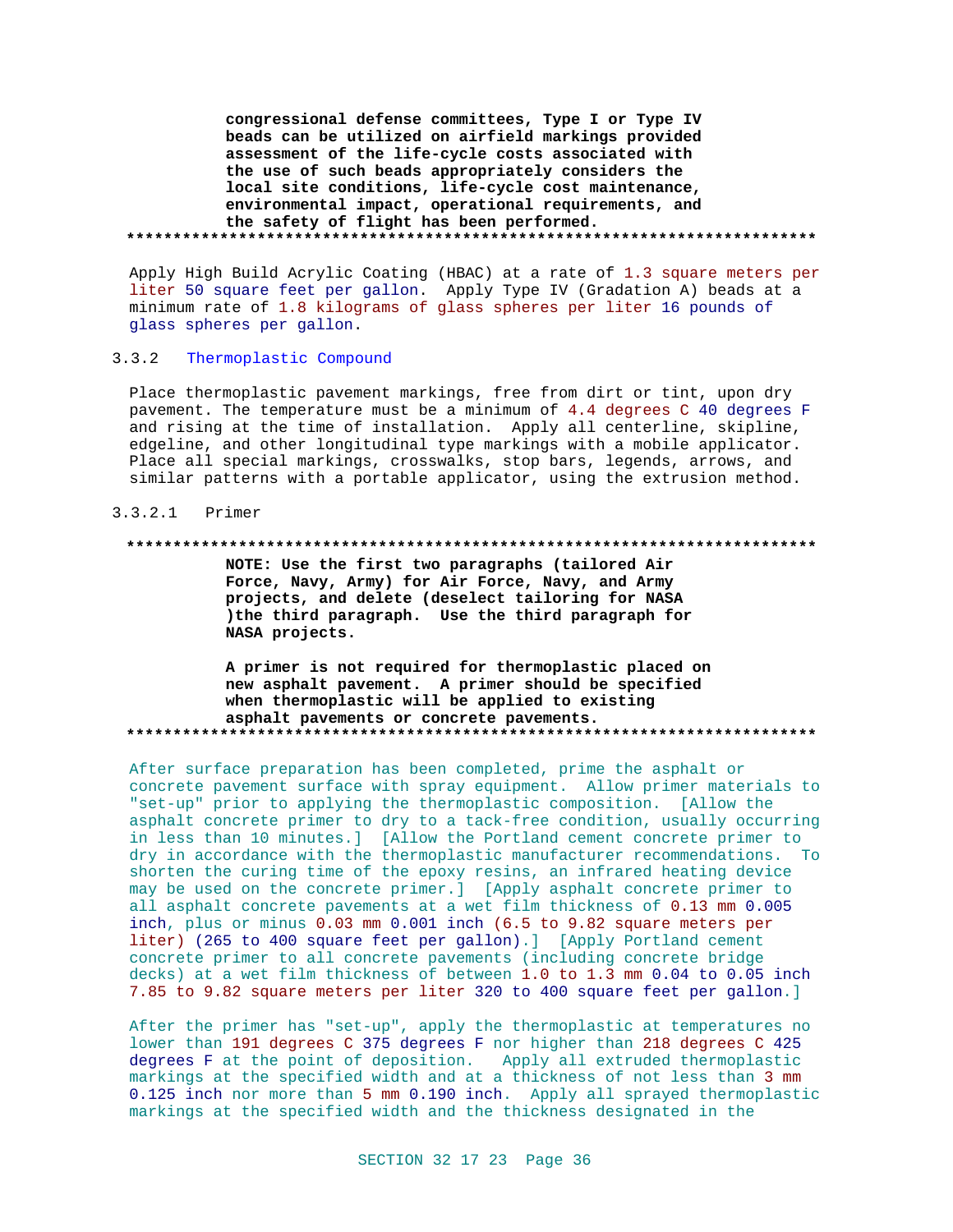contract plans. If the plans do not specify a thickness, apply centerline markings at a wet thickness of 2.3 mm 0.090 inch, plus or minus 0.13 mm 0.005 inch, and edgeline markings at a wet thickness of 1.5 mm 0.060 inch, plus or minus 0.13 mm 0.005 inch.

[Extrude or spray thermoplastic reflectorized pavement marking compound in a molten state onto a primed pavement surface. Following a surface application of glass beads and upon cooling to normal pavement temperatures, the marking must be an adherent reflectorized strip of the specified thickness and width that is capable of resisting deformation by traffic.]

#### $3.3.2.2$ Reflective Media

#### 

NOTE: In accordance with Section 2872 of the 2018 National Defense Authorization Act and the Secretary of the Air Force certification to the congressional defense committees, Type I or Type IV beads can be utilized on airfield markings provided assessment of the life-cycle costs associated with the use of such beads appropriately considers the local site conditions, life-cycle cost maintenance, environmental impact, operational requirements, and the safety of flight has been performed. 

Immediately after installation of the thermoplastic material, mechanically apply drop-on reflective glass spheres conforming to [FS TT-B-1325 Type I (Gradation A)] [AASHTO M 247 Type 1] at the rate of 0.24 kg per square meter one pound per 20 square feet such that the spheres are held by and imbedded in the surface of the molten material. Accomplish drop-on application of the glass spheres to ensure even distribution at the specified rate of coverage. If there is a malfunction of either thermoplastic applicator or reflective media dispenser, discontinue operations until deficiency is corrected.

#### $3.3.3$ Raised Pavement Markers

Align prefabricated markers carefully at the spacing indicated on the drawings and permanently fix in place by means of epoxy adhesives. To ensure good bond prior to applying adhesive, thoroughly clean all areas where markers are to be set by water blasting and use of compressed air.

#### $3.3.4$ Preformed Tape

The pavement surface and ambient air temperature must be a minimum of 15 degrees C 60 degrees F and rising. Place the preformed markings in accordance with the manufacturer's written instructions.

#### $3.3.5$ Cleanup and Waste Disposal

Keep the worksite clean and free of debris and waste from the removal and application operations. [ Immediately cleanup following removal operations in areas subject to aircraft traffic.] Dispose of debris at approved sites.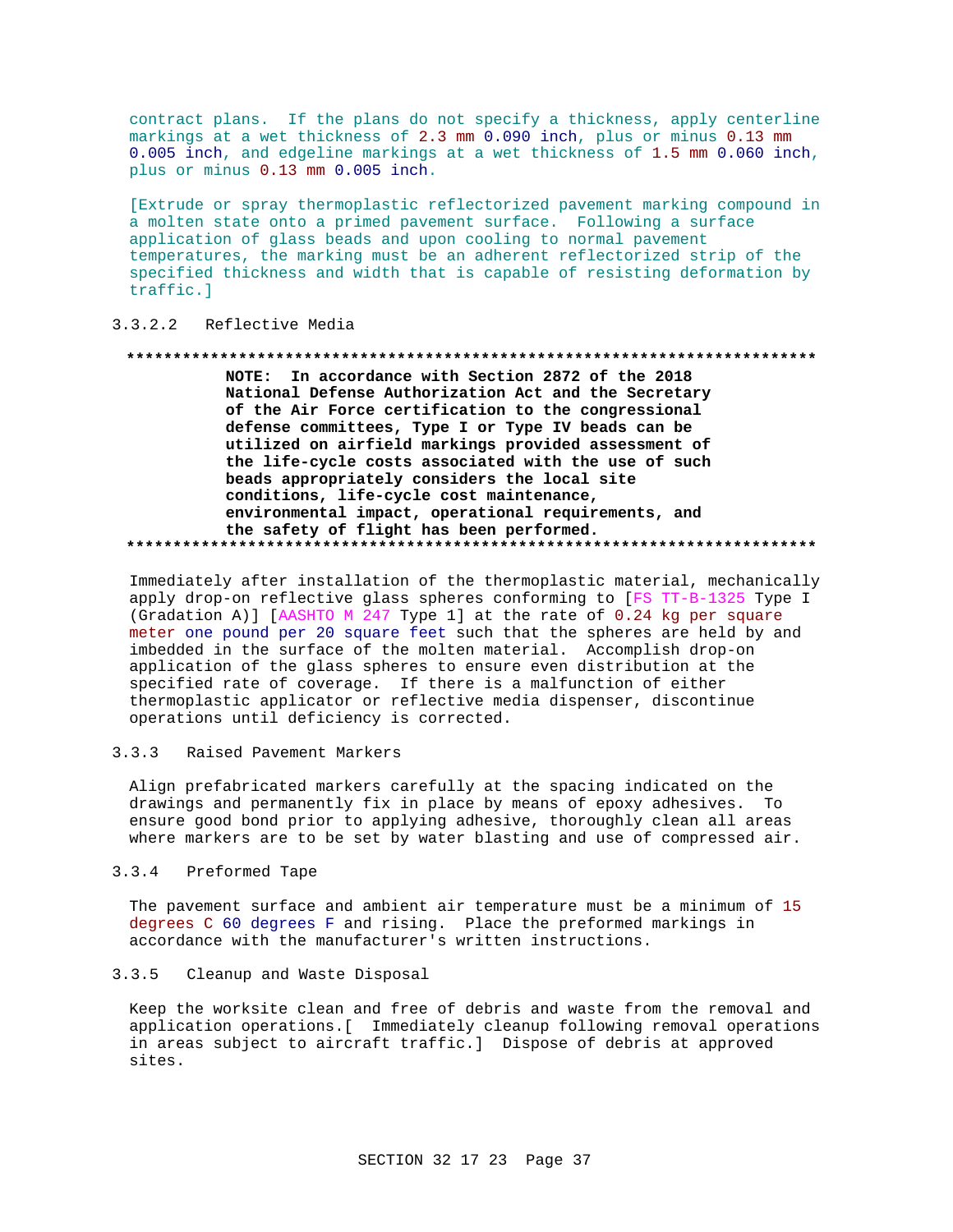#### $3.4$ FIELD OUALITY CONTROL

#### $3.4.1$ Sampling and Testing

#### \*\*\*\*\*\*\*\*\*\* \*\*\*\*\*\*\*\*\*\*\*\*\*\*\*

NOTE: The material specifications do not provide for obtaining certified production data, and the importance of verification testing for each batch where appreciable quantities are involved is emphasized. Only when the factors of time, value of material, and its application versus cost of testing and end use of the material justify a waiver of testing will certification be acceptable.

For projects more than 3345 square meters 4,000 square yards in painted surface area, use the requirements for Contractor's testing as stated in the next to last bracketed sentence. Four quart samples will be taken. For projects less than 3345 square meters 4,000 square yards, delete the next to last sentence and include the last bracketed sentence. Two quart samples will be taken. 

As soon as the paint [and thermoplastic] materials [and reflective media] are available for sampling, obtain by random selection from the sealed containers, [two] [four] quart samples of each batch in the presence of the Contracting Officer. [Two quarts will be for sampling and testing by the Contractor and two quarts will be for retention by the Government.] Accomplish adequate mixing prior to sampling to ensure a uniform, representative sample. A batch is defined as that quantity of material processed by the manufacturer at one time and identified by number on the label. Clearly identify samples by designated name, specification number, batch number, project contract number, intended use, and quantity involved.

[Test samples by an approved laboratory. If a sample fails to meet specification, replace the material in the area represented by the samples and retest the replacement material as specified above. Submit certified copies of the test reports, prior to the use of the materials at the jobsite. Include in the report of test results a listing of any specification requirements not verified by the test laboratory. ] [At the discretion of the Contracting Officer, samples provided may be tested by the Government for verification.]

#### $3.4.2$ Material Inspection

Examine material at the job site to determine that it is the material referenced in the report of test results or certificate of compliance. Provide test results substantiating conformance to the specified requirements with each certificate of compliance.

#### $3.4.3$ Dimensional Tolerances

Apply all markings in the standard dimensions provide in the drawings. New markings may deviate a maximum of 10 percent larger than the standard dimension. The maximum deviation allowed when painting over an old marking is up to 20 percent larger than the standard dimensions.